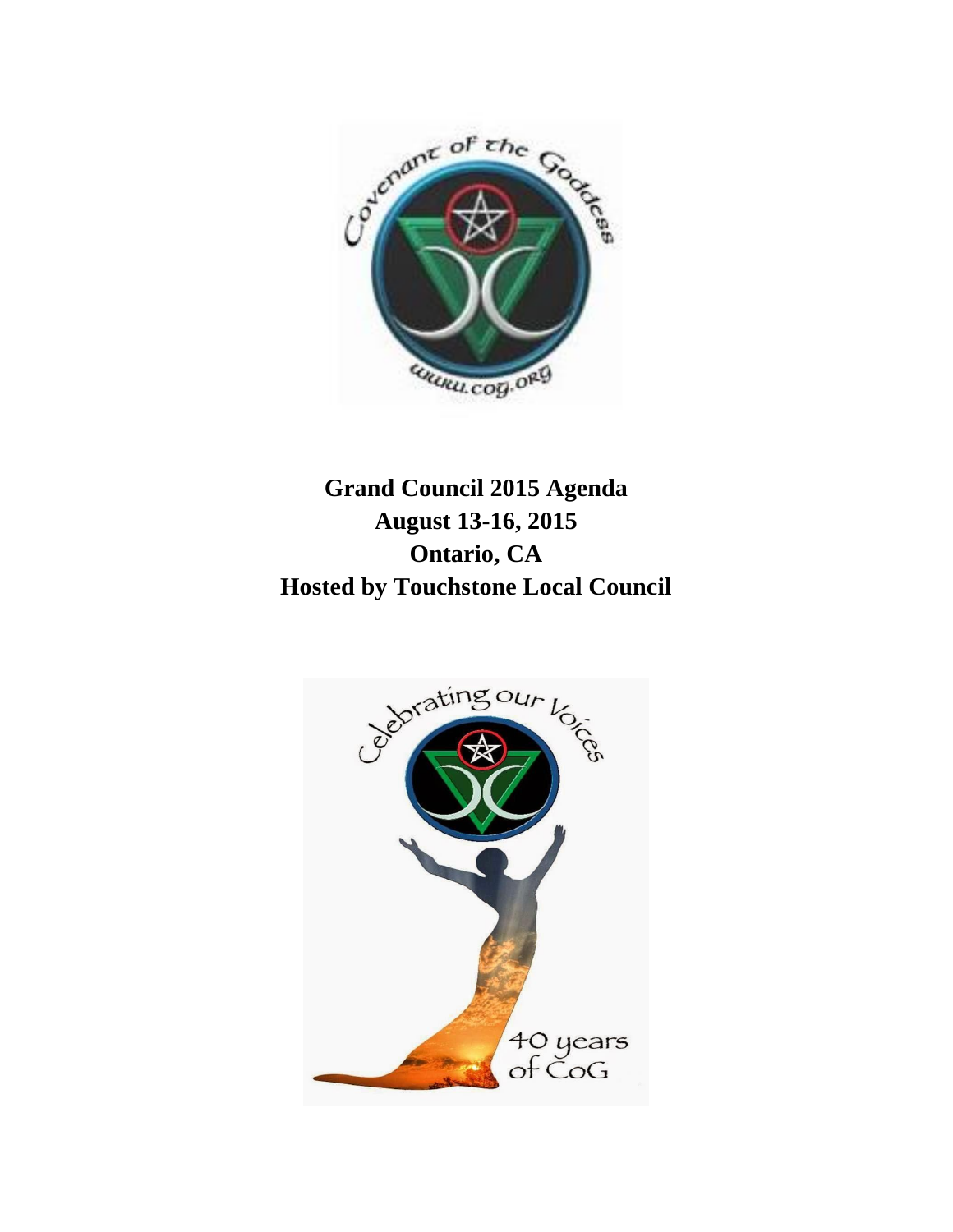Arranged by Lady Magdalena of the Temple of the Rising Phoenix, Dogwood Local Council

**COVENTINA** 

THOU WHO ART THE SACRED WELL, THE WOMB, THE GIVER OF THE WATERS OF LIFE, HEALTH AND PURIFICATION, OF NEW BEGINNINGS, OF THE EBB AND FLOW OF ALL EMOTIONS, INSPIRATION, WISHES AND PROPHECY, AND THE DESIRES BURIED DEEP WITHIN OUR HEARTS, WE WHO ARE THY CHILDREN CALL UNTO THEE!

YOU HAVE THROWN YOUR NET AMONGST THE STARS AND GATHERED IN YOUR PEOPLE TO CREATE YOUR COMMUNITY. WE COME TOGETHER TODAY IN COMMUMITY OF THINGS WE HAVE IN COMMON. WE COME TO COMMUNE, TO SHARE OUR THOUGHTS, FEELINGS, AND DESIRES.

WE LOOK AROUND HERE AND ASK WHO STANDS BY MY SIDE? WHO SPEAKS TRUTH TO ME? WHO LISTENS WHEN I SPEAK? WHO CHEERS ME WHEN I AM SAD? WHO HOLDS ME WHEN I AM WEARY? WHO SUPPORTS MY EFFORTS? WHO CELEBRATES MY VICTORIES?

WHO WORSHIPS THE GODS WITH ME IN THE SACRED CIRCLE? THE ANSWER IS HERE, THE PERSON BESIDE YOU AND ACROSS THE WAY.

AS WE SPEAK TODAY, LET US STRENGTHEN OUR COMMUNITY MAY THE VOICE OF THE EARTH SPEAK THROUGH US MAY WE HAVE THE POWER TO SING NEW SONGS OF FORGIVENESS MAY WE HAVE THE POWER TO FORM NEW TOOLS OF UNDERSTANDING MAY WE HAVE THE POWER TO BRING STRENGTH AND RESOLUTION TO OUR COMMUNITY

AS WE SPEAK, LET US HEAL OURSELVES AS WE SPEAK, LET US HEAL THE WORLD AS WE SPEAK, LET OUR POWER COMBINE IN THY SERVICE FOR THE GREATEST GOOD OF ALL AS WE SPEAK, LET IT BE SO, AND SO MOTE IT BE!!!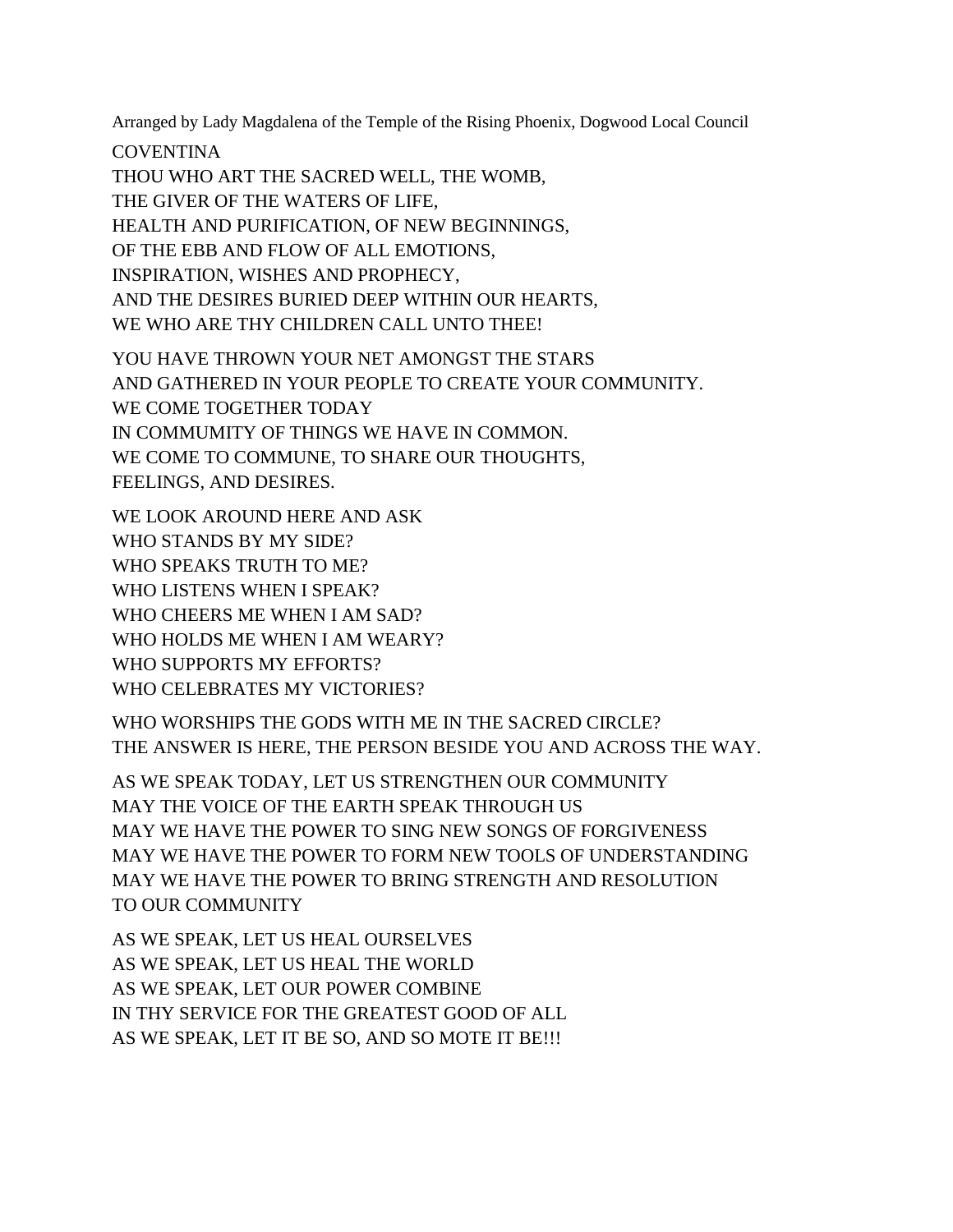# **Verification of Quorum**

Cat Perron, National Membership Officer

# **Invocation to Coventina**

Jack Prewett, First Officer, Touchstone Local Council

# **Welcome and Introduction of CoG National Officers and Assistants**

Kathy Lezon NFO 2014-2015

**Agenda Review – Additions/Deletions**

# **Hart and Crescent & Over the Moon Awards**

# **Covenant of the Goddess Award of Honor Presentation**

Margot Adler Allison Harlow Judy Harrow Selena Fox Debra Ann Light Katherine Fuller Peter Soterberg "Sparky T Rabbit" Don Frew

# **Cherry Hill Seminary**

Report to Covenant of the Goddess, July 2014

Cherry Hill Seminary is grateful for the ongoing support of Covenant of the Goddess members, making possible year-round distance education for leadership, ministry and personal growth, including open short courses called Insights (formerly Foundations), certificates and graduate degrees. Key activities in the past year:

- "Entering the Sacred Grove" was the 2014 Summer Intensive, held in Butler, Missouri, and hosted by Sacred Well Congregation. During the retreat, which used myths from Ovid's Metamorphoses, Cherry Hill Seminary graduated our second Master of Divinity student, Carol Kirk, of Huntsville, Alabama.
- Launch of a 12-part curriculum for incarcerated Pagans, called "Pagan Life Academy." We fill several orders and inquiries each week for this new resource.
- A new package of five insights courses called Rhizomes,\* selected for their critical role in building the health of community groups, makes possible a greatly-reduced price, if the courses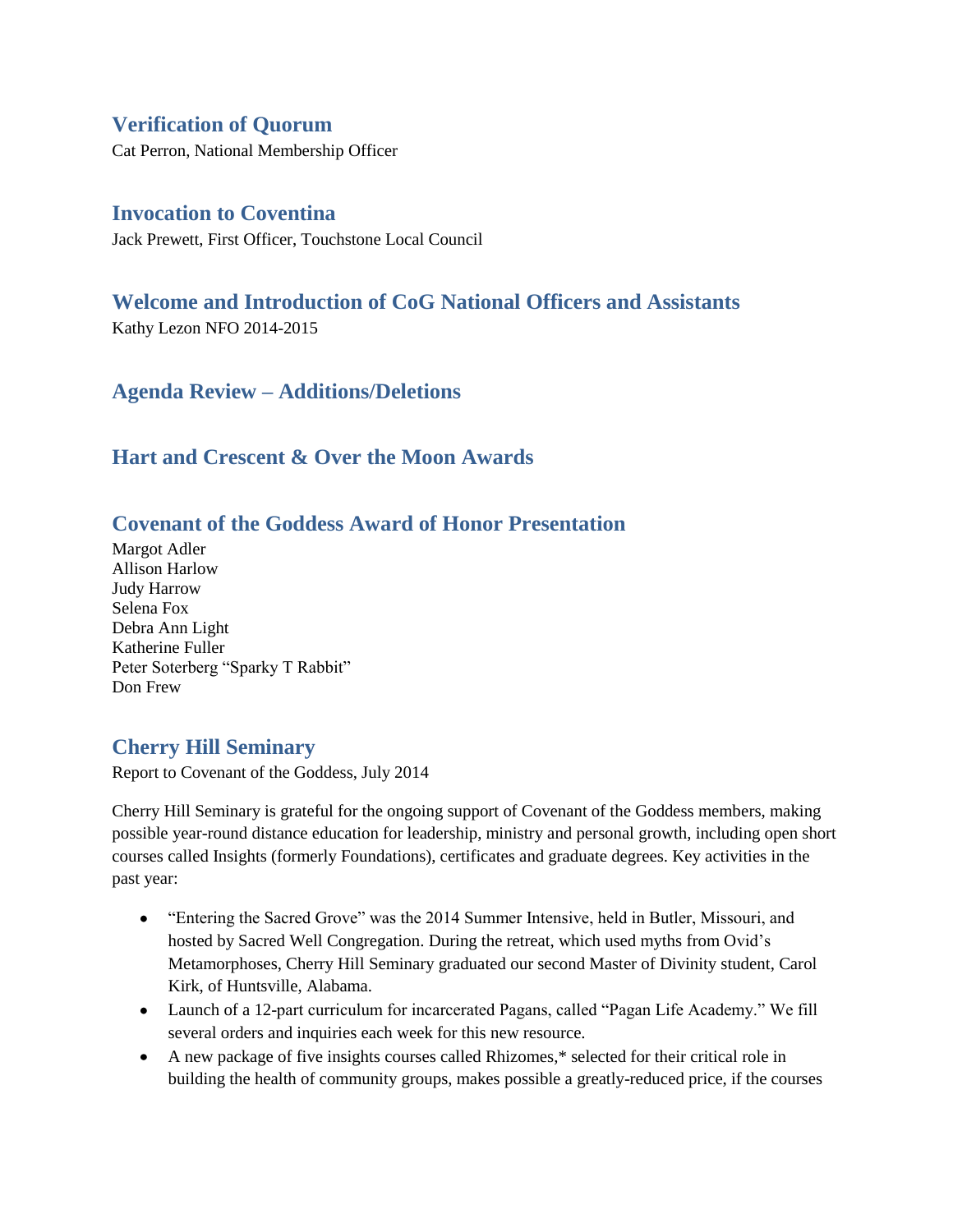are purchased as a package. CHS encourages groups to raise the funds for Rhizomes, then consider sending a different person to each class. Rhizomes classes include:

- o Pagan Public Relations
- o Managing Conflict Creatively
- o Leading Like Water
- o Beyond Bake Sales to Real Fundraising
- o Real World Pagan Ethics

Each course lasts four weeks. Individual four-week courses cost \$95 each; as a package, the entire Rhizomes group costs \$295.

*\* Rhizomes - horizontal underground stems that send out roots and shoots; a philosophy of culture having multiple lateral connections.*

- Through gifts received during our fall "Tie A Bow On It" fund drive we were able to award three Rhizomes scholarships, one master's course scholarship, and three Pagan Life Academy full packages.
- Renowned British Pagan scholar Jo Pearson has joined our faculty as Chair of the Department of Theology & Religious Studies. One other notable faculty addition is Jenny Blain of Scotland, widely regarded as the leading authority on Heathenry.
- A new Artist-in-Residence began her residency in January 2014. Many know the lifelong work of visual artist Lauren Raine, best known for her breathtaking "Masks of the Goddess."
- In response to growing concern about accountability in our communities, CHS released a free media presentation called "Don't Look Away: Recognizing & Responding to Abuse for nonprofessionals." "Don't Look Away" was created to help individuals and small groups better understand the nature of sexual abuse and appropriate ways to respond, as well as what to do if you have been abused, yourself. An accompanying resource is a new web page on the main CHS site, called Special Resources. (found at http://cherryhillseminary.org/students/forms-andresources-for-students/special-resources/) The page is a quick reference, not only on sexual abuse, but on domestic violence, addictions, child and elder abuse and neglect, mental health, and post-traumatic stress disorder (PTSD).

For more information, contact us at CHS@cherryhillseminary.org or visit www.cherryhillseminary.org P.O. Box 5405, Columbia, S.C. 29250-5405

Cherry Hill Seminary is a 501(c)3 nonprofit. All contributions are tax-deductible to the extent of the law.

# **CoG Interfaith Representatives Annual Reports**

# **Don Frew**

As in many recent years, my interfaith work is an ongoing series of weekly meetings and conference calls of committees & boards, punctuated by the higher-profile events that all those meetings make possible. I have been trying to cut back on interfaith commitments, due to health concerns around my arm & hand, but it seems like every time I am ready to say "No", an organization will say that there is some particular problem or need that requires that I stay. It looks like I'll just keep going 'til I drop. ;-) BTW, I hope that the technical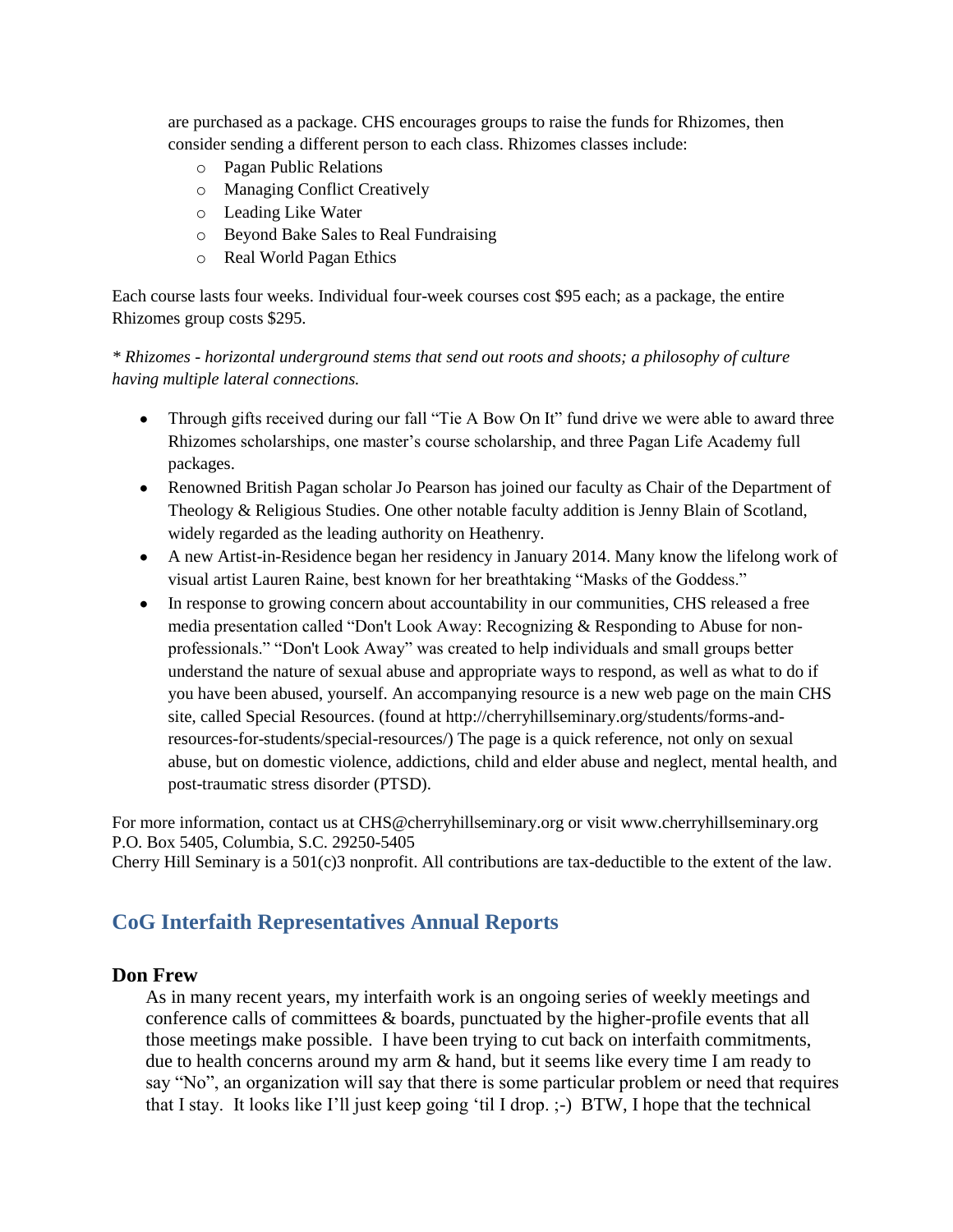glitches in the CoG Interfaith Blog will be resolved and result in more regular postings there.

As I usually do, I've arranged this annual summary starting with global organizations and proceeding through national to regional – with names of organizations in **bold**.

# **Global Interfaith Work**



Andras has kept the Pagan community informed about the progress towards the next **Parliament of the World's Religions** [\(www.parliamentofreligions.org\)](http://www.cog.org/members/GC12/www.parliamentofreligions.org), in Salt Lake City, October 15 – 19, 2015

 $(\frac{http://www.parliamentofreligions.org/index.cfm?n=35&sn=1).$  There has been much discussion of this in the Pagan community and MANY people are planning

to attend. In the beginning, the Witch groups sort of kept a united front in explaining ourselves to the rest of the religious community. Over time, we felt comfortable explaining our differences and getting them to understand that there are many kind of Witches. We have been telling them that there are many other kinds of Pagans, but until the others were there, it didn't sink in. In my opinion, in October the global community will be exposed to the wild and magnificent diversity that is the Pagan movement. I think they're ready. I hope we are.

On a positive note, I was called up out of the blue by the new Director of the Parliament, Dan Hostetler, to talk about Parliament history and interfaith in general. Paul Chaffee had told him that my reports to CoG (through [AIR] and the interfaith blog) were probably the most comprehensive history of the interfaith movement that exists. He is a Mennonite with a history of non-profit administration, but is new to interfaith and wanted my input. Now we talk often. He knows about us (Witches) and has no problems.

The **Lost & Endangered Religions Project** (LERP, [www.religionsproject.org\)](http://www.cog.org/members/GC12/www.religionsproject.org) continues its work. This is a group I founded as a Gift of Service at the 1999 Parliament of the World's Religions in Cape Town, South Africa. LERP works with marginalized religious communities around the world to help preserve religious traditions (texts, rituals, songs, dances, etc.) that are in danger of being lost, and to restore such aspects of these traditions as may have been lost in the community yet are preserved in academic archives. LERP's approach focuses on creating mutually beneficial & cooperative relationships between religious communities  $\&$  scholars. These relationships are in service to the communities  $\&$ sensitive to community needs. Since 1999, LERP has developed service projects with the Yezidi of southern Turkey and with archaeological efforts in southern & eastern Turkey, with the performative dance & ritual traditions of the *devadasis* and of the Araiyar priests of southern India, and with new religious movements in Canada, the United Kingdom, and the United States. Our projects in India continued over the course of the past year, as well as some special projects in collaboration with the Adocentyn Research Library and the Spirituality & the Earth Cooperation Circle of the United Religions Initiative (see below). I was interviewed about the LERP at the 2009 Parliament in Melbourne: <http://blogs.abc.net.au/religion/2010/01/have-ditchkins-heard-of-this.html>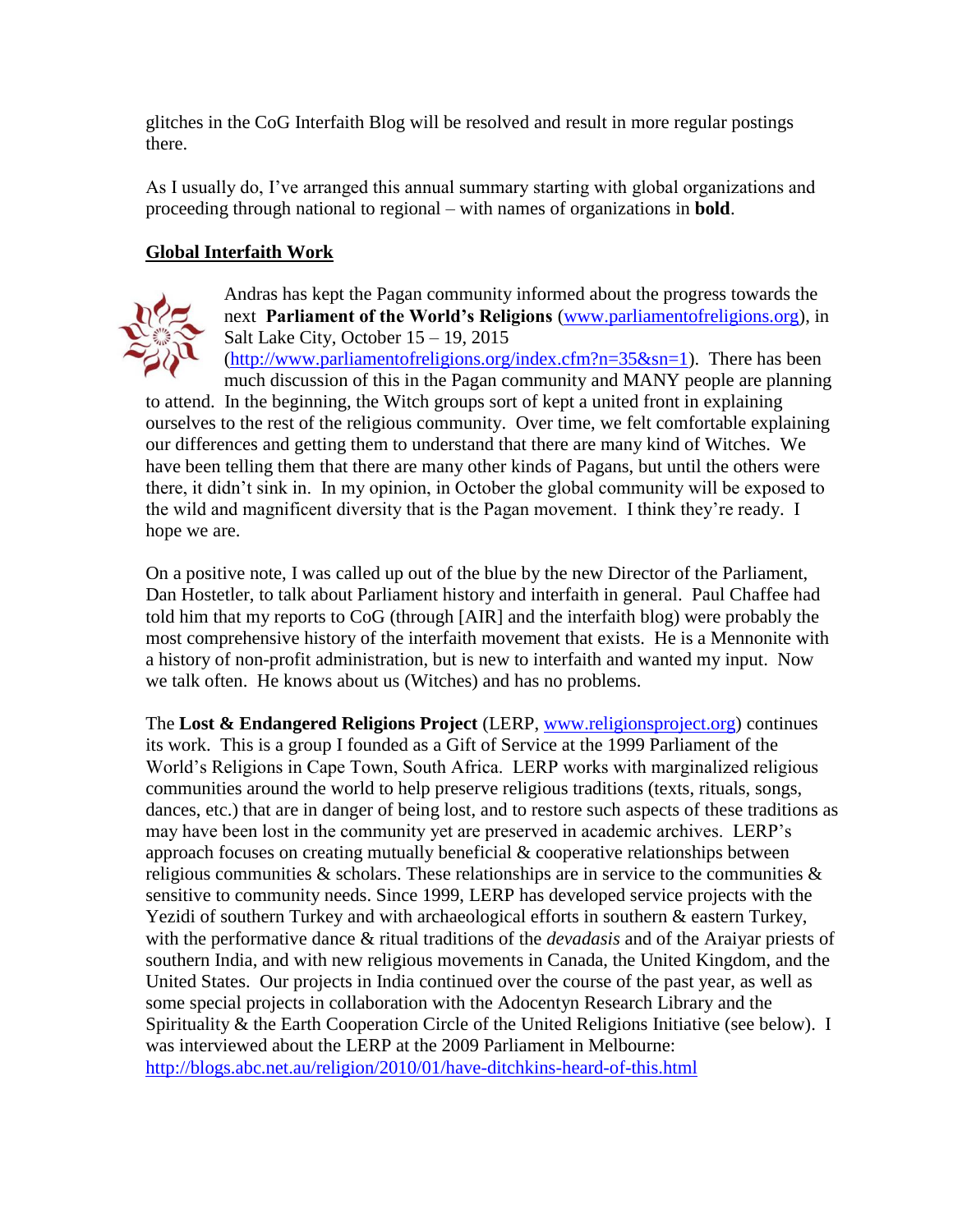Our newest project is very exciting. As many of you know, Maya elder Apolinario Chile "Tata" Pixtun died in April of 2014. He was the President (Spokesperson) of the **Mayan Confederation of Guatemala, Belize, and Honduras**. We met in 2000, at the signing of the URI Charter in Pittsburgh. Rowan Fairgrove and I attended. At that time, Lakota elder Gary Smith had come up to me and said that "whenever a great good enters the world, there are forces that try to prevent it." Introducing us to Tata, Gary said that the indigenous people "had been working to protect the URI, but they needed help. Would the Witches lend our magical aid to theirs?" Of course, we said yes. This was the first time that indigenous people had reached out to us in this way in the URI. When Tata and I reconnected in 2011, he remembered his experience of Witches' magic" and had no problem with blending our ceremonial traditions. I enjoyed a close relationship with him from that



time on based on shared interfaith work and his ongoing healing efforts dealing with my nerve damage. (His work was more effective than anything the doctors did! My neurologists ended up telling me to "do whatever this guy says"!)

 $(\leftarrow)$  This is Tata with one of Oberon's Gaia statues.)

Over the course of our relationship, I had spent a week doing ceremonies in and around his town of Chimaltenango in Guatemala, he had come up to spend a week of ceremonies with me in Berkeley (spending part of this time staying at Rachael's), and we had spent a week together in Mexico

last November discussing indigenous interfaith networking and visiting sacred sites. (I wrote extensively about all this on the CoG Interfaith Blog.)

Tata, on his deathbed, left instructions for me to come down to Guatemala to record  $\& \text{copy}$ his traditional teachings. He had written down "everything he was taught" in 14 books in Spanish and Mayan. Following his instructions, the Lost & Endangered Religions Project will preserve and store this material in digital form and make it available only according to the instructions he left. I know that some is intended for publication, but most will be under the authority of the Mayan Confederacy of Belize, Honduras, and Guatemala. This has taken some time to arrange. There has been a rift in the Mayan community over the succession and it has taken some time to heal. Tata also requested that I meet the members of the Confederation so that they will be comfortable with me copying their teachings. As a step towards building that trust, I worked with members of the Spirituality & the Earth CC and the Earth Wisdom MCC (see below) to raise money to acquire a place where many of the Mayan sacred objects that Tata had held in trust could be secured. (None of these folks had places that could be securely locked.)

The next step is to go down, meet the Confederation, and copy/scan the materials. Indigenous wheels turn slowly and with lurches and I don't know when I might get a call or email saying "We're expecting you day after tomorrow."

The Lost & Endangered Religions Project is a now a funded project of the Interfaith Center at the Presidio (see below). We have a proposal in to the Parliament, but have not heard if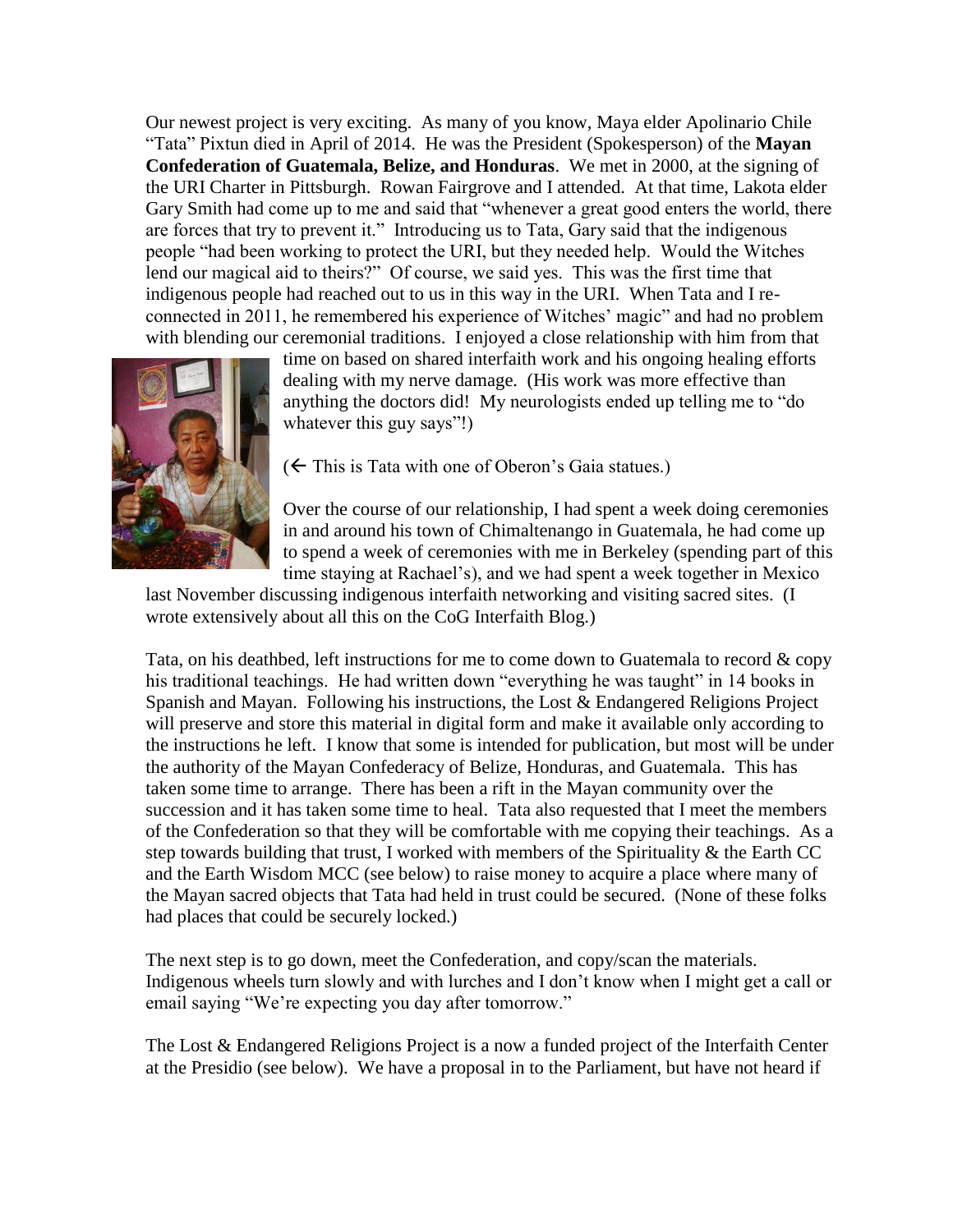it's been approved. Frankly, I will be stunned if it isn't, since the Parliament very publicly committed itself to support of LERP at the Cape Town Parliament.

With Tata's death, the organizing of a new interfaith, indigenous networking organization – the **Council of the People of Earth and Sky** – went on hold. I don't know if it will continue or if its efforts will be folded into existing interfaith work, such as the Earth Wisdom MCC.



Most of my international interfaith work continues to be with various entities connected with the **United Religions Initiative** (URI, [www.uri.org\)](http://www.cog.org/members/GC12/www.uri.org). The URI remains the largest grassroots interfaith organization on Earth, recently growing to over 700 Cooperation Circles (CCs) in 86 countries involving over 2.5 million people, with an annual operating budget of over \$3.25 million. There is a nice video about the URI at: www.uri.org/about\_uri/say\_yes\_to\_the\_dream

I continue to serve on the URI's **Global Council**, which is made up of 31 Trustees. Most of the Trustees were elected by the Regions, three each from 8 Regions. I am what is called a "Continuing Trustee", meaning I was selected by the previous Global Council to be one of two Trustees who would continue from one Global Council into the next to provide continuity. We just restructured to staggered elections – with half of the Regions holding elections every two years – so the position of Continuing Trustee will no longer be needed. This is the URI's fourth elected Global Council. Only the URI's founder – Bishop Bill Swing – and I have served on all four.



[2014 Global Council & Global Support Staff]

The Global Council meets by conference call several times a year. I know it's hard to believe, but somehow 31 Trustees (plus a few others) in 13 time zones always manage to get through a two-hour agenda on time. Some folks are on the call at 2:00 am (their time) while others are on at 11:00 pm. I'm usually at 8:00 am, so not too bad.

The Global Council also has one week-long, face-to-face meeting each year, in different parts of the world. This year, it will be held in Salt Lake City, for the week leading up to the Parliament of the World's Religions. We'll go straight from a week-long Board meeting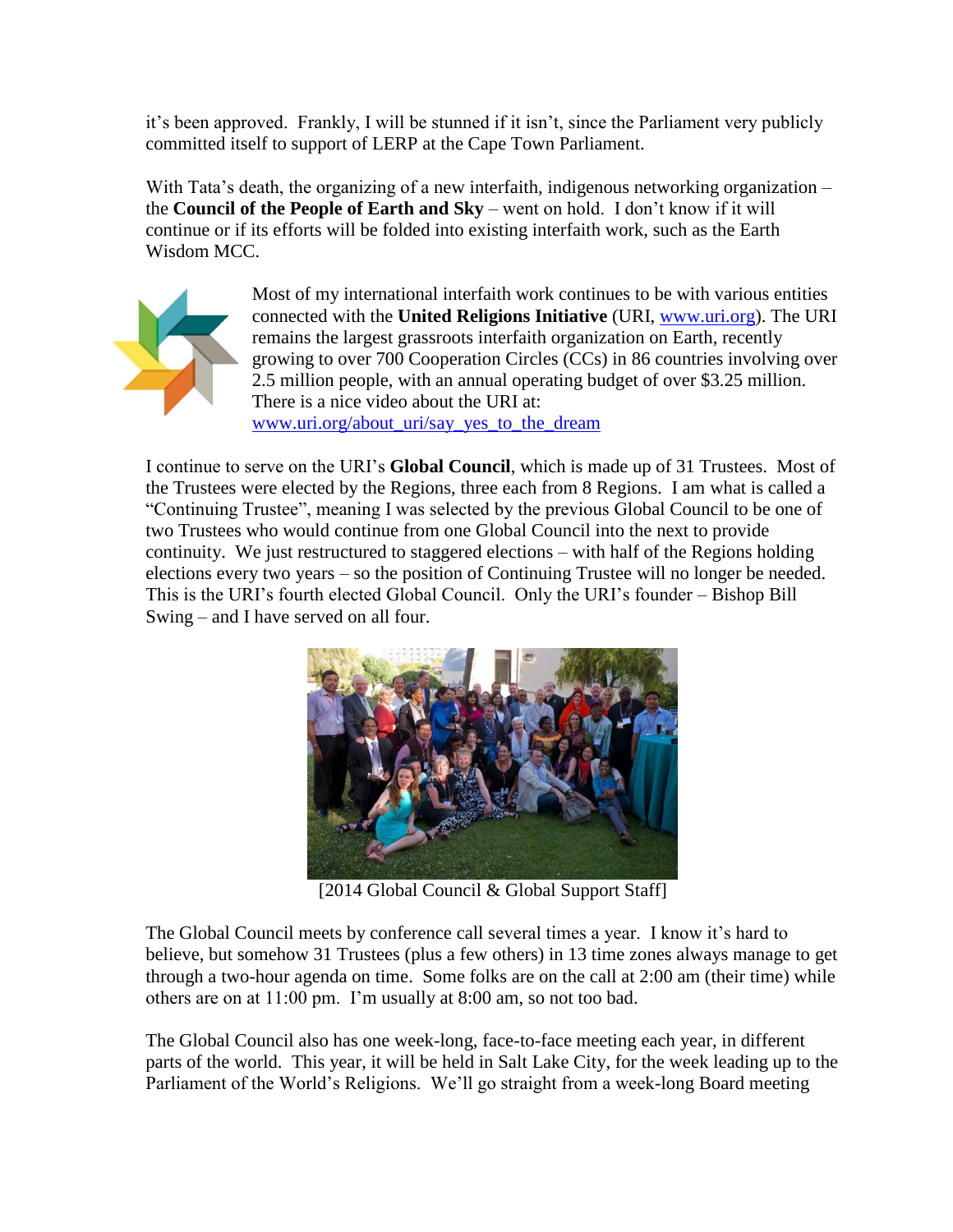into the Parliament. What fun! There will be a number of URI programs at the Parliament, but I'm not sure yet which ones I'll be in.

In June, the URI and the **United Nations** both celebrated anniversaries – the URI's 15<sup>th</sup> and the UN's  $70<sup>th</sup>$ . Since the UN Charter was signed in San Francisco, there was a day-long joint event for several hundred people held at SF's Grace Cathedral. The day started with a breakfast of about 50 dignitaries at the Fairmount Hotel. The breakfast opened with a blessing performed by me and URI Director Victor Kazanjian. We incorporated the Waters of the World into our blessing, since the Waters of the World collection and ceremony started at the UN  $50<sup>th</sup>$  event in SF 20 years ago. The Waters now include water from 154 sacred water sources in 47 countries on all seven continents and from the Seven Seas, and they have been part of ceremonies all over the world. After our blessing, the collected dignitaries were addressed by URI-founder Bishop Bill Swing, the UN Under-Secretary General Cristina Gallach, and the India Ambassador to the UN Asoke Kumar Mukerji. The breakfast crew moved over to the public ceremony at the cathedral, where we were joined by Democratic House Leader Nancy Pelosi. There were speeches and musical performances throughout the day.

As a Continuing Trustee, I have focused on chairing the **URI's Bylaws Review Committee**. We had been going over the URI's Bylaws line by line for months. As so often happens, the Bylaws you write when you are dreaming up an organization don't end up accurately reflecting how the organization takes shape and grows. However, our report to the Global Council was basically that we should start over. The old Committee included a Director and an Assistant Director who are no longer part of the organization. It also had fewer Trustees than non-Trustees. The current URI was moving in a new direction and some of the work of the old Committee was no longer relevant. The remaining members felt that the Committee should be reconstituted, with more Trustees involved. We also felt that the Committee should frame questions for the Council and the membership to discuss. Fortunately, we were contacted by the **Stanford Religious Liberty Clinic** [\(https://www.law.stanford.edu/organizations/clinics/religious-liberty-clinic\)](https://www.law.stanford.edu/organizations/clinics/religious-liberty-clinic) who heard

about what we were doing and offered their services. They work with groups like ours to do exactly what we are doing. Our Bylaws review will be part of a graduate program of international, non-profit religious administration. This will make our task much easier and more fun.

In recent years, I have served on the Global Council's **External Affairs Committee**. This group was created at the Global Council's meeting in Amman, Jordan, a few years back out of the Trustees' desire to respond with one voice to issues of common concern. I worked with Abraham Karickam (URI's Regional Coordinator for Asia, India, South Zone) to create an administrative structure for this group, based on an earlier policy I had created governing who could speak for the URI and under what circumstances. We wanted the EAC to be able to address urgent issues, but after thoughtful deliberation and examining the pertinent facts. What ended up happening was that with every issue brought to us, we had Trustees on opposite sides of the issue and couldn't come to agreement on a meaningful statement. In the end, after many meetings, the EAC was effectively dissolved and its function given over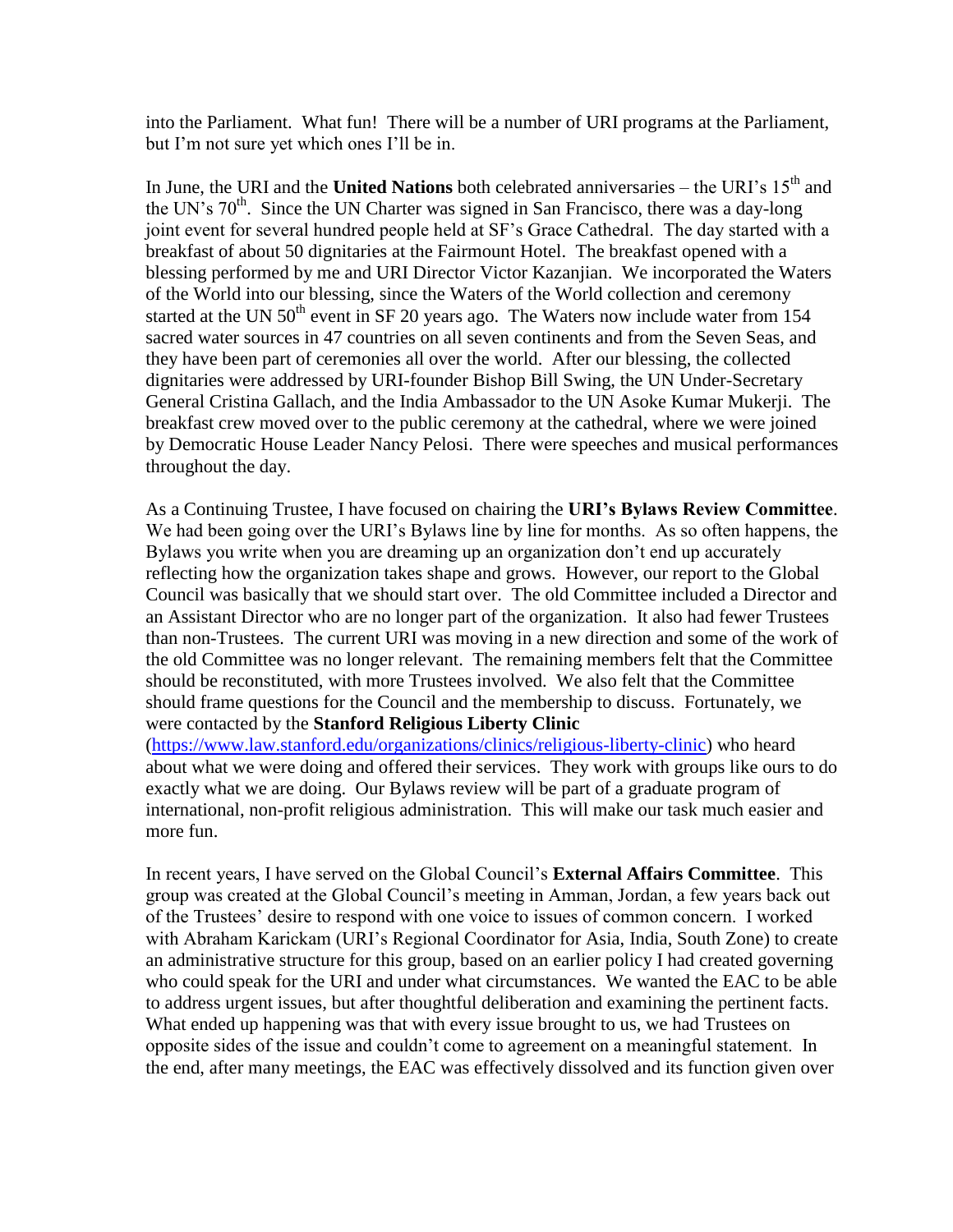to the Standing Committee (the subset of the Global Council that meets monthly to oversee the ongoing affairs of the URI).

### I serve as part of the **Regional Leadership Team** (RLT) for the URI's **Multiregion** [\(www.urimulti.org,](http://www.cog.org/members/GC12/www.urimulti.org) also

[http://www.uri.org/cooperation\\_circles/explore\\_cooperation\\_circles/region/multiregion\)](http://www.uri.org/cooperation_circles/explore_cooperation_circles/region/multiregion). The Multiregion includes all URI Cooperation Circles whose members are in more than one geographic Region or which have a focus that transcends Regional boundaries (like peace, women, the environment, etc.). CoG's Rachael Watcher is the Regional Coordinator of the Multiregion and leads the RLT. Much of the work has been contacting CCs that are spread all over the world and pulling them back together into a cohesive Region. Rachael and the RLT have done that, and in the process increased the size of the Multiregion from around 25 CCs to 43 CCs plus a couple of MCCs (Multiple Cooperation Circles, consisting of three or more CCs united around a single purpose).

While I am a member of several URI Cooperation Circles, the one with which I am most associated is the **Spirituality & the Earth CC** (S&ECC). The S&ECC is a Multiregion CC with 20 active members in five countries around the world. Our purpose is "to foster and facilitate communication and cooperation between all those who feel a spiritual connection with the Earth." The S&ECC includes many of CoG's interfaith folks, including Rowan Fairgrove, Deborah Ann Light, Catherine Starr, Glenn Turner, and Rachael Watcher. Over the course of the last year, S&ECC members continued to work with other Earth-religionists in the URI through the **Earth Wisdom MCC**,of which I am one of the Coordinators, along with Raul Mamani (indigenous Jujuy, Argentina). A few months ago, we raised money to help the Mayan Federation acquire a safe space to store sacred objects.

The Earth Wisdom MCC includes the S&ECC, two CC in India, three CCs in Latin America, and the **Hidden Seeds: Global Indigenous Network CC**. This CC grew out of the Global Indigenous Initiative meeting held last year. I am a member, but not a coordinator. It is becoming what is called a "resource CC", i.e. a CC whose purpose is to assist other CCs – in this case, around indigenous programs and projects. One of its Coordinators – Multiregion Trustee Audri Scott Williams – hosts a radio program called "Indigenous Voices". I was a guest on the show twice since last Grand Council.

This past year, I was invited to join the **Council on Foreign Relations** regular "Religion & Foreign Policy Conference Call series"

[\(http://www.cfr.org/about/outreach/religioninitiative/audio.html\)](http://www.cfr.org/about/outreach/religioninitiative/audio.html). This consist of about 100 listeners on a conference call, while a speaker (usually an academic or a journalist) addresses a topic like the recent Pew poll, or religion and politics under Modi in India, or the role of religion in the situation in the Ukraine. The talks are followed by questions from the listeners. I am identified as representing CoG in the rosters that go out with each call, and I have been called on in every call in which I've participated.

 $\text{Adocentyn}|$  For a couple of years I have been working on a new private Pagan library for on-site use. The **Adocentyn Research Library** (adocentyn.us, and we're on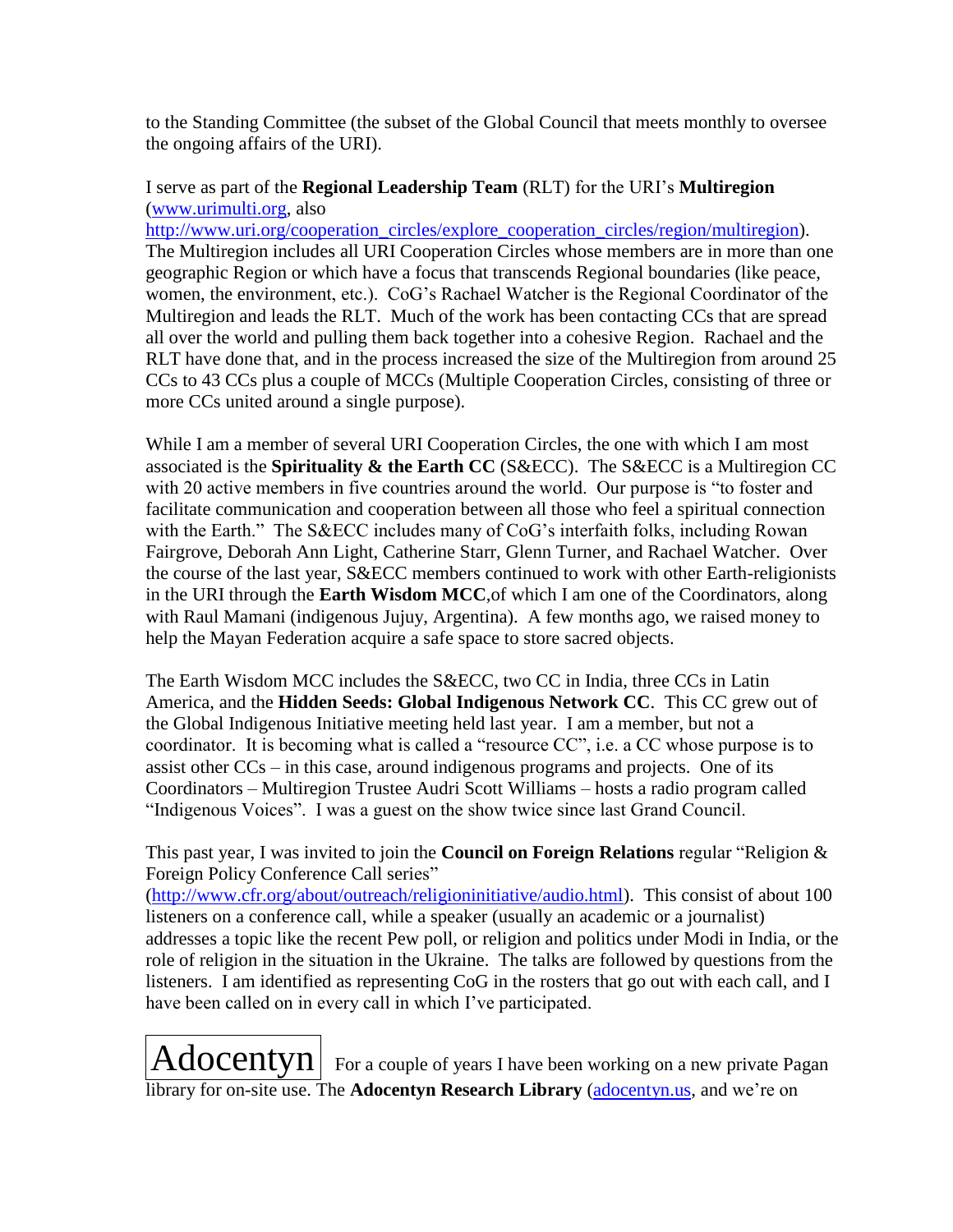Facebook) has a Board of six that includes several current or former CoG-members: myself, Gus diZerega, Rowan Fairgrove, Anna Korn, Diana Paxson, and Glenn Turner (actually, it includes four former CoG First Officers!). As of today – July 11, 2015 – we have over 7,700 books on the shelves and in our online database:

(www.librarything.com/catalog/AdocentynLibrary). We are having volunteer parties where folks bring their laptops and sit and catalogue. We will include document archives, such as those of the Berkeley Area Interfaith Council and the CoG Archives (those that are not sealed for confidentiality reasons). Grand Council 2012 graciously approved adding a check-off donation box for ARL to the CoG Membership Renewal Form, once we had our non-profit status, which we received in October 2014. We are slogging through the paperwork with the city of Albany over a business permit, but should have that soon.





Entrance Inside – the Stacks

I include this under "Global Interfaith Work" for two reasons:

1) We are in discussions with other Pagan libraries – the New Alexandrian Library in Maryland, the Open Hearth Foundation Library in D.C., Ardantane in New Mexico, and the Boscastle Museum of Witchcraft in Cornwall – about forming an international "Pagan Esoteric Library Association".

2) We have been collaborating with other, global entities – such as the Lost  $\&$ Endangered Religions Project and the Spirituality  $\&$  the Earth CC of the URI – in making the ARL into the local node of their international "Wiccan History Project" network and the archive for their stored material.

And we are getting offers of books and personal papers from prominent Pagans and Professors from around the world! We will be looking for a larger location almost as soon as we open!



I continue to serve (as does Rachael) on the Editorial Board of **The Interfaith Observer** (TIO, [www.theinterfaithobserver.org\)](http://www.cog.org/members/GC12/www.theinterfaithobserver.org), which is has quickly become the premier online journal covering the interfaith movement. TIO's Board of Advisors is a "Who's Who" of the interfaith movement [\(www.theinterfaithobserver.org/who-we-are/\)](http://www.cog.org/members/GC12/www.theinterfaithobserver.org/who-we-are/). I was recently made Vice President of the TIO Board. Starting with the first issue, I've had articles on interfaith work published in the September 2011, January 2012, March 2012,

and June 2012 issues. A couple of these articles were picked up by The Wild Hunt. The February 2015 issue of TIO was focused on "Indigenous Traditions in the Modern World" [\(http://theinterfaithobserver.org/journal/february-2015-1.html\)](http://theinterfaithobserver.org/journal/february-2015-1.html) and included a profile of me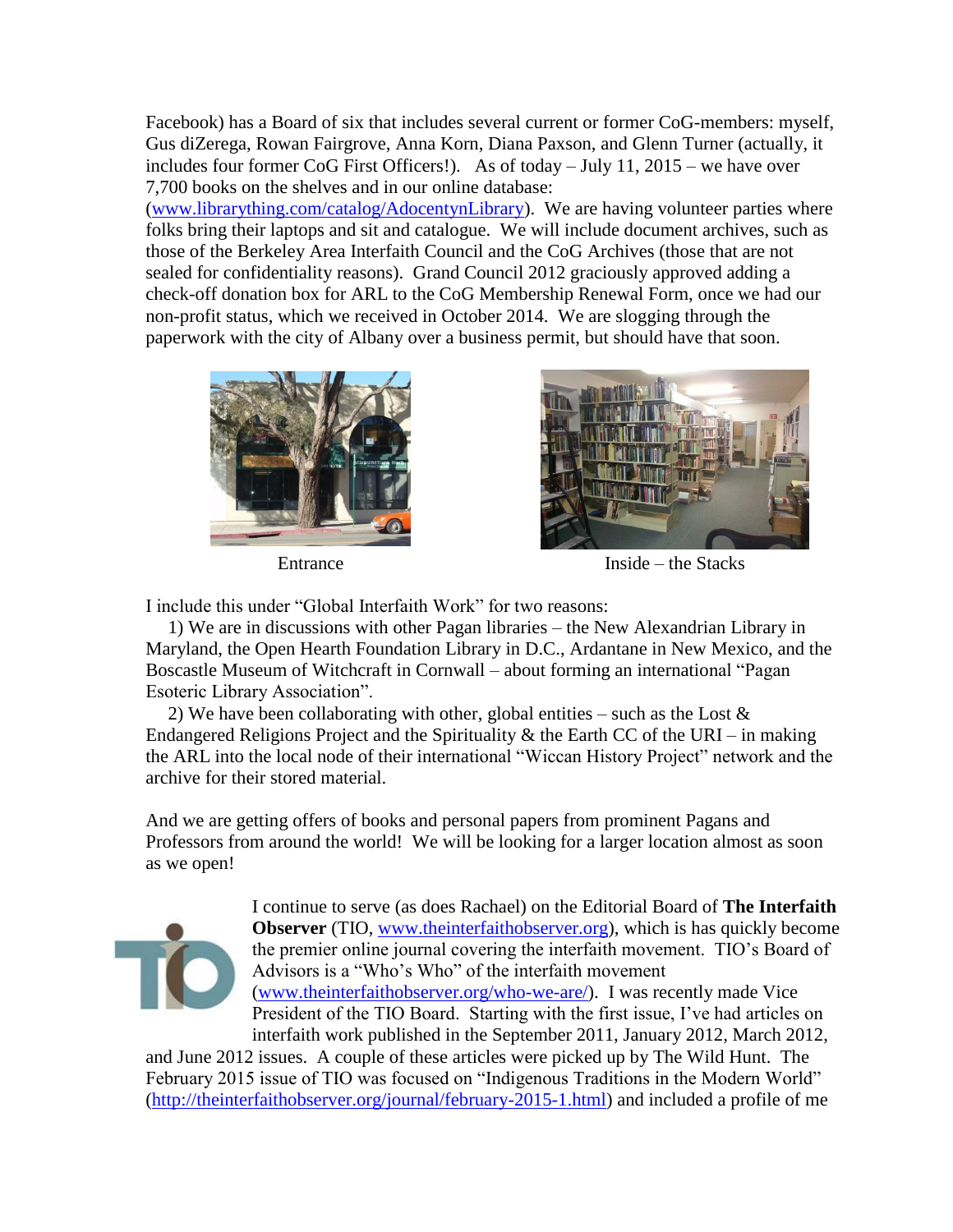by editor Paul Chaffee, two articles by me, two articles by Rachael Watcher, and one by Gus diZerega.

# **Regional Interfaith Work**

At the regional level, *most* of my interfaith work has been focused on the **Interfaith Center at the Presidio** [\(www.interfaith](http://www.cog.org/members/GC12/www.interfaith-presidio.org) $presidio.org$ <sup>1</sup>. The ICP is a consortium of interfaith councils, seminaries, and interfaith programs in Northern California that work together to maintain a permanent site for ongoing interfaith work in the Main Post Chapel of San Francisco's Presidio. I have served on the ICP's Board since [\(www.interfaith](http://www.cog.org/members/GC12/www.interfaith-presidio.org/board.htm)[presidio.org/board.htm\)](http://www.cog.org/members/GC12/www.interfaith-presidio.org/board.htm). I am currently serving as Board Secretary, which makes me part of the ICP's Executive Committee.



Much of our administrative time and effort has gone to raising the \$7 million needed for restoration and expansion of the Chapel that houses the ICP. It *looked* like the lawsuits that had held up *any* building or renovation on the Main Post had been resolved and we could finally more forward, but no such luck. We remain in a holding pattern. While we wait to move forward, we are at the design level where we are getting specific about our plans for an outdoor ritual circle oriented to the cardinal directions. While the ICP Board is gung-ho in favor of this, I'll still make sure to be in every meeting with the Presidio Trust where this comes up. NCLC-CoG is an "Affiliate" of the ICP.

Among other things:

 $\overline{\phantom{a}}$ 

\* In April, I worked on behalf of the ICP to support a press conference on behalf of the Yezidi & Assyrian people in Syria, who are being exterminated by ISIL. Folks were recommended to go to<http://www.yeziditruth.org/> to learn more and support the cause. \* In May, I was a reader at our annual Memorial Day interfaith service.

\* In June, we held a Pre-Parliament event, at which some people learned about the Parliament and others presented info about their proposals. The ICP Board Chair read about

Macha's proposal, since she couldn't attend. I was asked to tell an inspiring story about each of the previous Parliaments: Chicago 1993, Cape Town 1999, Barcelona 2004, and Melbourne 2009

The ICP has several program proposals in at the Parliament and we are awaiting confirmation. We hope to be taking the McDonald Windows [\(http://www.interfaith](http://www.interfaith-presidio.org/mcdonald/index.htm)[presidio.org/mcdonald/index.htm\)](http://www.interfaith-presidio.org/mcdonald/index.htm) to Salt Lake City to be installed there in an exhibit.

Footage of some ICP events can also be found on YouTube by searching under "Interfaith Center at the Presidio"

<sup>&</sup>lt;sup>1</sup> BTW, I designed the ICP's logo. The use of primary & secondary colors ensures that we have at least one of the sacred colors of each religion. The design is a special geometric arrangement. Look closely… No two rings are linked together, yet the whole cannot be pulled apart. This represents maintaining the uniqueness of our traditions, while coming together in relationships supporting shared concerns.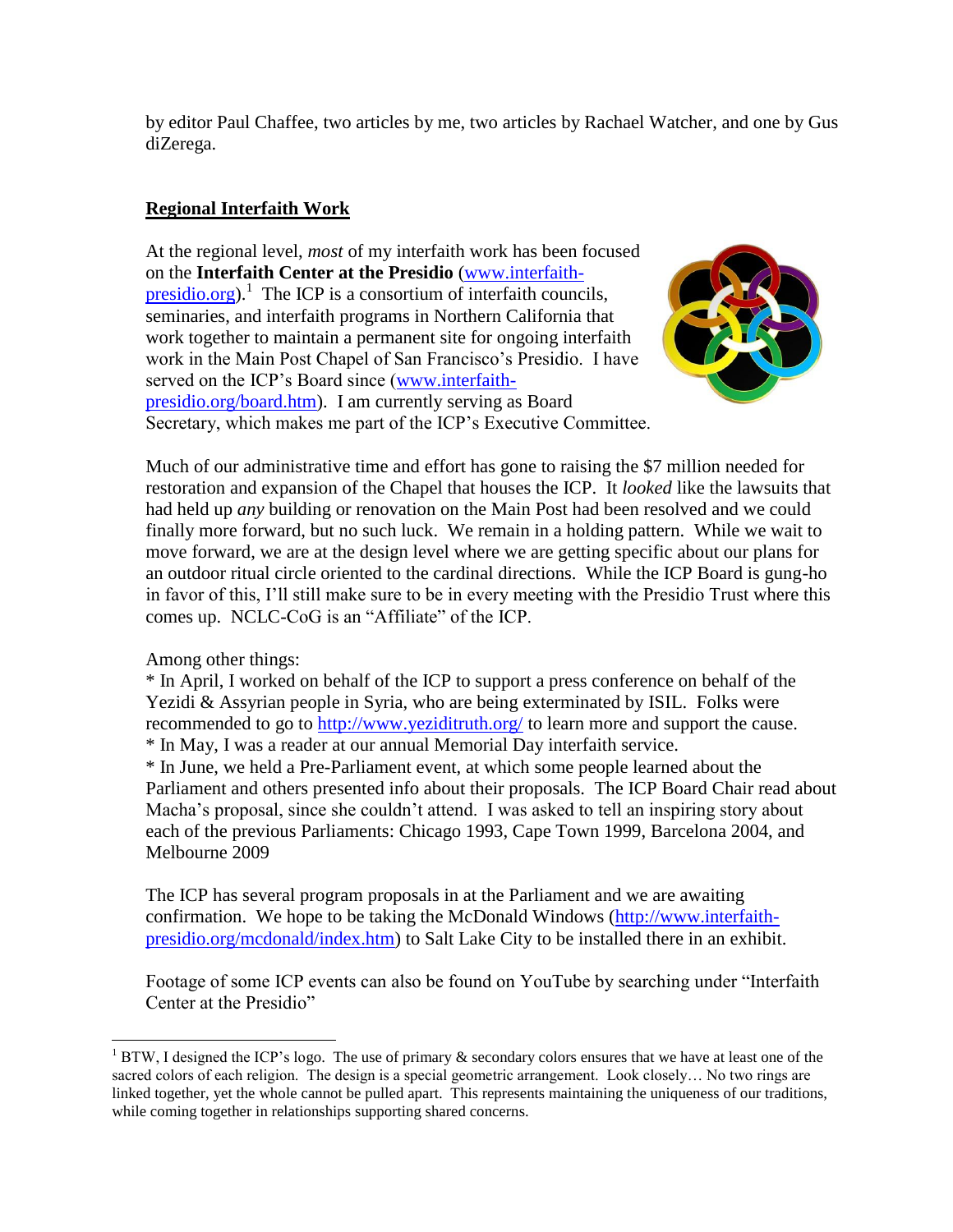[\(https://www.youtube.com/results?search\\_query=interfaith+center+at+the+presidio\)](https://www.youtube.com/results?search_query=interfaith+center+at+the+presidio). The ICP also puts out a Newsletter & calendar of interfaith events all around the Bay Area. Check it out at:<http://www.interspirit.net/icpnewsevents.cfm>

# **Local Interfaith Work**



Really, a lot of the work above is also local, since the San Francisco Bay Area is a nexus for global, national, and regional interfaith work. It's easy to stay "plugged in" living in the Bay Area. This is also true for most of the "local" interfaith groups – they usually have a larger component. In addition to the above interfaith organizations, I also serve on the Advisory board of **Ahimsa**, a local interfaith organization that does various programs relating to Peace Activism [\(http://www.ahimsaberkeley.org/\)](http://www.ahimsaberkeley.org/). The Chairman of this Board is Henry Baer, who represents Ahimsa on the Board of the ICP. He takes great pleasure in being the "resident Atheist" on the ICP Board and trying to skewer the rest of us; and I take great pleasure in constantly confounding his sweeping generalizations about religions, what they do, and how they think.

I am asked to be a guest speaker at the local **Graduate Theological Union** and at **UC Berkeley** about twice a year. In the past year I have been asked to speak twice on possession, from a Craft perspective, to two different classes on South Indian Religion and twice on Lovecraft & the Necronomicon to different classes on Orientalism & Popular Culture.



I serve as Adjunct Faculty at the local **Chaplaincy Institute** in Berkeley CA [\(www.chaplaincyinstitute.org\)](http://www.cog.org/members/GC12/www.chaplaincyinstitute.org), a regional center for interfaith training. Each semester, I teach modules on Earth Religions and on "the nuts & bolts of doing interfaith work". Most of the students at the Chaplaincy Institute are either clergypersons who recognize the need for interfaith education to greater address the growing diversity in their communities or individuals who are called to positions like prison or hospital chaplaincies.

# **Succession Planning**

I have said this before, but it is still true. We can collect interfaith resource material for the CoG website, but the real problem here is that the single best way – the only way, really – to help someone or "mentor" someone in interfaith is for the less experienced person to attend events with the more experienced person – tagging along right beside, attending the same talks, meeting the same people, participating in the same programs & conversations, etc. Since the 1993 Parliament of the World's Religions, interfaith work has been all about personal relationships. You can't build relationships with documents hosted on a website or classes at a MerryMeet. You can only build relationships with personal recommendations, face-to-face introductions, and sitting down to talk over tea or a meal. This person-toperson nature of contemporary interfaith work makes it very difficult to get involved beyond the local level if you aren't in a position to travel to interfaith conferences or don't already live in a center of interfaith activity – like San Francisco, New York, or Chicago.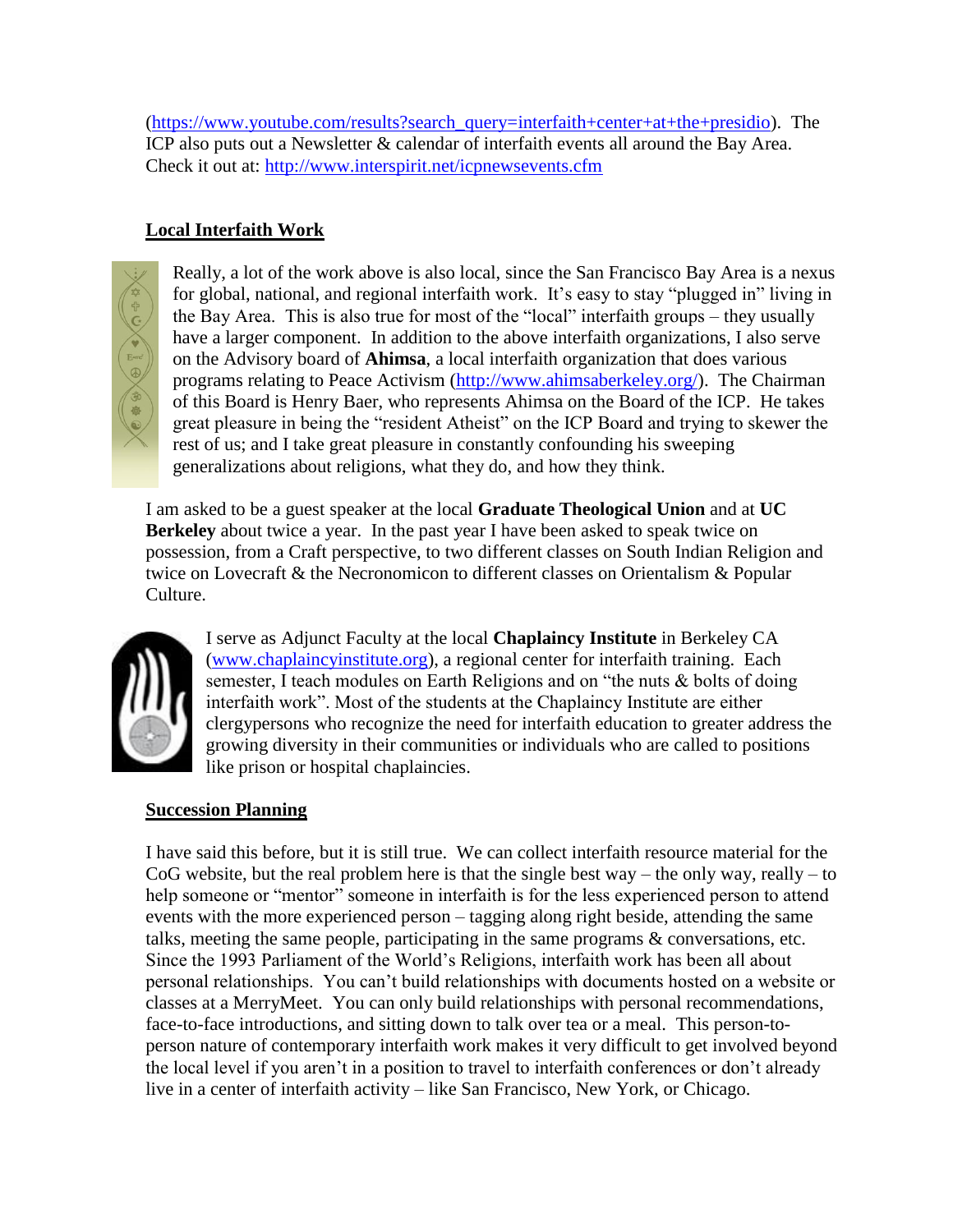In my opinion, this is a big part of what the interfaith annual budget and savings account are for... to help more of us get to such events and have the opportunities to build such relationships. CoG's Interfaith Budget and Savings Account are there to help **ALL** of us participate in interfaith work, not just the designated Interfaith Reps.

The website can still be a resource, but we need to re-create the interfaith section of the CoG website that went away when the interfaith blog was created. I brought a lot of material to Grand Council 2014, but there have been complications with getting an interfaith resources section back up. I hope this can get resolved soon. And we need to fix the problems with the CoG Interfaith Blog.

Local interfaith can start with nothing more than introducing yourself to a neighbor of another faith tradition. If there aren't local interfaith groups to join, you can start one. This is where interfaith resources on the CoG website and classes at MerryMeet may help.

### **Summary**

Just a few weeks ago, I did a series of six YouTube interviews with Lailoken Scathach, most of which concern interfaith work. So far, the responses have been good. You can see the first one here:<http://theinterfaithobserver.org/journal/february-2015-1.html>(BTW, from there you can also find several more interviews with me by other people and organizations.)

As the largest, most inclusive Wiccan religious organization on Earth, with a 40-year history of interfaith work, the Covenant of the Goddess is in a unique position to represent the Craft in the world of interfaith communication, organizing, and cooperation. We have led the way and it is gratifying to see more and more Pagan groups recognizing the unique opportunities that interfaith work offers. The support of the Covenant has made many significant gains possible.

As always, I am deeply grateful to the Covenant for entrusting me with this work.

Thank you and Blessed Be, Don Frew National Interfaith Representative

# **Oberon Osiris**

Technically, my year begins just before Merry Meet 2014, when I attended NAIN Connect, in Detroit at Wayne State University. Rachel Watcher, who was there as a Regional Officer of NAIN, and we attended at least one workshop together, encouraged me. From this event, I was introduced to the local Interfaith community, eventually becoming a member of DAIN, the Dearborn Area Interfaith Network. This group interfaces graciously in the large metro Detroit suburb, with participation from several mosques, and mostly other Christian denominations. I also have been invited to write several times for the Detroit Interfaith Leadership Council, who co-sponsored NAIN and serves as the overall main umbrella for the Metro Detroit area. In that larger networking body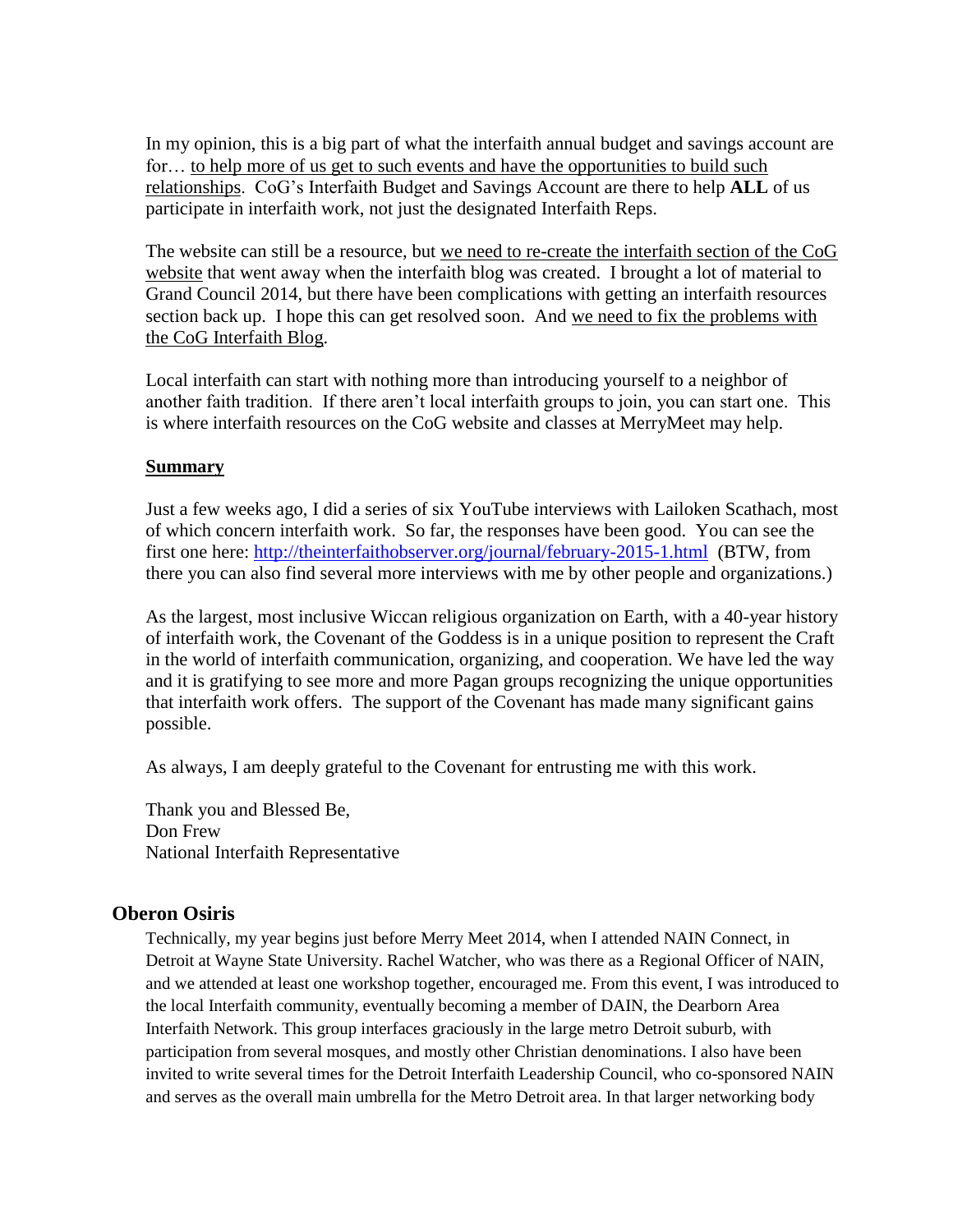more non-Abrahamic religions such as Hindu or Native Americans are represented but I appear to be the only Wiccan or Pagan in Detroit's Interfaith Community. I've been pleased to attend these events. One of the first things I learned was that Interfaith people seem to have better relationships in that community, than their own faith or spiritual community. As reassuring or not as that may be, my best advice was from Auntie R, who said, "just listen".

At the NAIN conference I attended a workshop about Faith dimensions in Healthcare hosted by several local women associated with the nursing and clerical professions in area hospitals. One of these was Beverly Beltramo who invited me to an Interfaith prayer service at Oakwood Hospital, in Dearborn which is not to far from me. Attending that about a week later in August was a pleasant and surprising experience. Along with the usual denominations of Christian and Muslim priests or spokespersons were a reader for Native Americans and also one for Hindu practitioners. Afterwards at a refreshment table, I spoke with the Hindu woman who gave us that prayer and her sister who in mentioning names and affiliations indicated that she knew Patrick McCollum from a recent UN event they were both at.

In October I attended the annual Leadership Council's award dinner and ceremony, along with several other members of DAIN. I reacquainted with several people I met at NAIN and also the Hindu woman who mentioned Patrick. The event was large, possibly several hundred people and was emceed by a local Detroit News columnist, Steven Henderson, who writes about Racial, Spiritual and other interests. The Interfaith community of Detroit is mostly monotheistic and to me seems to overlook the differences between their Christo-Judeao-Islamic traditions and the less represented ones. Its not disrespectful so much as maybe feeling very much a minority. I swear I could see no one I knew from any Pagan or Wiccan community I am aware of.

Even before my appointment to Interfaith Representative, shortly before 2015 began, I was attending DAIN's monthly meetings. We worked together on their annual Dr. Martin Luther King Jr. Memorial, which was hosted for the first time at DAIN member Imam Elahi's House of Islamic Wisdom, a mosque in Dearborn Hts, adjacent to Dearborn. I won't totally recount that service, since it was posted in Cog's Interfaith blog earlier this year. Suffice it to say there were nearly 400 attendees and was followed by a nice simple Middle Eastern meal prepared by the House's staff.

In March of this year I was invited to and spoke at the Polish National Catholic Church of Dearborn's Lenten Season Bread and Soup talks. Father John Cramer is a member and the recording secretary of DAIN and hosts several gatherings during this season, where different faith/traditions will talk about themselves and explain any similarities or differences in regards to penance and penitentiary. The soup was good and so was the talk. Most people seemed to be upwards from 60 or so, though there were 2 or 3 persons in their 30s or 40s. Everyone was fairly polite but 1 lady was a little pointed in her criticism of Wicca, as I presented it. She felt the lack of our infrastructure/buildings or places of worship, was a sign that we were more of a trend than anything.

On April  $19<sup>th</sup>$  I journeyed about 2 hours north of Detroit, to Saginaw, a somewhat larger city in Michigan, to be a part of the Mid-Michigan Interfaith Dialog Symposium, a first ever, 1-day program of workshops, prayer services, panel discussion and entertainment. The event was at a local Golf Resort, Apple Mountain. I am working on a separate report for CoG's Interfaith blog, but I will say it was a grand event. Wonderful meals and really great folks. I am grateful to CoG for the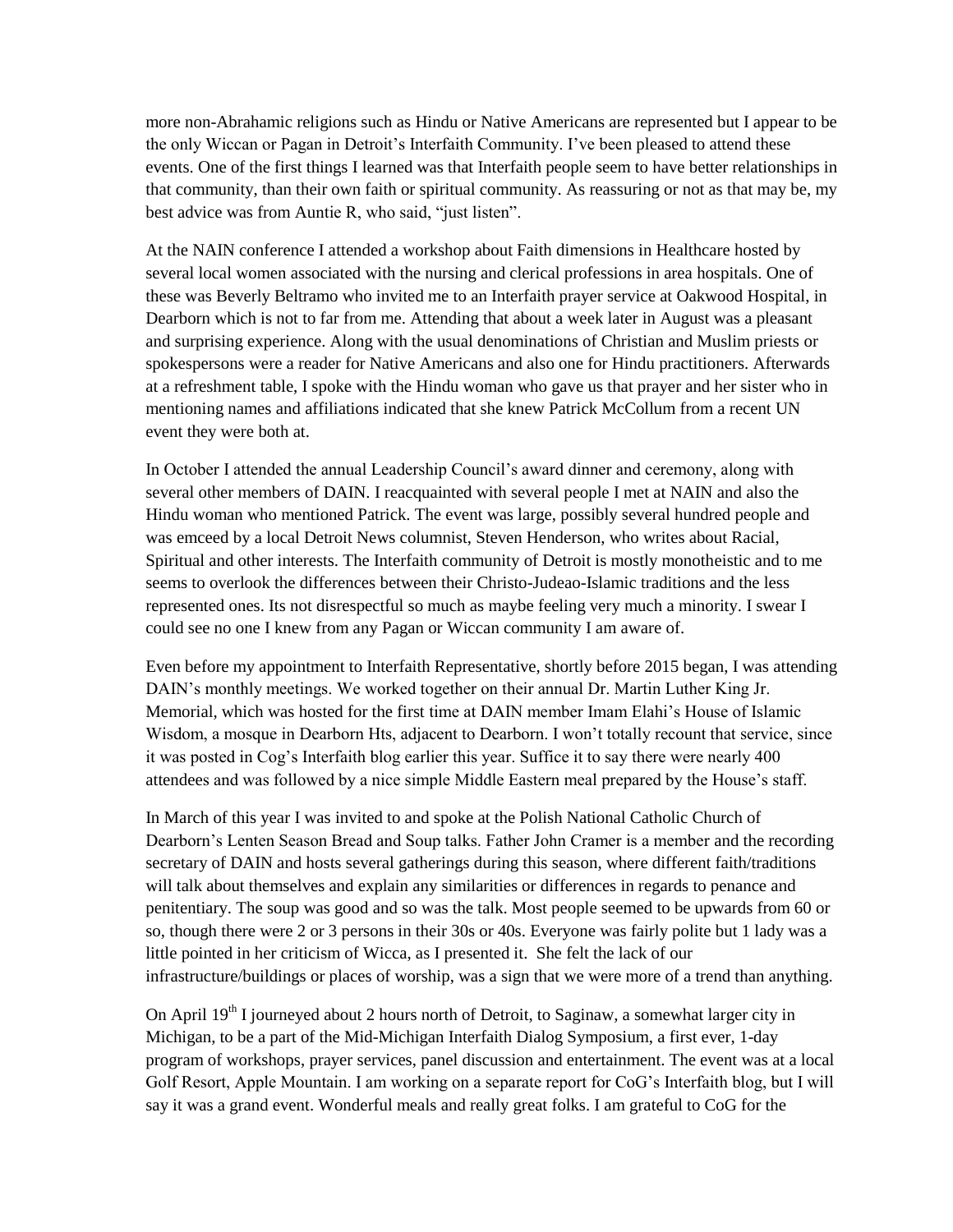reimbursement for my gas money expenses and night at the hotel. The event's fees were waived for my presentation, The Discovery of Witchcraft, an introduction to Modern Witchcraft. This was pretty well received, although the nearby presentation on Native Americans gathered a larger crowd. Again, everyone was very respectful, asked good questions and in some ways, a number were already acquainted with Wicca and or Goddess worship. The usual question of "Aren't you a Warlock?" came from 2 attendees who were either Hindu or Islamic.

Soon after this event, I made good use of my power point presentation to present a short lecture to the class of Jeanie O'Connor, who teaches a class on Comparative Religions, at Henry Ford Community College. I met her last August at NAIN and have done 3 of these lectures as a guest, 1 in May and 2 in June. Located in Dearborn, the college has a large number of Middle Eastern Muslim students and the women especially asked the most interesting questions. I found it refreshing that most of these students were aware of magic belief systems, fortune telling, Tarot and the like and did not have immediate negative connotations. Catholics acknowledged that scripture or teaching may frown on fortune telling or other practices, some worshippers look the other way and indulge in mystical practices and are more open minded about Wicca and other occult matters. One class had a young man who was very Christian and seemed to be challenged by my presentation. His views seemed paternalistic and not current and he later mentioned that his church pastor told him most of the things he believes about Wicca or Witchcraft.

Also in May the DAIN committee hosted their annual National Day of Prayer in the Council Chambers at Dearborn City Hall. Prayers are pre arranged and usually invoke safety and blessings for various functions of government, law enforcement, first responders etc. At DAIN's last meeting till September, shortly after this event, we decided to host an informal Interfaith Thanksgiving Potluck with the emphasis being more about sharing food and cultures and networking.

In June, since the Charleston killings, DAIN and other religious or Interfaith groups have been showing solidarity and helping raise money for African American churches that have also been vandalized, apparently by white supremacist groups or individuals. Details of these and other Interfaith activities will be reported in CoG's Interfaith blog too.

In Her Service, Oberon Osiris

# **Rachael Watcher**

*(compiled by Emrys, National Recorder)*

Rachael has reported on many of her Interfaith activities through the CoG Interfaith Blog, which can



be found at covenantinterfaith.blogspot.com. Her activities this year have included attending the North American Interfaith Network (NAIN) meeting in January and by the time of Grand Council, she will attend an additional NAIN meeting as well. She also travelled to Guadalajara, Mexico as the only Wiccan representative at Dialogo Multi-cultural Universal II. Later this year, she plans to represent CoG, NAIN, and the United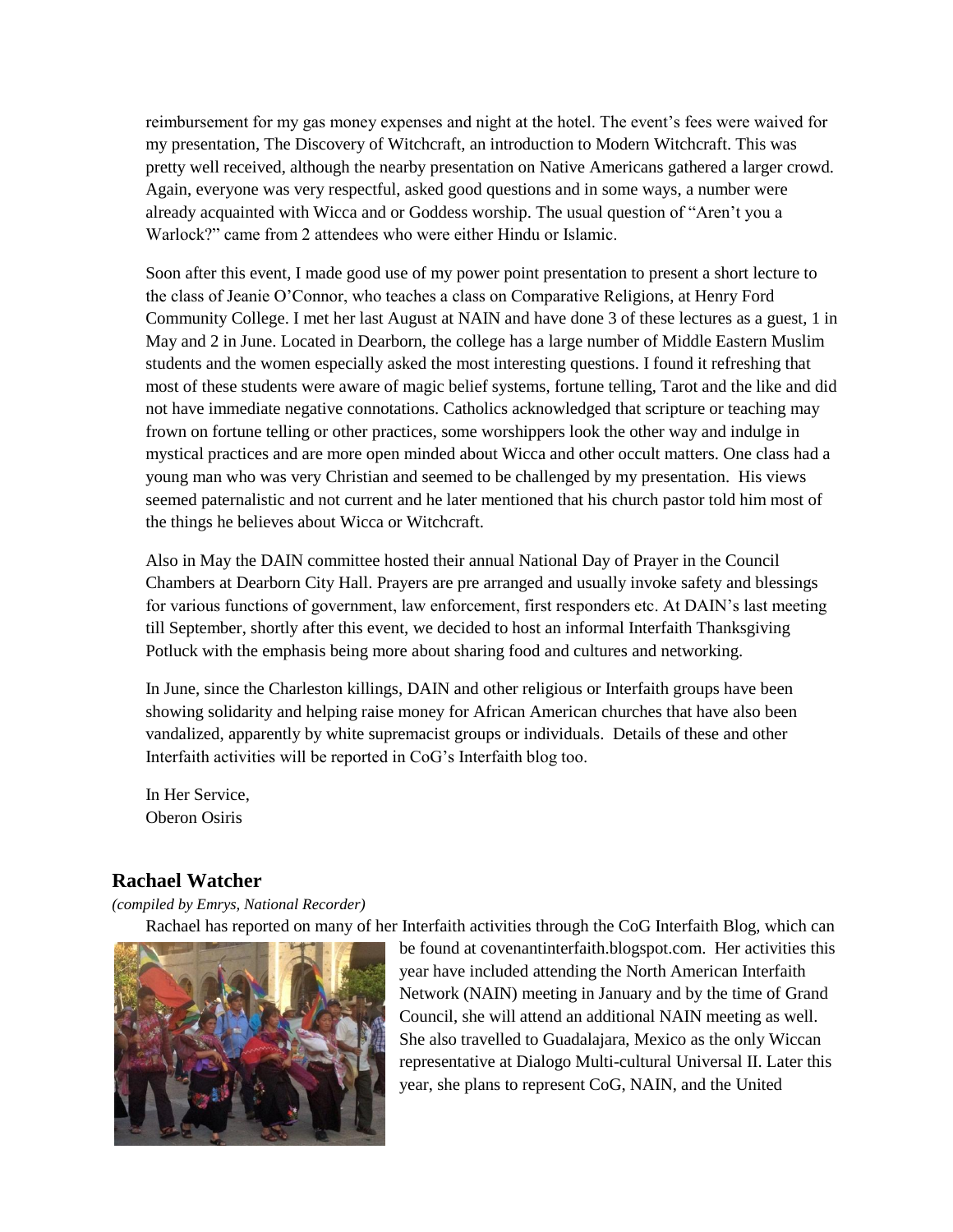Religions Initiative at the Parliament of World Religions in Salt Lake City, UT.

# **CoG National Officer & Assistant Reports for Term 2014-2015**

**First Officer: Kathy Lezon/Kasha, Everglades Moon LC**

**Co-Second Officers: Zenah & Stachia Ravensdottir, Touchstone LC**

**Publications Officer: Jack Prewitt, Touchstone LC**

**Membership Officer: Cat Peron, Everglades Moon LC**

**Pursewarden: Viana Bastacky, Dogwood LC**

**PIO: Gordon Stone, Northern California LC**

**Correspondence: Lady Annabelle, Hills and Rivers LC**

**Recorder: Lady Emrys, Hills and Rivers LC**

**Local Council Annual Reports**

**Calafia Local Council**

**Chamisa Local Council**

**Dogwood Local Council**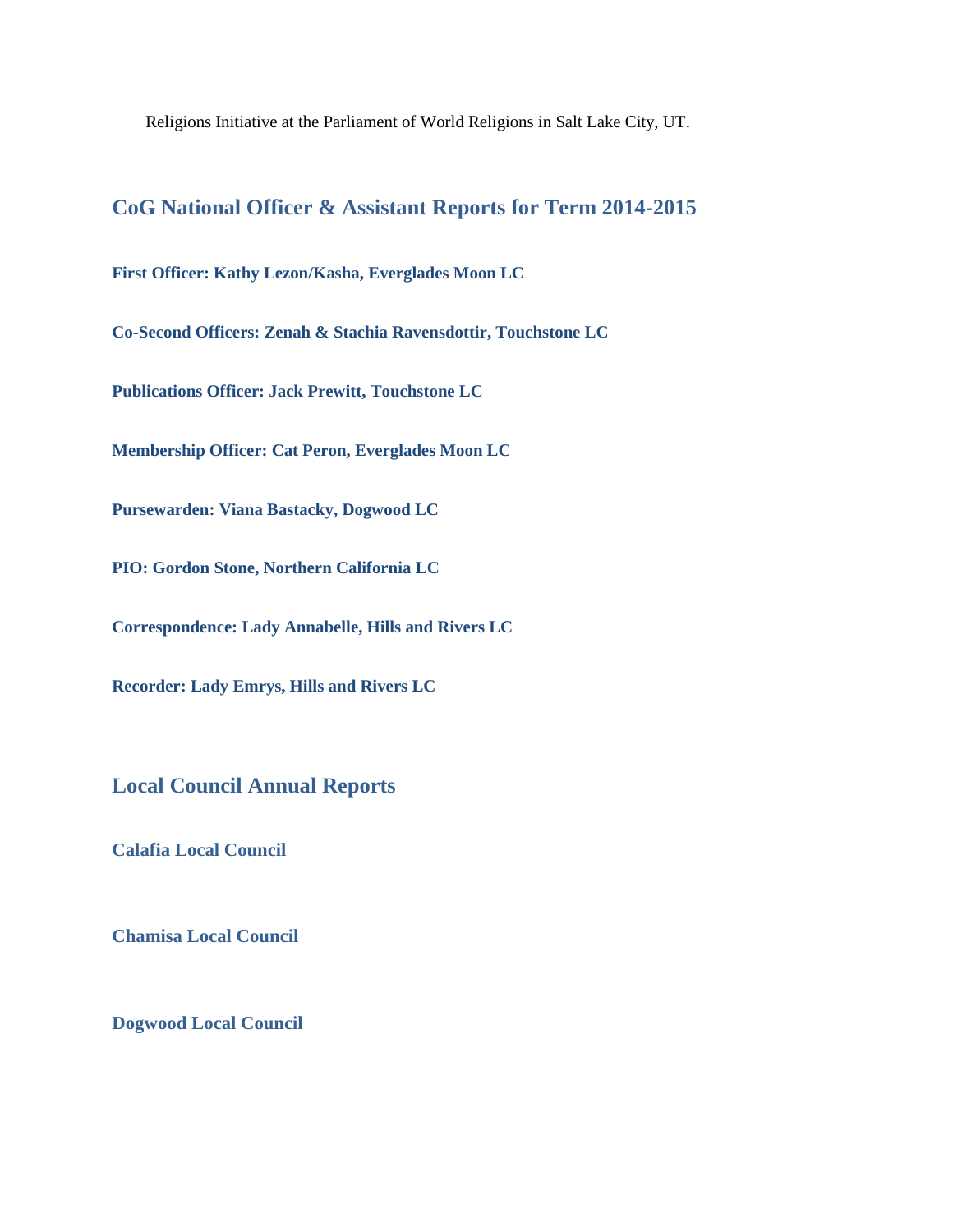#### **Everglades Moon Local Council**

In September EMLC hosted a craft and baked goodies table at Pagan Pride Day at the Unitarian Universalist Church in Ft. Lauderdale.

Also in September several EMLC members worked with local Pagans to host the first Treasure Coast Pagan Pride event, complete with an Asatru clown for the kids, not to be confused with a Jewish or atheist clown. There were wonderful vendors, a moving main ritual, and workshops.

After Grand Council 2014 and through the Samhain season members of Everglades Moon worked hard to host the 8th annual Turning the Tides Festival. This year main ritual was in honor of Hekate, with additional midnight observances for those who chose to stay up. Between Faery breathing with the spirit of the Oleta River and drum circle bonfires into the wee hours and feast in the Great Hall the organizers and volunteers did an exemplary job.

Things were quiet during the Yule holidays then we approached our annual EMLC retreat. We ran into a snag with reservations, then ran into snag after snag trying to adapt until finally we conceded defeat. So to make up for it a little we are planning our local council annual meeting at a nice waterside park.

In March, several of our members with others in our community organized the first Equinox in the Oaks Festival near the Ocala National Forest.

The EMLC podcast Reaching for the Moon, originally started by our own Sirona and now put together by Lady Bridget is still going strong. According to data from libsyn our most popular episode had over 400 downloads, with an average of about 275 each episode. The podcast can reached at our website: [www.emlc.net](http://www.google.com/url?q=http%3A%2F%2Fwww.emlc.net&sa=D&sntz=1&usg=AFQjCNG2E9nzXz1dNJ2EydJxcVyVMRrW-A) You can also find us at iTunes, Stitcher, and libsyn.

We have lost one coven member, Circle of the Moonlit Sea, and through their leaving we have gained two solitaries, Kasha and Raven. We have also welcome another solitary this year, Qabal.

Now we prepare to send our friends and delegates to Grand Council. May the will of gods and the will of the Covenant be in harmony.

Coyote Morningstar, EMLC FO Everglades Moon Assembly of Solitaries

#### **Hills and Rivers Local Council**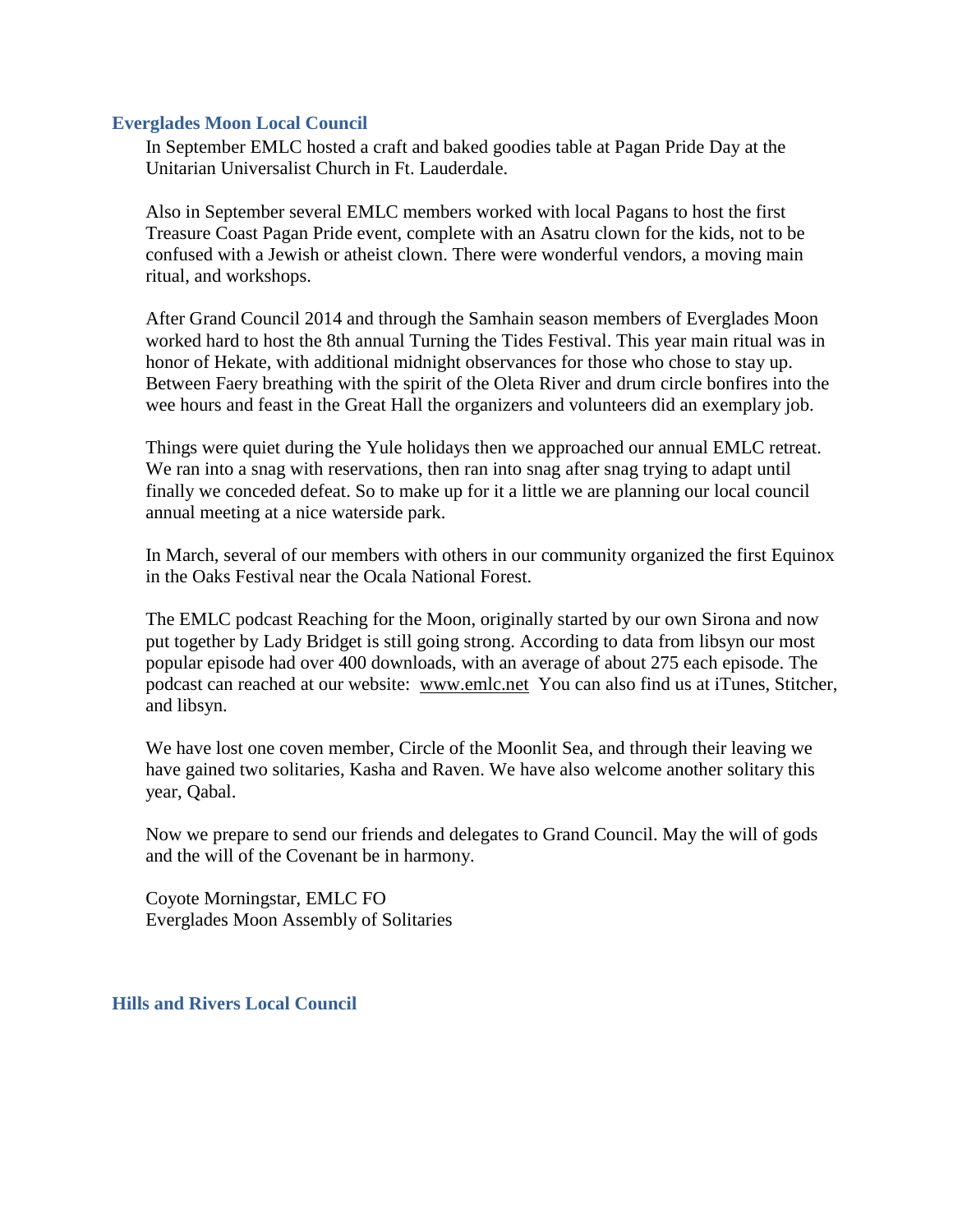**Midwest Regional Local Council**

**Northern California Local Council**

**Northern Dawn Local Council**

**Orange County Local Council**

#### **Southern California Local Council**

SoCal held its annual meeting and election of Council officers on October 5th, 2014. The same day, SoCal presented a public ritual in honor of Oya, the Orisha of wind, lightning, fertility, fire, and magic at Pagan Pride Day Los Angeles. On April 26th, SoCal had its second meeting of the year. First Officer Morgana reported to the council about the COG business meeting at Pantheacon, as well other events of note that occurred at Pantheacon 2015. The meeting was followed by a "Salon", a meeting where council members freely exchanged ideas about COG and its future in the pagan community, and more specifically discussed the concerns of pagans of color, the aging of the membership of the Covenant and attracting new members. On May 21st, council member Paula attended a meet and greet with the West Valley Division of the LAPD. The goal of the meeting was to start a dialog with the pagan community regarding their practice in general and the needs of the community. 25 members of the pagan community were also in attendance. SoCal plans to present another public ritual at Pagan Pride Day Los Angeles 2015.

Thanks. Morgana RavenTree SoCal-COG First Officer

#### **Texas Local Council**

The Texas Local Council has had a great year! We have eighteen covens and two solitaries. We network throughout the Dallas/Ft. Worth, TX area as we continue to conduct rituals in east Ft. Worth and classes in both the cities of Arlington and Richardson.

Midsummer marked our seventh year of successful public Sabbats. Attendance ranges from sixty to over hundred people with local council members managing waivers, raffles, and donations. Between four and eight pagan and pagan friendly vendors sell their wares at each event with a local member as Vending Coordinator. We have a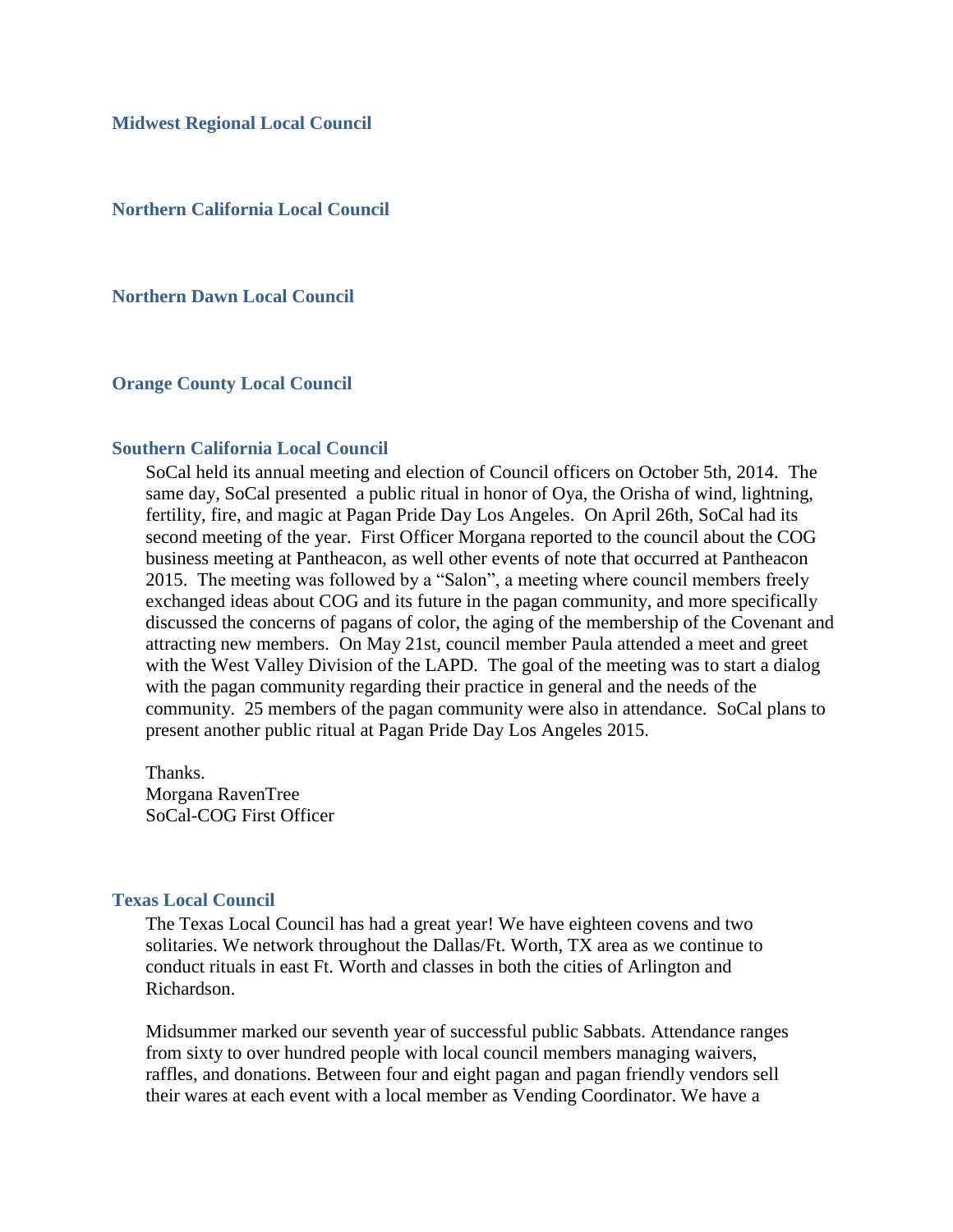member who donates his time by caring for the land wherein we hold our Sabbats. Our rituals are conducted by members of the Local Council and invited guests. We've had a large number of new attendees this year who are interested in Wicca and solitaires seeking a place to worship the Sabbats with others. And every Samhain, we have a carnival for our local children, where our covens and other volunteers run booths and give prizes. It's a good fundraiser for us and great fun for the kids!

Our public classes are Wicca 101 level and are held both in Arlington and in Richardson. Each of the two series are held twice a month. The classes in Richardson have had a consistent average attendance of about a dozen for seven years now. Our classes in Arlington are in their fourth year with fewer attendees; however, we believe it will grow at our new location at the Unitarian Universalist Church in Arlington. We have council members coordinating the classes and scheduling teachers from among our council, providing a rich diversity of Wiccan information to our local community. This summer, we've been hosting a tarot class by our first officer, Gaelen, at the UU Church as well. The attendance has been approximately twenty-five people at this four class series and the students seem to be enjoying the course.

Our marketing and PIO efforts have included flyers of our rituals and classes at local pagan and pagan friendly shops as well as on our local yahoo groups (class and announcement lists), Facebook, and Twitter accounts. We also often share national COG information through our social media. We maintain our own website at txcog.org and answer any queries we receive.

We were a part of the DFW Pagan Pride Day in 2014. Our members volunteered for the event. We also had council members volunteer and run a Texas CoG information booth! It was a good day in our local community.

This summer, we also had a sociologist, Dr. Beth Fawcett, PhD. attend our June meeting and conduct a privilege walk with our council as well as facilitate a discussion and a short presentation after. It was a powerful experience for our council as were the discussions after. The end result was the question – what do we do now? So, we are currently looking to organize a greater event called Make a Difference. More details in future reports.

We have members who perform handfastings, Wiccanings, memorials, and other services to members of the Wiccan community both in and outside of our local council. This year, it was with great sorrow of our entire council, that we had one of our own cross the Veil. Johnny, priest of Amethyst Dragon, a tender hearted man, loving husband and father, and active member of our council is dancing in the Summerlands. We dearly miss him.

Our goals for the future continue to be to conduct Sabbat celebrations in Fort Worth, classes in Richardson and Arlington, and bring a greater understanding of those lacking in privilege and we can do to make a difference in the hearts and minds of our community.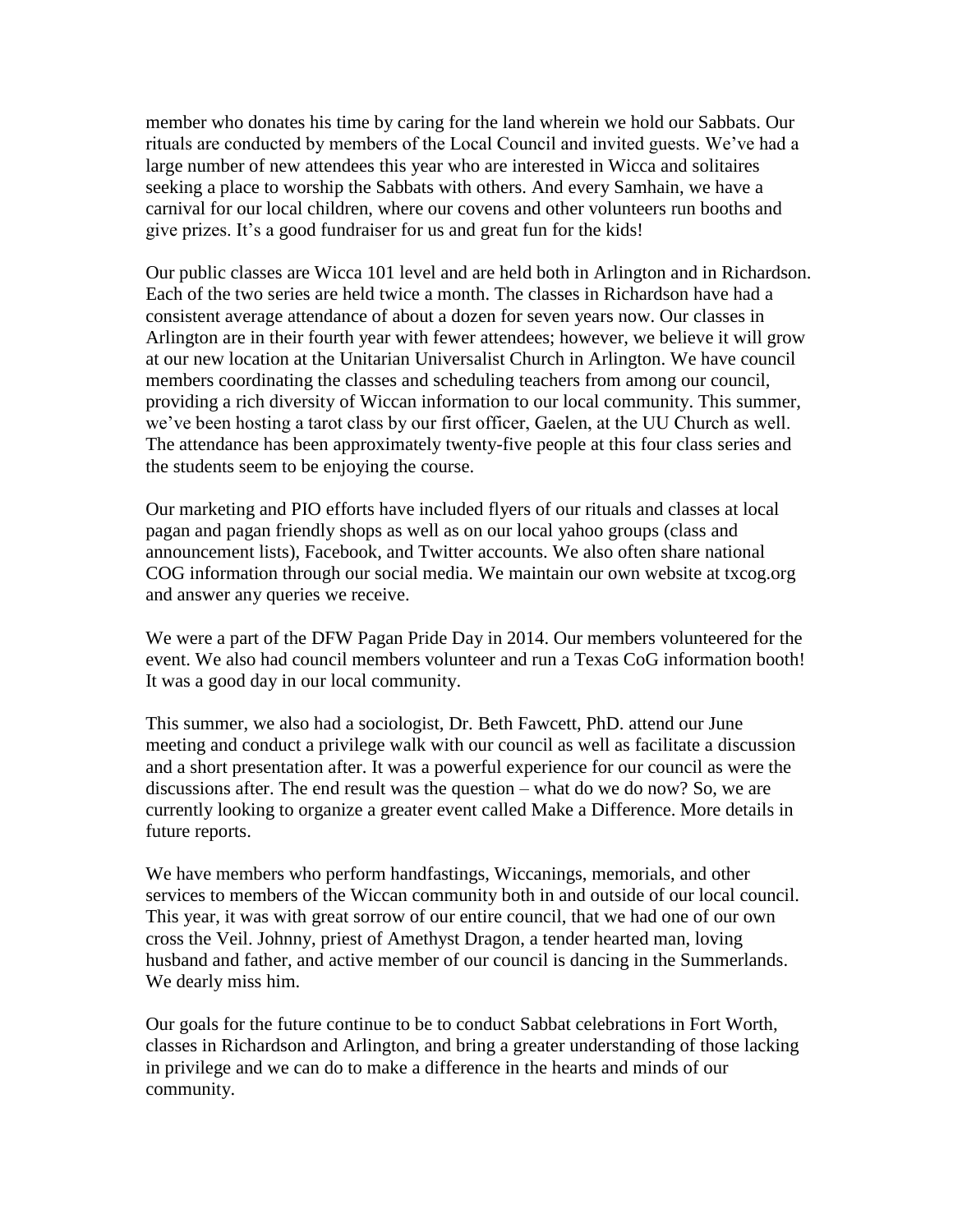Respectfully Submitted, Gaelen Ananat Circle of the Serpent, HPS Texas Local Council, First Officer

**Touchstone Local Council**

**National Covens**

# **CoG National Board 2015-2016 Candidate Statements**

**First Officer Candidates**

**Membership Officer Candidates**

#### **PIO Officer Candidates**

#### **Greg Harder**

I hereby submit my candidacy for the position of National Public Information Officer for Covenant of the Goddess. I have served CoG in this position two times in the past. My last term ended I believe five years ago.

My qualifications for the position are as follows:

In the 1980's I worked as the Public Information Director for Peralta Colleges Television station - PCTV. During that time I co-produced a national award winning weekly talk show - "Town Hall 87" for PCTV's Oakland and Alameda County viewing areas. At the same time I also worked as volunteer reporter and news copy editor for KALX radio at U.C. Berkeley.

In my previous two terms as CoG's NPIO I initiated three projects that significantly contributed to CoG's positive contact with the greater Pagan and interfaith communities as well as the outside world in general. With the assistance of our National Interfaith Reps., I started the well received "CoG Interfaith Reports" blog. I also created the NPIO reports blog which I posted to in the beginning an average of twice weekly.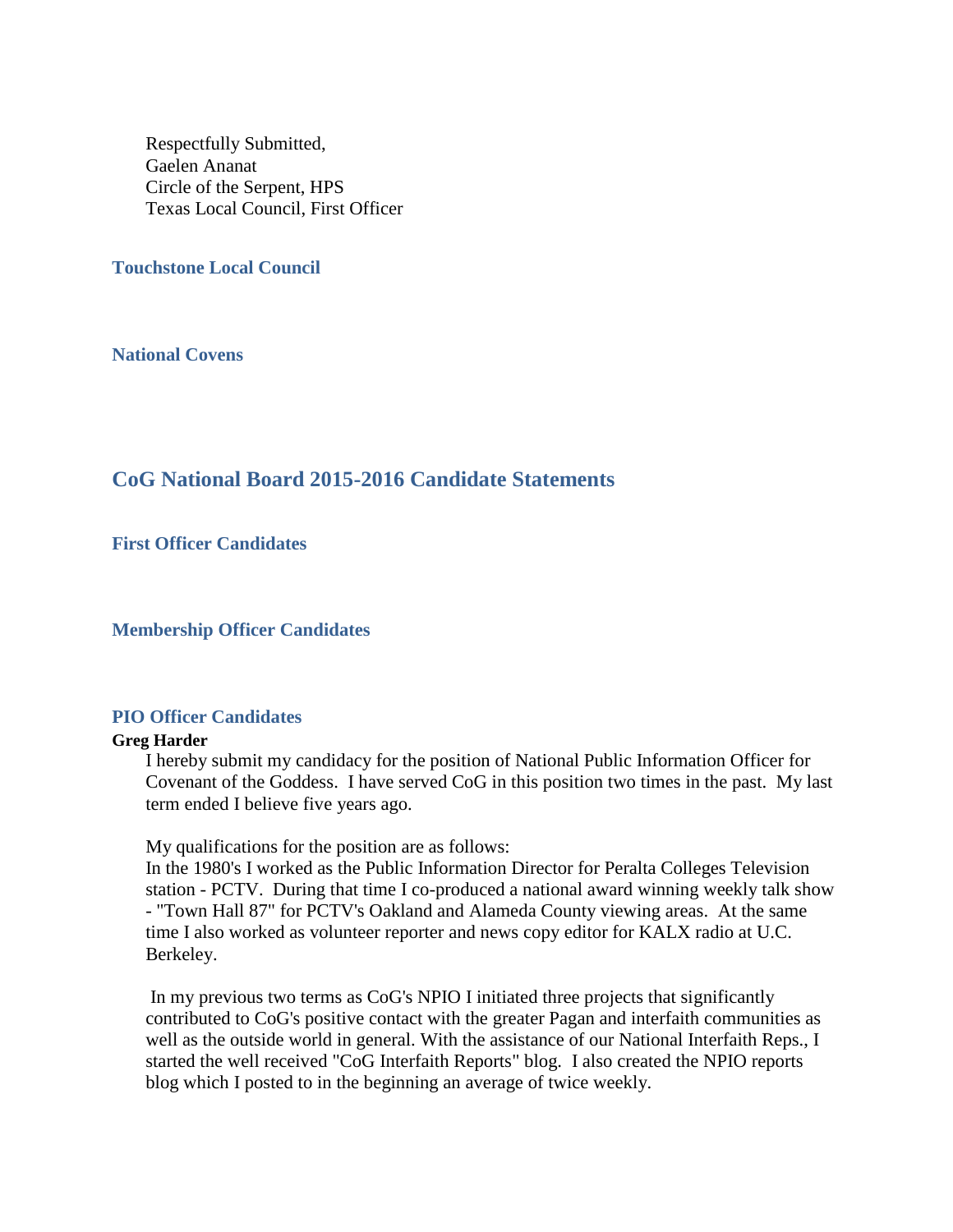In my second term as NPIO I began the national CoG Facebook page. Finding that the Blog was not reaching many folks outside of our organization, I considered that this would help us reach a larger readership. I soon discovered that the keys to successful Facebook pages were numerous, consistent, varied, interesting, and quality postings. After my term as PIO expired I continued in the national social media position until January of this year. With persistence and daily posting over that period I was able to grow the COG Facebook page from 0 to 160,000 followers. I am especially proud that we were able to attract over 20,000 international followers from all over the world.

At the present time I supervise the Facebook pages for the... [URI Multiregion](https://www.google.com/url?q=https%3A%2F%2Fwww.facebook.com%2Fpages%2FURI-Multiregion%2F213048748859868&sa=D&sntz=1&usg=AFQjCNHEgXh3f719uD7qNY9mCdvOrPOv-A) [The Interfaith Observer](https://www.google.com/url?q=https%3A%2F%2Fwww.facebook.com%2Finterfaithobserver&sa=D&sntz=1&usg=AFQjCNFLPxTLq8TXtCsKQ3_K7lH1VDhq_A) [North American Interfaith Network \(NAIN\)](https://www.google.com/url?q=https%3A%2F%2Fwww.facebook.com%2FNAINConnect&sa=D&sntz=1&usg=AFQjCNHIG346XIa3QP9Tys2pAR6zru1u9A) [People of the Earth](https://www.google.com/url?q=https%3A%2F%2Fwww.facebook.com%2Fpages%2FPeople-of-the-Earth%2F145387672177471&sa=D&sntz=1&usg=AFQjCNFk856PLtsIgieyuq4HmfSOVfye2g) [Covenant of the Goddess Northern California Local Council](https://www.google.com/url?q=https%3A%2F%2Fwww.facebook.com%2Fpages%2FCovenant-of-the-Goddess-Northern-California-Local-Council%2F136932419699946&sa=D&sntz=1&usg=AFQjCNFj3HIj3X7FToIiYxUbYtZcVcswLQ)

I offer the Covenant my considerable experience, dedication, and consistency for the position of National Public Information Officer.

In Her service, Greg Harder

**Recorder Officer Candidates**

**Correspondence Officer Candidates**

**Publications Officer Candidates**

#### **Pursewarden Officer Candidates**

#### **Viana Bastacky**

To the members of the Covenant of the Goddess,

I put forth my offer of service and announce my candidacy for National Pursewarden for the 2015-2016 term.

In Service, Viana Bastacky Lady Mehurt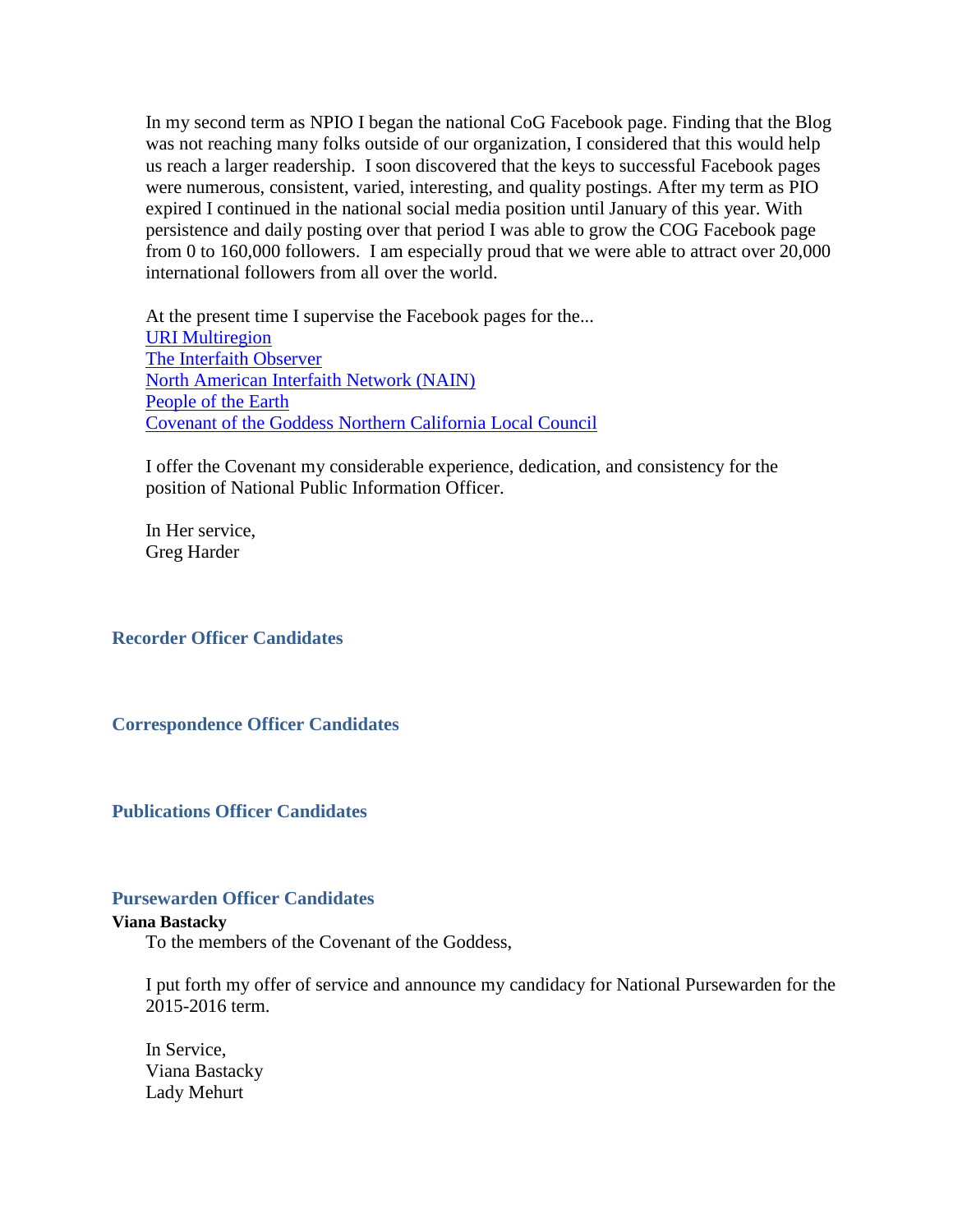# **Old Business**

### **Committee Reports**

### **CR1. Vision Committee**

After the presentation of the COG Vision Survey data at the 2014 Grand Council in Atlanta, the committee was charged with several tasks.

1) Polish the report pending wider distribution.

 The report was finalized the day before Grand Council 2014, but the data was still pretty rough. Babbi, who is very skilled with surveys in her professional life, was able to do this following Grand Council 2014. Anna had a further request—that responses with less than 1% scores should be expanded to one or two decimal points, since they now register as a small bar reading "0" instead of (for instance) "0.5." This was confusing when presenting the data to gatherings of members. Babbi agreed to make this minor change for future use of the data.

- 2) A press release was distributed shortly after Grand Council, alerting the public to the fact of the survey and thanking the respondents for their time and assistance.
- 3) Distribute the survey results to the membership. Several members, some of them part of the Vision Survey committee, presented the survey data to various Local Councils. So far, we know the following Local Councils have seen the data: Calafia LC, Everglades Moon LC, Hills and Rivers LC, Northern California LC, Orange County LC, and Touchstone LC. If others have seen the survey data in their Local Councils, please let us know, so we can expand this listing. If other Local Councils wish to show the data, we can give you a copy. It is something which does stimulate a lot of discussion!
- 4) The Vision Survey showed that many of our respondents were ill-informed about COG and its activities. The final activity suggested at Grand Council 2014 was the request that the committee prepare materials to correct errors and misinterpretations. The Vision Survey Committee members produced a series of eight FAQs and short answers, which were posted on the COG Website, in the Imbolc newsletter and the COG National Facebook page. The Vision Committee will continue to develop more FAQs and other possible surveys to help grow the Covenant.

Here are the FAQs as posted (with a bit of fact checking....AK)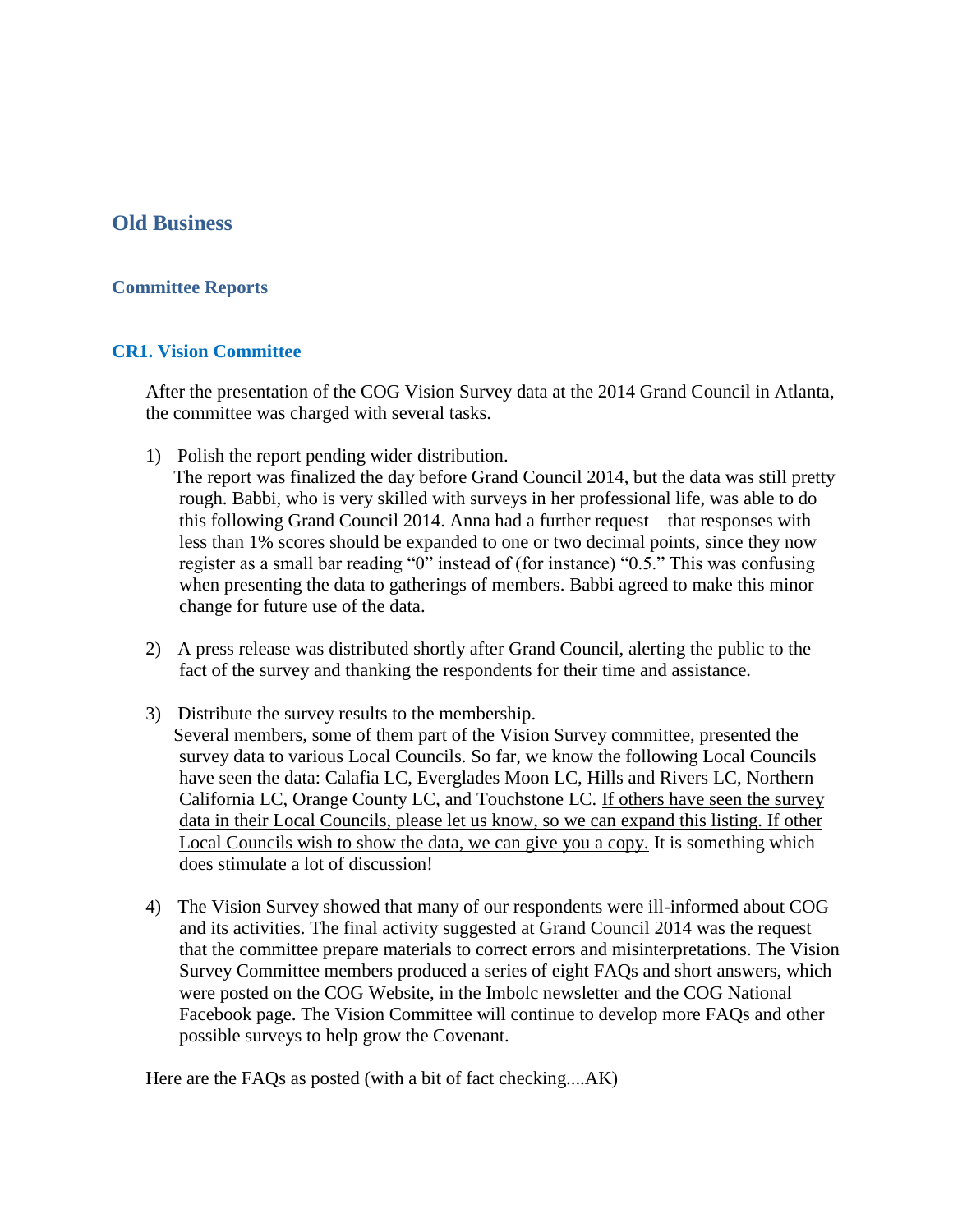### **#1 - Is the Covenant just a Facebook organization?**

No. The Covenant of the Goddess formed in 1975 as a non-profit educational organization dedicated to securing for Witches the same rights and privileges enjoyed by other religious groups. We are open to all traditions of the Craft, including Eclectics and self-initiated Witches. We are a federation of covens and solitaries of many traditions, and have worked for Witches' civil and religious rights for many years. We are organized in 14 Local Councils throughout the United States, as well as National memberships for covens and solitaries from areas where there are no Local Councils. We have a small number of international members, mainly from English-speaking countries, such as Canada, the UK and Australia. At Samhain 2015, COG will celebrate its 40th anniversary.

The Covenant's Facebook presence is an outreach project begun in 2010 by Greg Harder who was then COG's Public Information Officer. Many people enjoy the mix of Pagan and Wiccan news, archeology, folklore, weird science, music, and other offerings that are circulated nearly every day on our Facebook page.

### **# 2 – Do you train Witches?**

No, the Covenant of the Goddess does not train Witches. Some local councils may provide public education as a service to their communities, but the Covenant of the Goddess as a National or Local organization does not train Witches. CoG is comprised of Elders and covens trained within their own spiritual traditions. If you are interested in finding a teacher in your area, please contact your local council for suggestions. CoG provides a component of study during Merry Meet / Grand Council to our membership, called Leadership Institute. It is typically a full day of in-depth, topic specific, classes to help deepen our knowledge and practices as leaders and elders.

# **#3 - Are there Solitaries or just covens in the Covenant?**

Both Covens and Solitary Witches may join the Covenant. It is mainly an organization of experienced clergy, but we are seeking to improve outreach to new Witches as well through our Associates' program. If an applicant (Coven or Solitary) lives in an area served by one of our Local Councils, they must apply through the Local Council. If there is no Local Council nearby, the applicant applies as a National member. National Solitaries must be eligible as Elders in their tradition.

To be eligible to apply as a Coven in COG, a group must have been meeting at least monthly for at least six months. It must have at least three members, at least one of whom is of Elder status—capable of teaching and passing on the group's tradition or way of working. Applicants fill out a membership application and submit a Statement of Practice, introducing themselves and their activities to the Covenant's membership. Both groups and individuals must state in the application that they consider themselves to be Witches, and that they practice an ethical standard consistent with the Wiccan Rede—"If it harm none, do what ye will."

# **#4 - What does it cost to join the Covenant?**

Because membership in the Covenant can be by coven or solitaries, the tithes vary depending on type of membership. In 2015, a coven's tithes are between \$110 and \$170 (sliding scale), and solitary members between \$50 and \$90, with a discount for two solitaries living in the same household are between \$75 and \$115. As a clergy organization there is an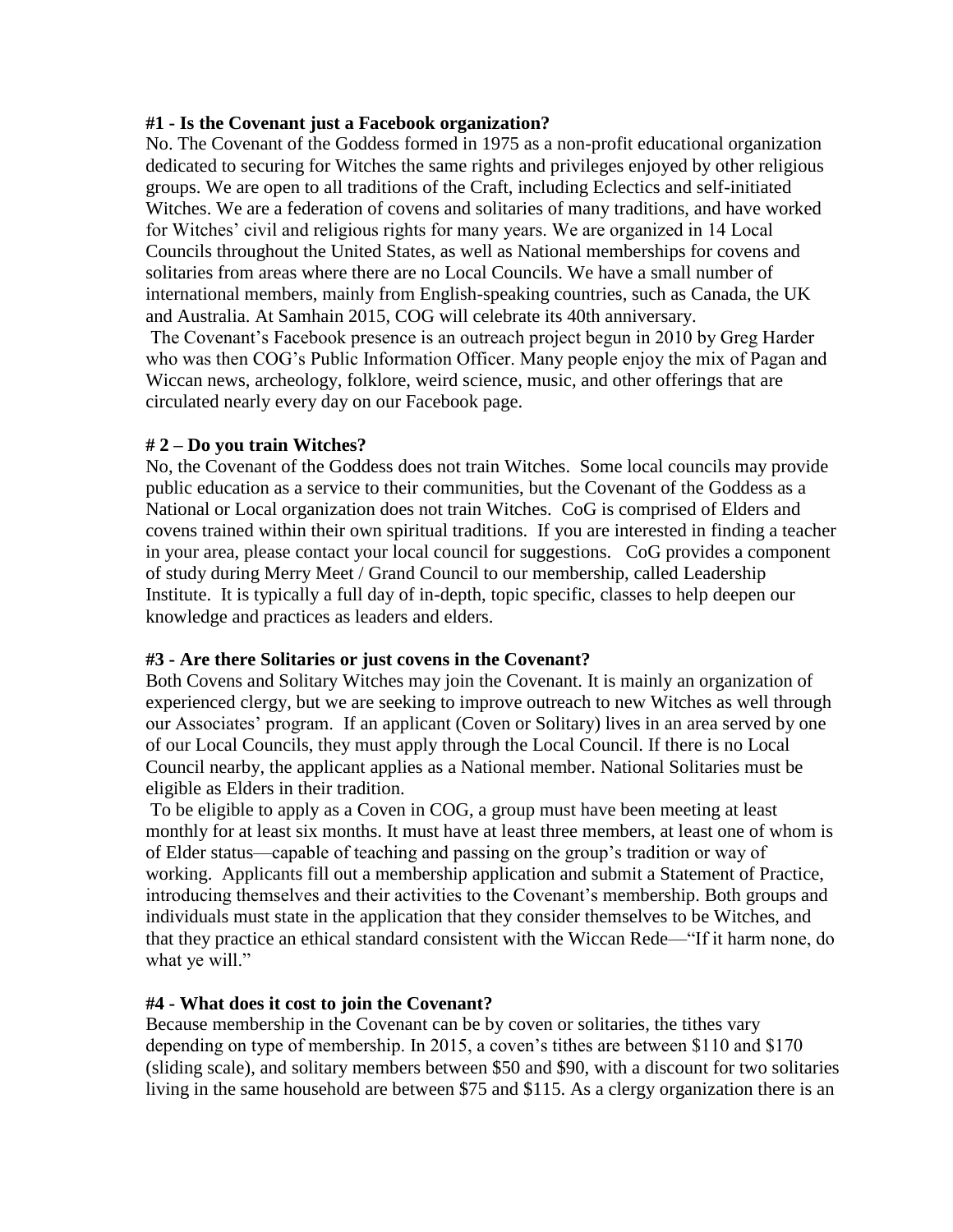additional minimal fee of \$25 per person for issuing clergy credentials (and \$10 per year renewal.)

### **# 5 – What are the benefits of being a Covenant of the Goddess member?**

The Covenant of the Goddess was founded in 1975 by a diverse group of Craft traditions to secure for Witches the same legal rights as those enjoyed by followers of other religions. Since that time, the Covenant has worked on behalf of the Craft as a whole providing Networking opportunities, Legal Recognition, Clergy Credentials, Military and Prison Chaplains and Advocates, Law Enforcement and Media Education, Legislative Activism, Inter- and Intra-faith Education and relation building, and lastly, a wide variety of community services in the local communities where CoG members live and work. We work to make our world safer for generations of Witches while working together to improve our communities.

### **#6 - Is the Covenant of the Goddess based on a certain Tradition? Is it open to all Traditions?**

As written in the charter of the Covenant of the Goddess, its members are not any certain tradition, but all Covenant members are in service to the Lady and the Lord, are willing to serve the needs of the lay members of our religion, to assist one another in the training of clergy, and in all other matters to improve communication. To be a member of the Covenant of the Goddess, you need to be willing to state that you are a Wiccan or a Witch, and beyond that, there are no tradition-specific requirements for membership. The Covenant has had members who also belonged to Asatru, Afro-Diasporic, or Druidic traditions, as long as they were willing to also define themselves as Witches.

### **#7 – What does the Covenant do on a National level? Do they do anything at the Local level?**

At the National level, CoG works to make the world a safer place by securing legal rights and recognition for all Witches. Nationally, Covenant of the Goddess holds an annual business meeting known as Grand Council that provides networking for Witches and Wiccans from across the nation. After local Council vetting, Clergy credentials are provided by the National organization that enable and allow members to legally officiate meaningful life-passages in their communities. It is at the Local level that the Covenant of the Goddess provides community services through Local Councils' member covens and solitaires. There are Local Councils who hold events large and small to gather together for networking, education, and intra-faith working. Some Local Councils provide public education through regular Wicca 101 classes and present Sabbat rituals for the public for each Sabbat on the Wheel of the Year. Many Local Councils are active in local Pagan Pride Day celebrations, sponsoring and volunteering for entertainment, education, vending, and leading ritual. Local Councils perform community services such as food drives for local food banks or animal food drives for local no-kill animal shelters. Local Councils serve their local communities in whatever ways they can, with volunteer labor and charity for the needs of the community. Member covens of CoG are active in their communities in as many diverse ways as there are diverse covens, providing the public a positive face for Witches and for all people of the Craft.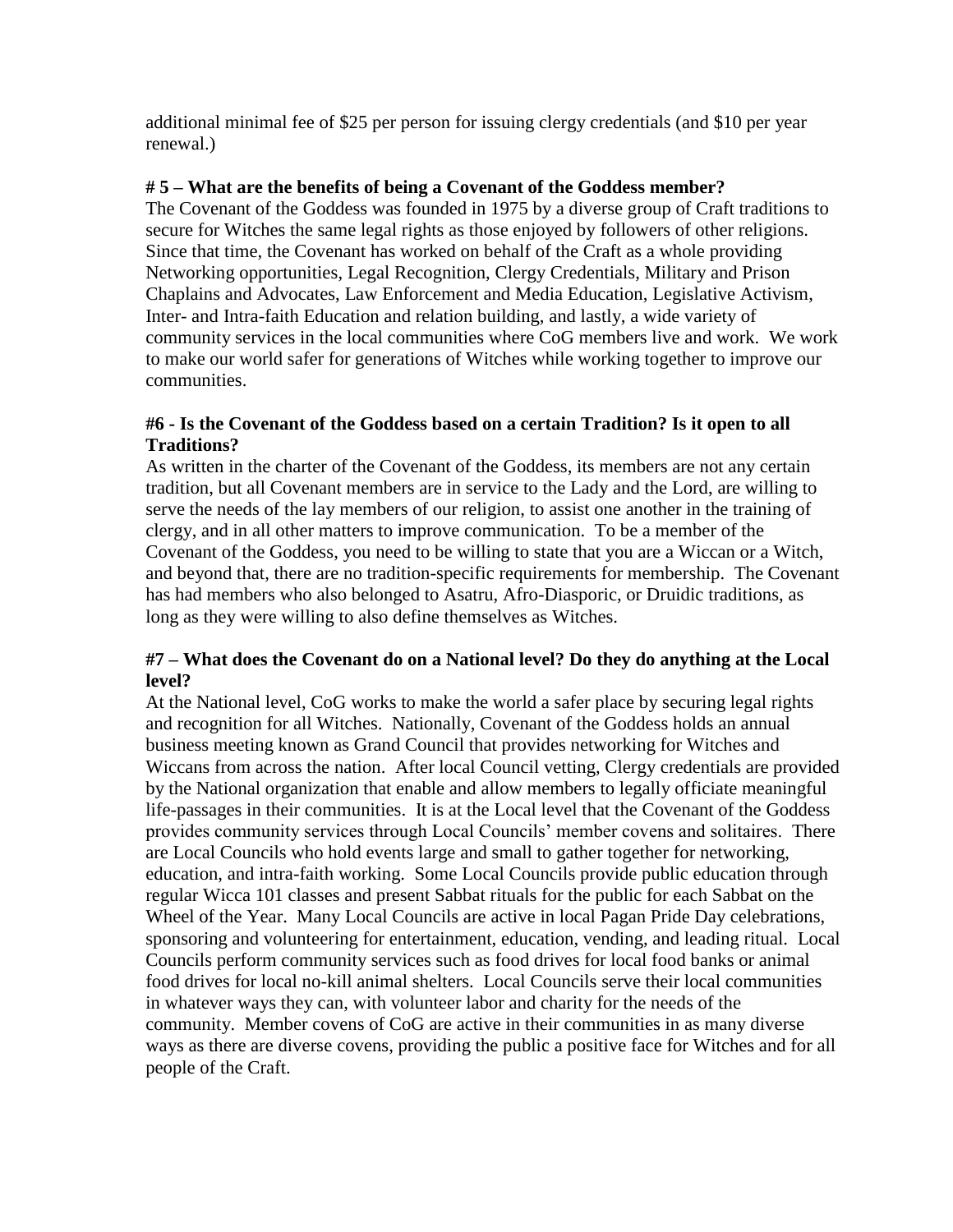### **#8 - Are there men and women in the Covenant? How about those who do not identify as any particular gender?**

Membership in the Covenant is open to anyone willing to identify themselves as a Wiccan or a Witch and who meet the other criteria for membership. Membership is not defined by gender role or sexual orientation. There are female, male, transgender, and gender-fluid members. There are heterosexual, homosexual, bisexual, and asexual members. There are members who choose not to use labels to represent themselves.

### **CR2. Abuse Advisory Committee**

Submitted by Lady Emrys

This small committee, comprised of individuals with varied professional experience in issues related to abuse, created the following goals for 2014/2015:

- Create an email for ease of communication between committee members as well as to simplify communication between members and the committee
- Create educational materials for CoG members
- Create a dedicated page on the website with educational materials, contact information, etc.
- Create a process for handling the questions and needs of members as it relates to issues of abuse

An email was created with the help of Ken Crater; the committee can be contacted via [aac@cog.og.](mailto:aac@cog.og) We have also used this email to share articles with the membership that address issues relevant to abuse. We received requests for support and guidance for three separate issues this year. We began working on a process for handling future needs and questions of members, though this is an evolving process. We decided to put off working on a specific web page in anticipation of the new website being launched soon. Work on this goal will resume later this year. The committee created a draft for an educational brochure with the working title: "Abuse: What to do if it happens to you or someone you know." Feedback was generated from the National Board and revisions are in the works. We offer the current content (in draft form) for the membership here:

### **Facts:**

Abuse happens in every religious community and among all levels of socioeconomic statuses. Identifying when it happens and knowing what to do when you see it is the best way to keep ourselves and our community safe. This brochure will introduce you to what to do if you are affected

### **Types of Abuse:**

- Emotional Abuse
- Physical Abuse
- Sexual Abuse
- Domestic Violence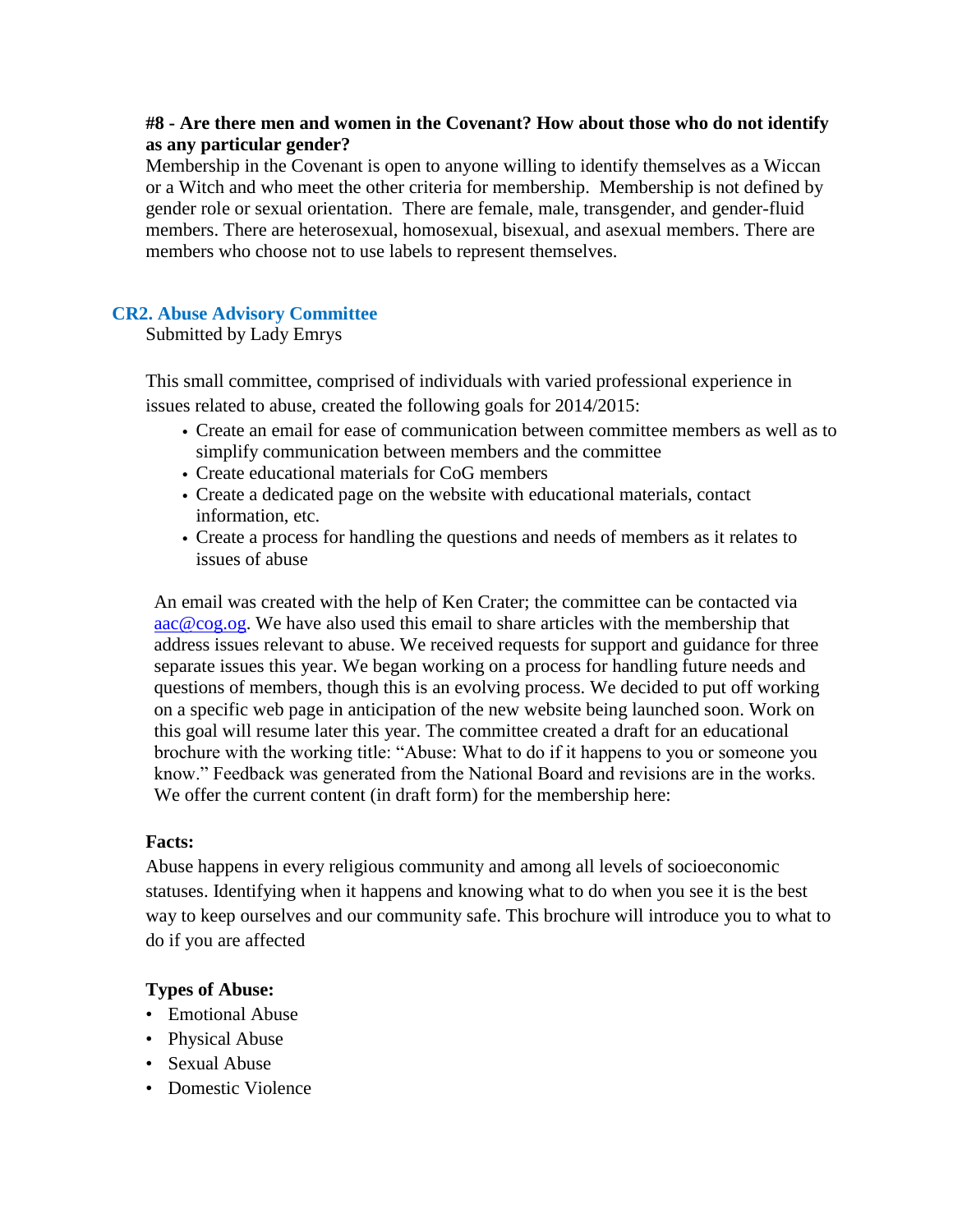• Neglect

# **If You are a Victim of Abuse**

- Get yourself to safety
- Seek Medical attention and professional support if needed.
- Pay attention to your feelings and trust yourself.
- Share your confusion, fear or anxiety with someone you trust. Remember that you  $\bullet$ are not to blame
- Find out if your coven or community has a specific policy and procedure for dealing with concerns about clergy misconduct. Use that process to be heard and raise awareness to stop the behavior.
- Find an advocate who understands your community; rely on him or her for guidance and support.
- Remember that you might not be the only person to whom this has happened and that your action can help both yourself and others.

# **If the abuse occurred to someone you know**

- If a child has been sexually abused by someone, make an immediate report to a law enforcement agency in your community.
- Believe the victim and assist them in seeking professional support.
- If someone discloses abuse to you, your role is to listen and support them, not to investigate or determine truth. Asking questions can interfere with investigations.

# **Be Aware Of Mandating Reporting Laws**

All 50 States require Medical Personal, Mental Health Professional, Teachers, Law Enforcement and Ministers to report any and all suspected abuse of a child or vulnerable adult to the police or child protective services.

# **National Resource Websites:**

- National Sexual Violence Resource Center: www.nsvrc.org
- $\bullet$ Stop It Now: www.stopitnow.org
- Rape Abuse, Incest National Network: www.rain.org
- National Sex offender Resources: www.sexoffenderresource.com
- Association for the Treatment of Sexual Abusers: www.atsa.com
- Center for Sex Offender Management: www.csom.org
- FaithTrust Institute: www.faithtrustinstitute.org

# **CR3. Patent and Trademark Committee**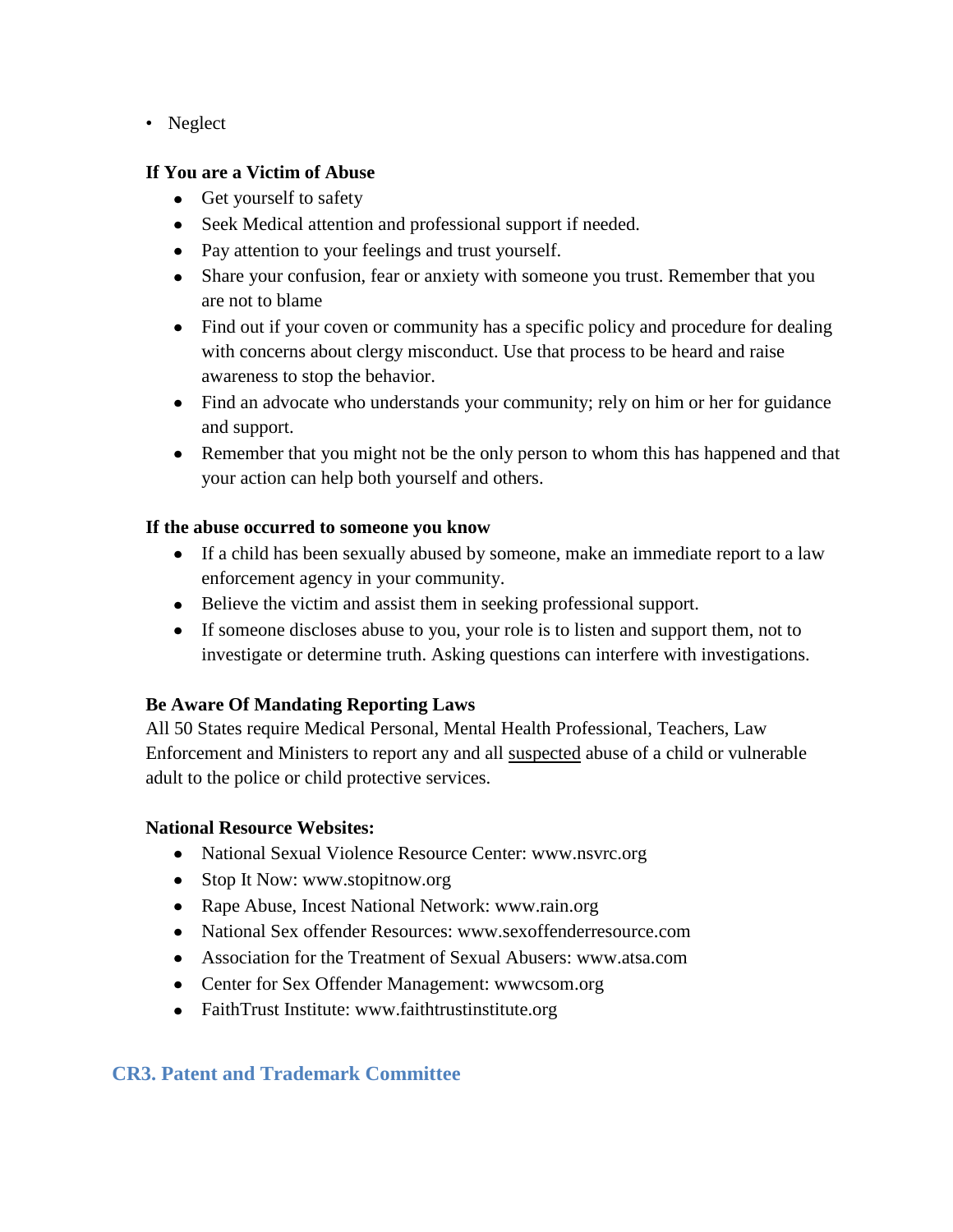### **CR4. Path to Membership**

The Path to Membership Committee met for several months between Grand Council 2014 and 2015. While there were initially 14 people on the committee, the final group ended up being about 7 working people. I had suggested that lurkers were would be removed, but they really did drop off by themselves over the course of the year. While we began with looking how to make the Associate program more robust and a potential place to grow the Covenant, we quickly realized that the additional proposed issue of the ease of transfer to membership between coven to solitary became the core focus for the committee. This was identified as an issue as covens disband, coven leaders pass through the veil, and for other reasons, Transfer of Membership from coven to solitary became important to the members of the committee. Stachia wrote a proposal that was twinkled by all online at the time with plenty of time for objections, and so I posted it on air. At this time, we received an objection. Two committee members got together and crafted another proposal. With time running out, we feel that Deborah Bender's proposal for Transfer of Membership will be the only Path to Membership proposal for consideration at Grand Council. The main issue and concern was how to retain members through making all membership changes easy and not to include additional letters of support or statements of practice, as long as transferring members hold Elder Credentials and their intent to transfer will be listed in the CoG Newsletter and announced on AIR for any potential objections.

The proposals and ideas for the Associate program were not as successful but did have real potential, and included outreach, training, and support components so Associates could grow, be better known and be better included. The committee will likely work on those in detail next year, should they decide to do so. Unfortunately, I was out of town for work for three weeks, as well as gone on vacation for three weeks, during some discussions. The committee had great people on it who just kept working with each other.

It has been a privilege to serve on this committee to the best of my ability as co-chair with FaeLind, and all of the hard-working and excellent CoG people on it. I extend my thanks to all of the working members of the Path to Membership Committee. Sincerely, Lady Annabelle, HPS Grove of Gaia Pittsburgh, PA Co-chair, Path to Membership committee

# **Action Items/New Committee Proposals**

# **AI1. PROPOSAL FOR ADMINISTRATIVE SUPPORT FOR THE COVENANT** *Submitted by Amber K, Chamisa Local Council*

**WHEREAS:** The Covenant of the Goddess has operated for its entire history without paid staff, excepting a small stipend for mail pickup; and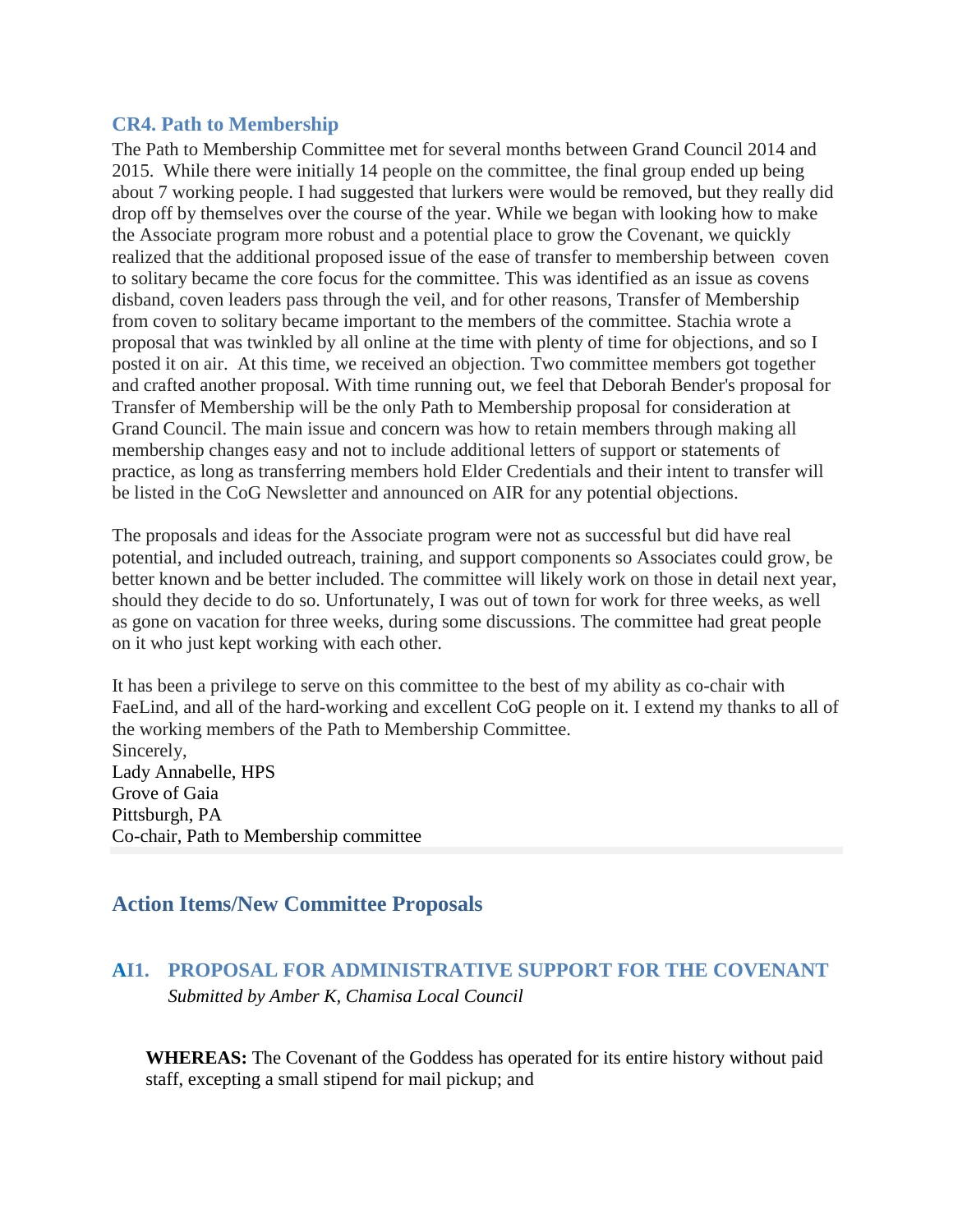**WHEREAS:** A large part of the Covenant's work can be, and has been, accomplished through unpaid officers and volunteers; but

**WHEREAS:** The Covenant has on several occasions suffered from lack of consistency, continuity, and effective service due to officers or volunteers who were unable to discharge their duties efficiently; and

**WHEREAS:** The work load of some National Officers is extremely large, and potentially a deterrent to many volunteers which wish to serve COG but cannot afford the heavy time commitment required of its officers; and

**WHEREAS:** An Administrative Assistant operating from an established physical office could accomplish much of the work currently done by National Officers, and accomplish it with greater consistency and continuity, and

**WHEREAS:** COG is a national church organization which requires consistency, continuity, and efficiency in order to accomplish its purposes and serve its members; and

**WHEREAS:** COG may have reached a plateau in its membership due to lack of administrative infrastructure and support; therefore be it

**RESOLVED:** That the National Board shall create a plan to establish for COG:

- A permanent office facility with necessary technology and office machinery, and space for paper archives, recognition materials, sales merchandise etc., ; and
- A detailed job description for a part-time Administrative Assistant; and
- An appointed, long-term, part-time Administrative Assistant, responsible to the National Board and under the supervision of the National First Officer; and be it further

**RESOLVED:** That the membership of COG, no later than December 31, 2015, shall be invited to contribute ideas, expertise, resources, and information to help in creating a viable plan; and be it further

**RESOLVED:** That the National First Officer shall present the research, plan, and corresponding budget to the Grand Council in 2016; and that the Grand Council shall indicate its support or nonsupport by its vote on the relevant budget line items.

# **AI2. PROPOSAL TO ADOPT THE STATEMENT ON #BLACKLIVESMATTER**

Members of the volunteer committee, who drafted the statement below, ask that the Covenant adopt the statement during Grand Council 2015 as CoG's official statement on #BlackLivesMatter. When a statement such as this is drafted, it is representative of events which had occurred or were occurring at that time.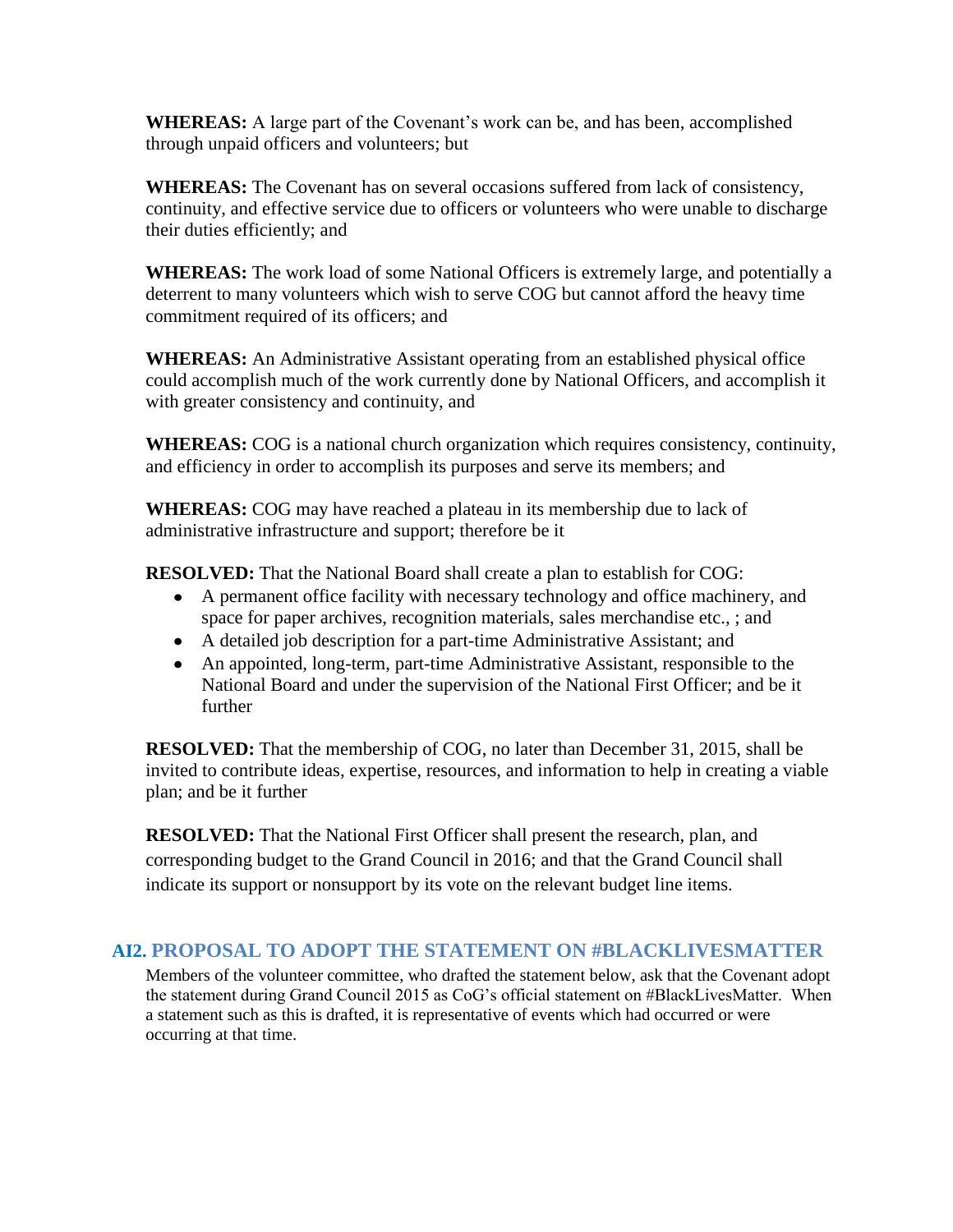We realize that many months have passed since this issue gained national importance, and that many additional similar incidents have occurred since that time. However, we feel that the statement is strong enough to be adopted as written.

The members of the committee feel that having this statement adopted will show that CoG has taken time to respond appropriately and acted in accordance with our Bylaws.

Black Lives Matter to the Covenant of the Goddess and this statement represents our effort to hear, see, and say this. CoG is appalled at the mistreatment and killings of Black Americans and others in extrajudicial actions, such as Eric Garner and 7 year-old Ayana Jones. Systemic racism in our justice system and an unmet need to see, hear, and respond to the experiences of People of Color in our country are resulting in non-indictments for even excessive use of force. For such males as Trayvon Martin and Mike Brown; women like Rekia Boyd, Shereese Francis, and Yvette Smith; and children like Tamir Rice, though their lives were lost their lives matter to us. These few represent the many other Black men, women and children who face and fear similar violence and outcomes everyday.

It is time to hear what Blacks are saying: that they are not treated the same as the majority. Blacks deserve due process under the law which everyone else takes for granted. Law enforcement officers who breach the public trust must be held accountable. More effective communication between communities of color and every part of our justice system is long overdue and necessary for real changes to manifest.

Witches and Wiccans of Color specifically deserve, and have, our support and respect, as CoG's members are Witches and Wiccans of every race, into whose purview fall issues of human justice. We are weavers of change and can choose a role in changing the experiences of People of Color in our communities and our country.

CoG urges our members and communities to take action. Ask People of Color about their experiences. Listen fully to what is being said. Write letters to elected officials, local law enforcement, state and US attorneys, and editors of local media to share your concerns. Stand in solidarity with CoG's Members of Color and our communities' Pagans of Color in peaceful demonstrations to end these inequities. At the same time, we decry actions which only serve further racism and injustice for anyone.

We all need to "Step up" to speak for the need for change, then "Step back" to hear Black and minority voices. Each person must follow her or his own heart in order for our society to peacefully evolve and right these wrongs.

One of the most powerful ways to help is to be informed. Below are a few links where you can deepen your knowledge and understanding of these issues, the challenges faced by those living Black in America, and discover creative ways to support the movement.

[http://blacklivesmatter.com](http://blacklivesmatter.com/) [http://thisisthemovement.launchrock.com](http://thisisthemovement.launchrock.com/) - weekly newsletter <http://blacklivesmatter.com/blog/> [http://blacklivesmatter.tumblr.com](http://blacklivesmatter.tumblr.com/)

CoG supports efforts to speak out for social justice, and we say, "Black Lives Matter."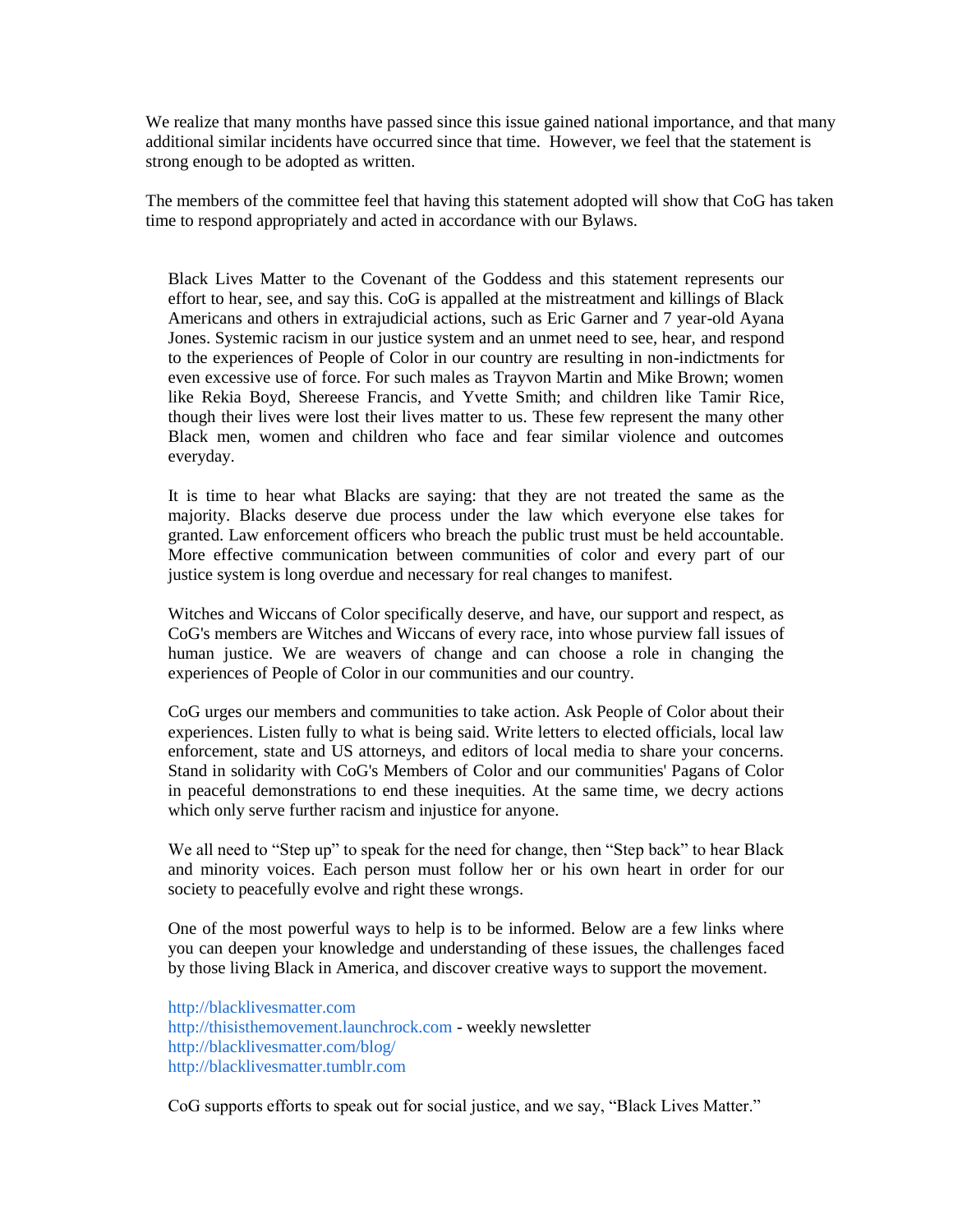Respectfully Submitted,

Canu Kristin Iris Johnson Lisa Morgenstern Rowan Banshee ShadowWolf Lady Pythia/Marybeth Witt Gordon Stone

#### **AI3. NEW ASSISTANT POSITION**

*Submitted by Link*

This proposal would form a new assistant position reporting to the National Second Officer, or another Officer the Board selects.

The role of this position would be to recruit a Guest Speaker to attend MM 2016, where Cog would pay airfare and hotel.

In addition to giving a 1-2 hour presentation, the Guest Speaker would have the opportunity to sell and sign books, discuss their own organization, broaden the awareness within the Pagan community of who they are and what they do. We would learn more about them, but they too would learn more about CoG.

The Guest Speaker should not be a current CoG member, ie we would seek "new blood."

Potential Examples Include:

- John Belham-Payne (Doreen Valiente's last High Priest) or another person from the Doreen Valiente Foundation could deliver a talk about Doreen's amazing life, with videos and a slide presentation. Samples of her altar tools and other interesting items may be available.

- Janet Farrar and Gavin Bone frequently travel and give talks.

- Someone from the Museum of Witchcraft and Folklore in England might be interested if invited, and perhaps could display some interesting museum items.

- Morgana of the Pagan Federation International actively travels worldwide and can discuss a wide variety of topics, including how Paganism is celebrated in many countries.

- Others? Authors, scholars and other "headliners" who might increase attendance?

I have had some experience in booking speakers for pagan events, and would be happy to help if needed.

#### **AI4. AWARD OF HONOR**

Nominations: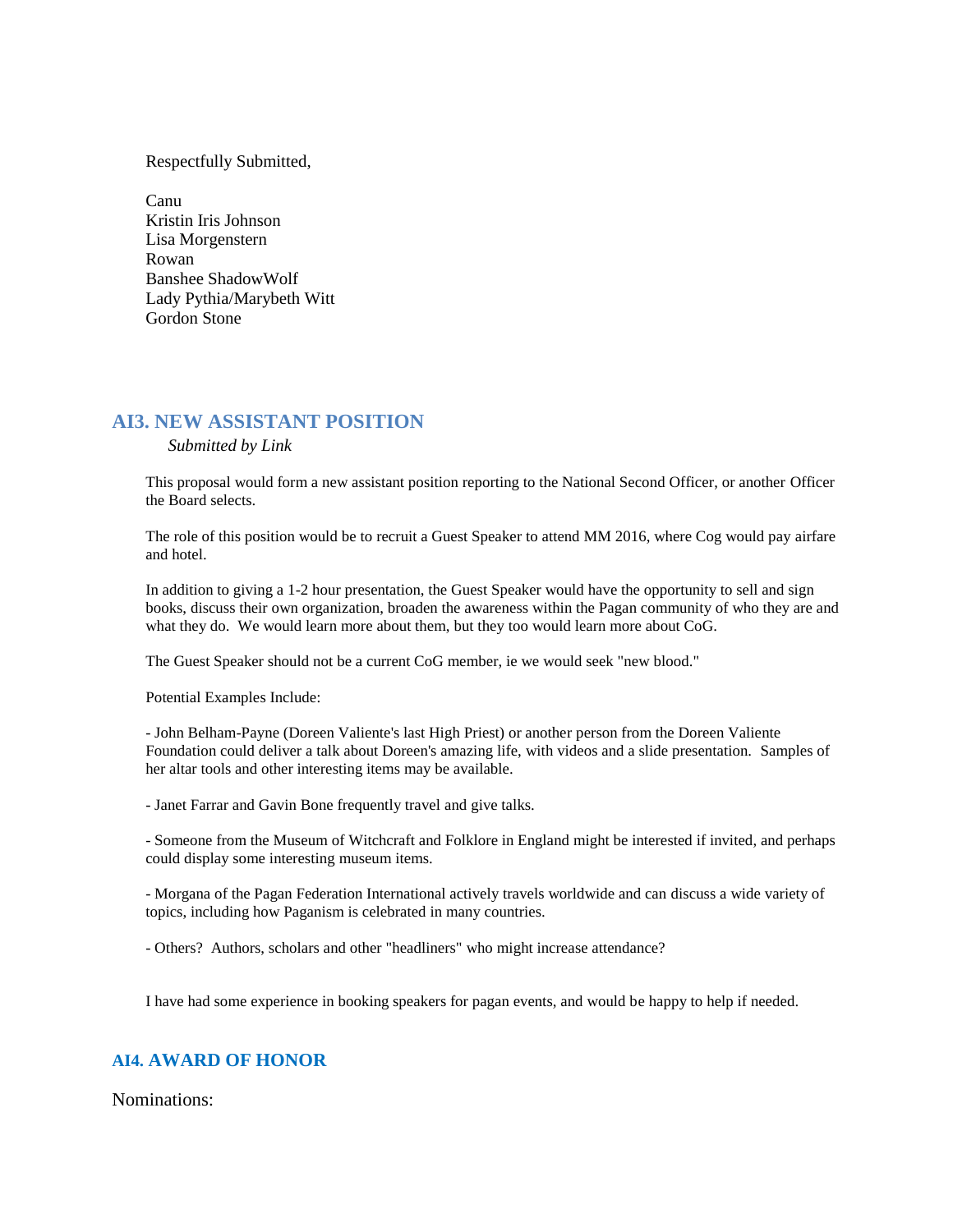#### **M. Macha Nightmare (Aline O'Brien)**

I, **Anna Korn, of Coven Trismegiston, NCLC** do hereby nominate **M. Macha NightMare (Aline O'Brien)** of **NCLC AOS** for Covenant of the Goddess' Award of Honor for the reasons stated below:

--Many years of Witchen & Pagan Leadership --National Interfaith Representative for COG, including representation to Marin Interfaith Council and American Academy of Religion

--COG Board Service

--Service on Cherry Hill seminary's Board, developing Pagan/ Witchen education

I, **Michelle Mueller, of Coven Trismegiston, NCLC** do hereby nominate **Aline O'Brien of NCLC AOS** for Covenant of the Goddess' Award of Honor for the reasons stated below:

--Years of leadership in Pagan/ Witchen community

--Work as NIR for COG

--Involvement with Marin Interfaith Council

--Service on Board of Cherry Hill Seminary

--Involvement with AAR (American Academy of Religion) and Paganism

#### **Gregory Harder**

I, **Anna Korn of Coven Trismegiston, NCLC** do hereby nominate **Gregory Harder** of **Covens Silver Salamander and Dadouchos** for Covenant of the Goddess' Award of Honor for the reasons stated below:

--Many years of COG National Board Service as NPIO

-- Developed Social Media presence for COG 2010 through 2015 with unprecedented success in publicizing COG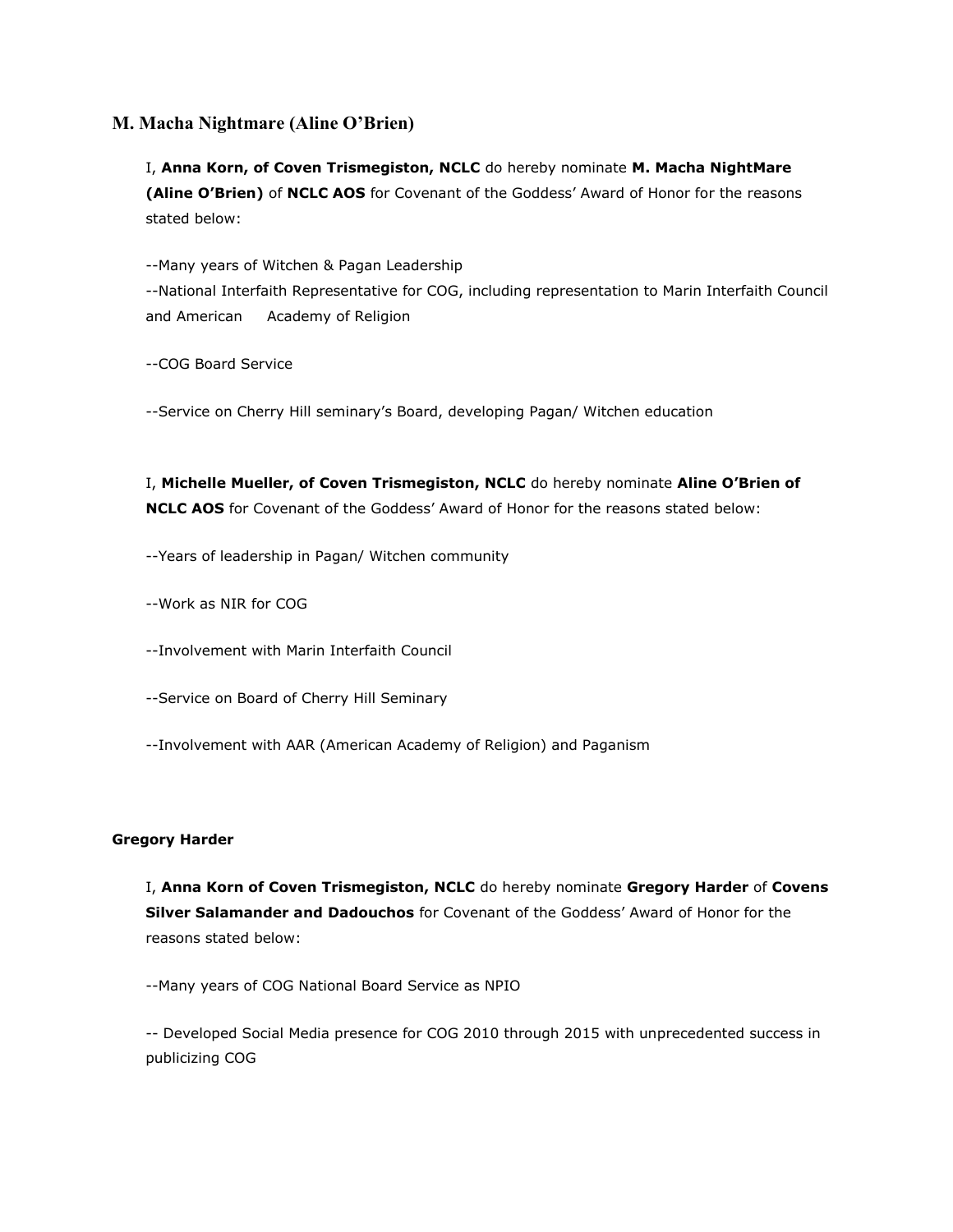#### **Michael Thorn**

I, **Link of N***AoS* do hereby nominate **Michael Thorn**, past NFO and other leadership roles for Covenant of the Goddess' Award of Honor for the reasons stated below:

Michael is a former long-time member of CoG, serving in several leadership roles locally and nationally, including National First Officer. He is considered an elder in the Craft and Pagan communities, and is respected on "both sides of the Atlantic" for many years. Even Doreen Valiente agreed to meet with Michael before she died to give him a very insightful interview which today is still made available thanks to the Earth Spirit Community, some of which share membership in CoG. He also served as the US National Coordinator to the Pagan Federation International, serving as a bridge to connect and educate Pagans within the US with Pagans outside the US. He also worked to promote Gay rights, especially in the Craft, long before such beliefs were wide-spread.

On Beltane of 2014, Michael shared the devastating news that he is suffering from a terminal disease which at that time was expected to run its course within two years. While Michael has many accomplishments, his work in CoG was one of the things that truly meant something to him. I hope the Covenant can show Michael the same sentiment.

I invite others at Grand Council who knew Michael to also share their views and memories of him.

#### **Anna Korn**

I, **Rachael Watcher**, of *The Covenant of the Goddess* do hereby nominate **Anna Korn of NCLC** CoG for Covenant of the Goddess' Award of Honor for the reasons stated below:

Anna Korn has for many years served the Covenant by reminding us of our bylaws and their state. She has rewritten and submitted changes/proposals that allowed us to maintain our 501c3 status. She has further reviewed them every year to make certain that new proposals and actions set in motion were not in conflict with current bylaws or policies.

As only two examples in others too numerous to name over the years, she worked tirelessly to bring our by-laws and policies into alignment when our new procedures on solitary caucuses were established, and recently reviewed all of our policies bringing them up to date and into alignment with decisions made over the years. She is the main reason we have order and continuity to our documents.

#### **Amber K & Azrael Arynn K**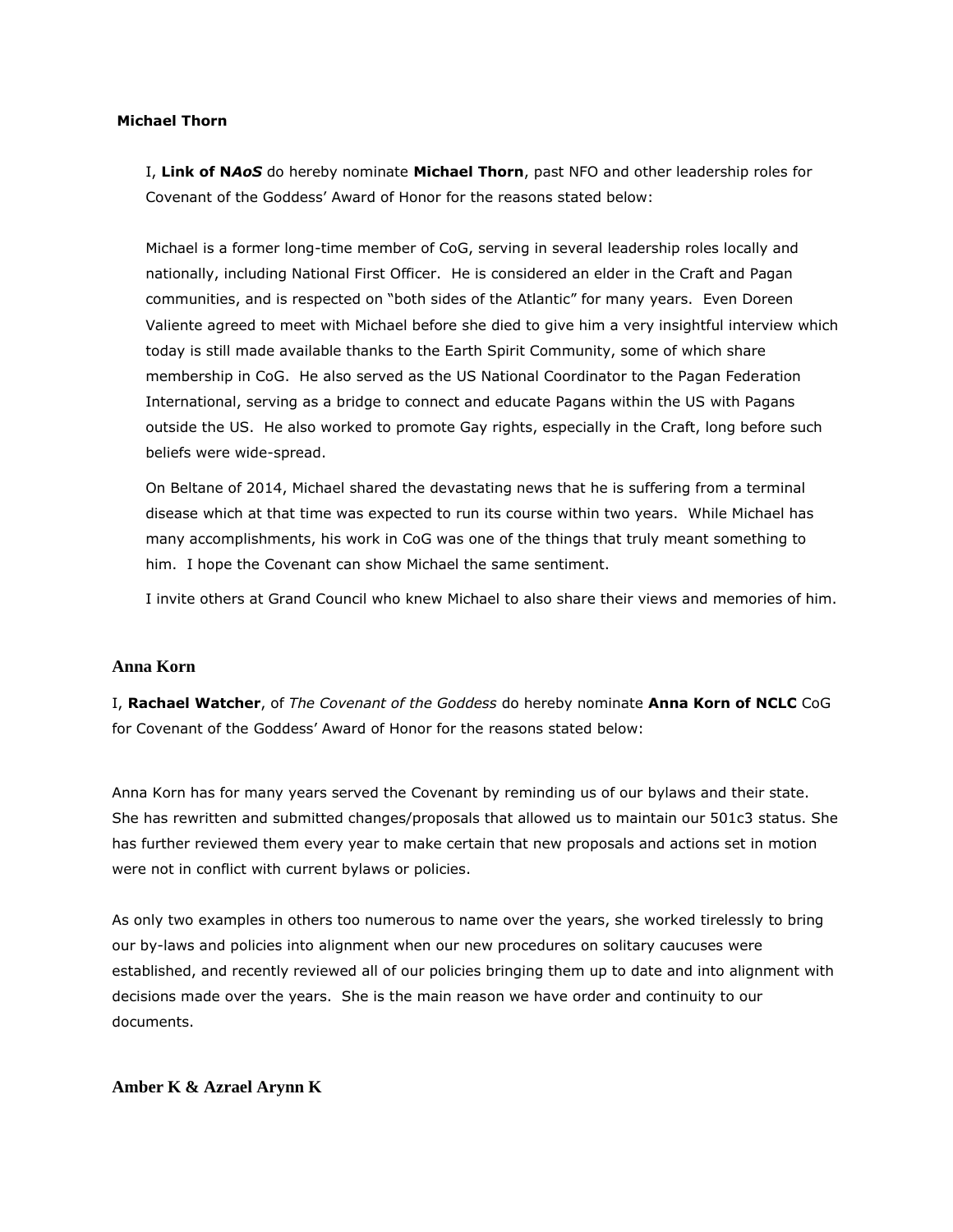I, **Lord Soec / Jack Prewett, of Ecclasian Fellowship** do hereby nominate **Amber K and Azrael Arynn K of Chamisa LC** for Covenant of the Goddess' Award of Honor for the reasons stated below:

Amber K and Azrael Arynn K have been associated with Wicca and the Covenant of the Goddess for over 30 years. Always willing to lend a helping hand, either as a national officer or simply as an adviser, Amber and Azrael have been there for the Covenant and Wicca. Instrumental in the founding of Ardintane, both have helped to create a lasting regional, national, and international institution that is and will be serving the Wiccan and the Pagan community now and for many generations to come. Amber K and Azrael Arynn K helped with the defeat of the Helm's Amendment as well as assisting in various projects throughout the years. Whether it be giving guidance as an author, past or present office holder or teachers each has placed a lasting mark not only on the Covenant but on our world as well.

It is my honor and privilege to recommend these two for this award.

#### **Tadhg Simmons**

I, **Catherine Duncan, of** *Circle Angkur* do hereby nominate **Tadhg Simmons of Circle Angkur** for Covenant of the Goddess' Award of Honor for the reasons stated below:

Tadhg served in the US Marine Corps in the original Desert Storm, and returned home changed forever. He suffered from PTSD, but has rebuilt his life to include a loving wife and 2 sons. He is an example of not being too proud to ask for the help needed to process trauma and live a full life. As his High Priestess, I have had the pleasure of watching that slow, and sometimes painful, transformation, and am so proud of our Tadhg!

# **Bylaw and Policy Proposals**

# **BPP.1 PROPOSAL FOR ELECTRONIC PARTICIPATION IN GRAND COUNCIL**

*Submitted by Rowan, Chamisa Local Council*

**Whereas:** the Covenant of the Goddess (CoG) has had difficulty meeting its currently defined quorum (25% of the membership physically present) at its annual meeting (AKA Grand Council) in recent years; and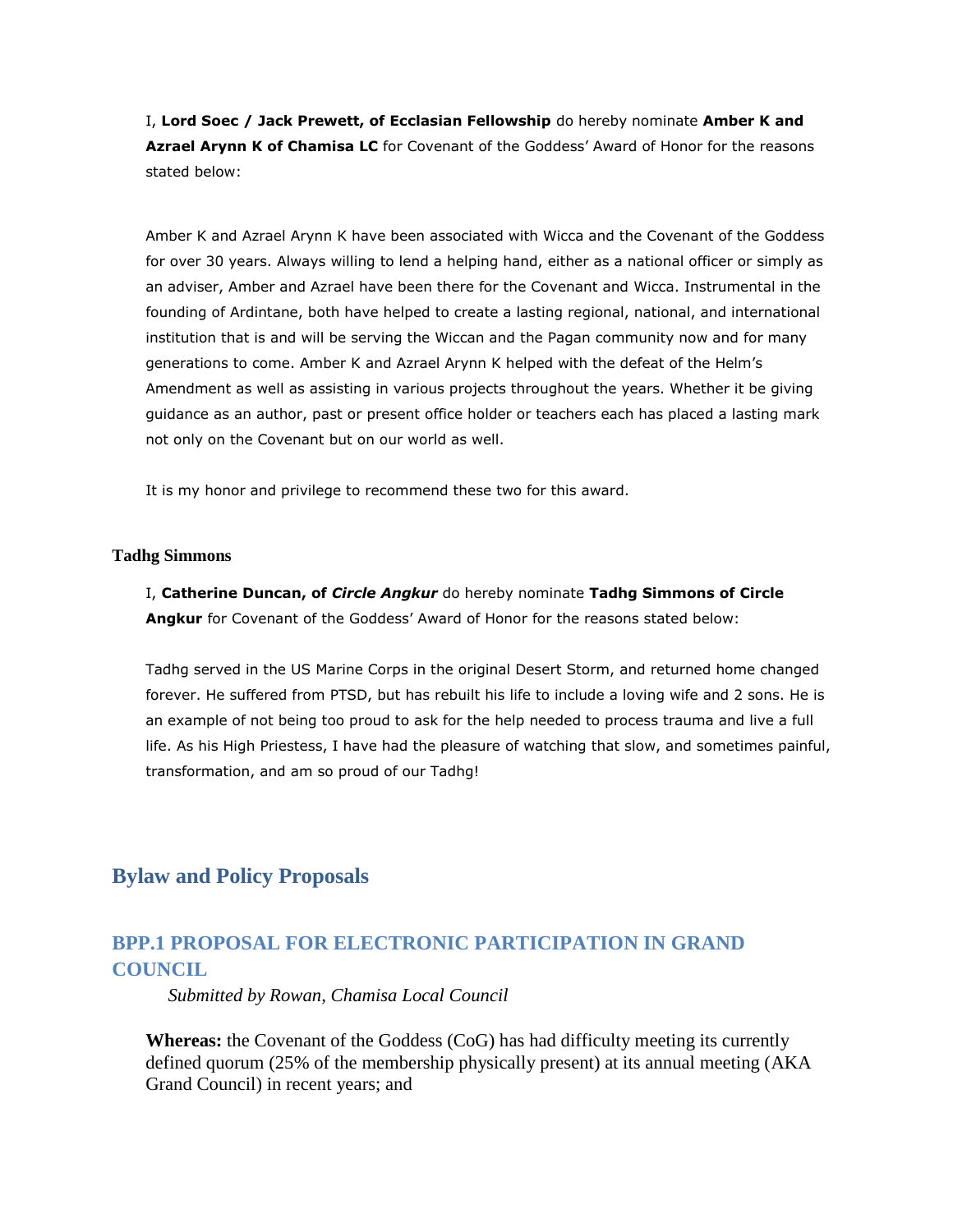**Whereas:** platforms for electronic participation and meeting attendance have become increasingly reliable, cost effective, flexible, and accessible in recent years;

**Therefore, be it resolved:** that participation in Grand Council by CoG members, as covens or solitary caucuses, via electronic means be counted toward quorum at Grand Council; and

**Be it resolved:** that these online members shall have their voices heard in the consensus process and shall have a vote in budget and board elections; and

**Be it resolved:** that this proposal shall be implemented by 2016 Grand Council at the latest.

# **BPP.2 PROPOSAL FOR NATIONAL OFFICER TRAINING**

*Submitted by Amber K, Chamisa Local Council*

**WHEREAS,** members elected to National office in the Covenant of the Goddess (COG) do not currently receive any formal training; and

**WHEREAS,** such training, if well organized and presented, would assist COG National officers in performing their duties effectively, to the benefit of the entire membership; therefore be it

**RESOLVED:** that COG shall contract with one or more Pagan educational institutions to provide such training for new officers, and be it further

**RESOLVED:** that such training shall take place between the election of National officers and their installation at Samhain; and be it further

**RESOLVED:** that such training shall include information on the responsibilities of the National Board, the policies and bylaws of COG, and the processes by which the National Board operates; and be it further

**RESOLVED:** that this program shall include no less than twelve (12) hours of training, and be it further

**RESOLVED,** that participation in this training shall be mandatory for all new National officers; and be it further

**RESOLVED:** that the institution(s) presenting such training shall solicit comments and suggestions for the content of such training from the general membership; and be it further

**RESOLVED:** that COG shall award a monetary stipend to the institution(s) providing such training, the amount to be included in the national budget; and be it further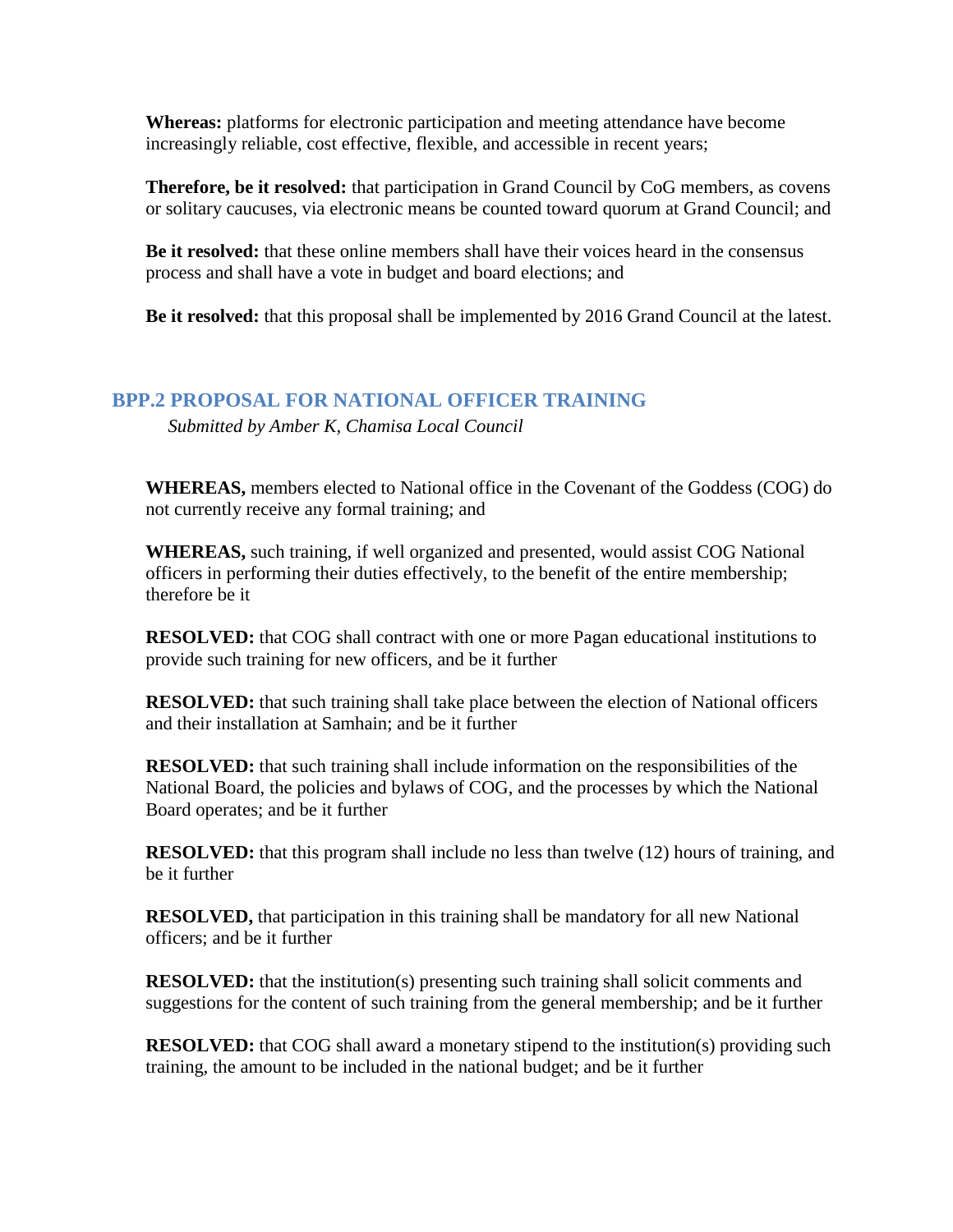**RESOLVED:** that the current National First Officer be responsible, with the advice and consent of the National Board, for initiating the process to locate a suitable educational institution and schedule the pilot program for National officer training; and be it further

**RESOLVED:** that the institution(s) providing the training shall solicit feedback and evaluation from the participants regarding its effectiveness, so that the program may be revised and improved for subsequent years; and be it further

**RESOLVED:** that the pilot program for such training shall be inaugurated following the election of officers in 2015, and that the training shall continue every year until the Grand Council decides otherwise.

# **BP3. TRIAL MEMBERSHIP PROPOSAL**

*Submitted by Anna Korn, NCLC Membership Officer and Member of the Pathway to Membership and CoG Vision Committies*

As a member of this year's Pathway to Membership Committee, one issue we have been facing is potential applicants who are qualified and experienced Witches, who are so socially or geographically isolated that they do not know people who can write them Letters of Recommendation. (Persons who can write Letters of Recommendation do not need to be COG members, only persons "known to COG.")

BACKGROUND: Last year, at GC 2014 in Atlanta, we discontinued the long-standing means for helping to handle this problem, and I would like to bring it back with minor modification.

Since the founding of the organization in 1975, we had a membership status originally designated "provisional membership," by which a person could join COG with only one Letter of Recommendation (LOR), and over the course of their first year of membership, after meeting other COG members, could ask someone for a second LOR. Provisional members were full members for a year and a day, with all the rights and responsibilities of Regular or Solitary members, except that they were restricted from casting a veto in decision-making at either Grand Council or Local Council levels. Unfortunately, the term "provisional member" became confused with a later status used for punishing members for and infraction, mostly those who did not turn in an annual proxy-attendance form. After deleting the original type of membership status at GC 2014, the term "Provisional Member" now indicates a member under restriction due to punishment for an infraction.

I propose a new term, "Trial Member" for qualified Solitaries and Covens to join with only one Letter of Recommendation, which effectively will return us to a membership option the Covenant has had since 1975, which has proved to be useful in admitting people who are geographically or socially isolated, eases blocks to applicants, and which has been requested by respondents to COG's 2014 Vision Survey. It also relieves the confusion inherent in having two different kinds of membership status called by the same term, which understandably caused problems for Membership Officers.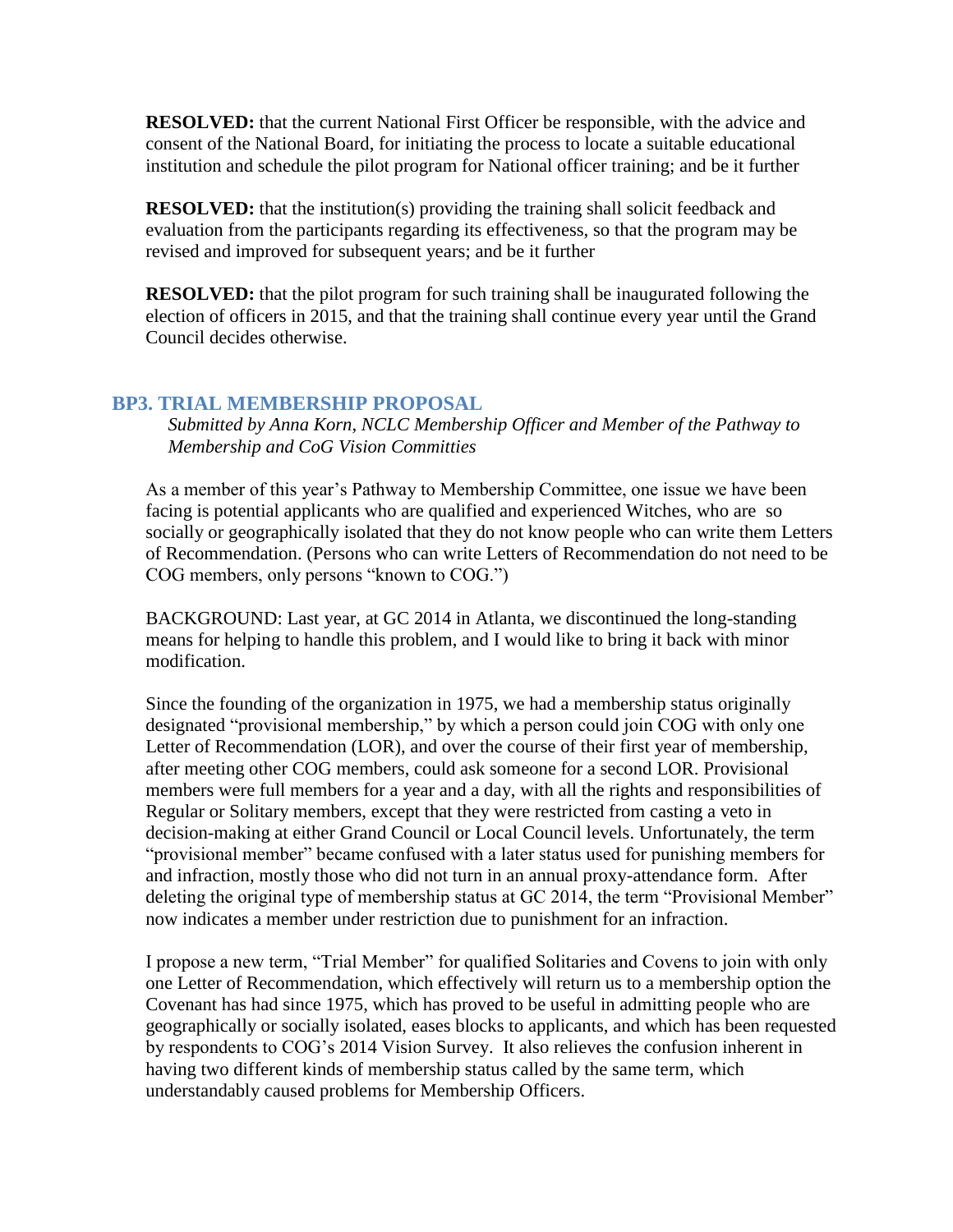Proposed Bylaws Changes:

### **Article 1. DEFINITIONS**

**Provisional Member** —A membership status restriction applied when a member does not file an annual Proxy-Attendance Form, or receives a restriction as punishment for an infraction. A Provisional Local Council is a Local Council that has dropped below the required membership, or has been restricted by action of Grand Council or the National Board.

**Trial Member**—A Coven or Solitary admitted with only one Letter of Recommendation. A Trial Member has a year and a day as a member of the Covenant to receive the second Letter of Recommendation. During that time, they have all the rights and responsibilities of a Regular or Solitary member, except that they may not cast a veto in Grand Council or Local Council decision-making.

# **Article 2. MEMBERSHIP and AFFILIATION**

### **A. Classes of Membership**

There shall be **three four** classes of membership in the Covenant: Regular, **[add:] Trial**, Provisional, and members of Assemblies of Solitaries. These shall be conferred, and have associated rights as is provided for in this Article of these Bylaws. Once duly admitted, all Member Covens shall have equal rights, including voting, holding office, and on all other matters. The Council may also create classes of non-voting Associates of the Covenant.

# **C. Application Procedure: National**

In areas where no Local Council exists, the procedures for application for Membership in the Covenant shall be as follows:

1. The Coven or Solitary practitioner shall submit an application and a signed statement of practice to the Membership Officer specifying that it meets the criteria in Section B of this Article and two letters of recommendation to the Membership Officer. The letters of recommendation shall be from members of two different Covens or Solitaries that are known to the Covenant.

2. If a Coven or Solitary practitioner has obtained only one recommendation, that Coven or solitary practitioner may apply as a **Trial** Member. **Trial** Members have one year and one day to complete the process of application for Regular Membership or membership in the Assembly of Solitaries. If that application process is not completed within one year and one day, the **Trial** membership shall lapse.

3. A copy of all pertinent documents, including the Membership Application, shall be forwarded to the Publications Officer by the Membership Officer. All statements of practice and recommendations shall be published in the next issue of the CoG Newsletter.

4. If, at the termination of a 90-day review period after publication of the documents as specified in Section C.3 above, no objections to the application have been received, the Membership Officer shall approve the application no longer than 15 days after the termination of the review period. If there are any objections, the Membership Officer shall take whatever action she or he deems in the best interest of the Covenant. Decisions of the Membership Officer may be appealed to the Council.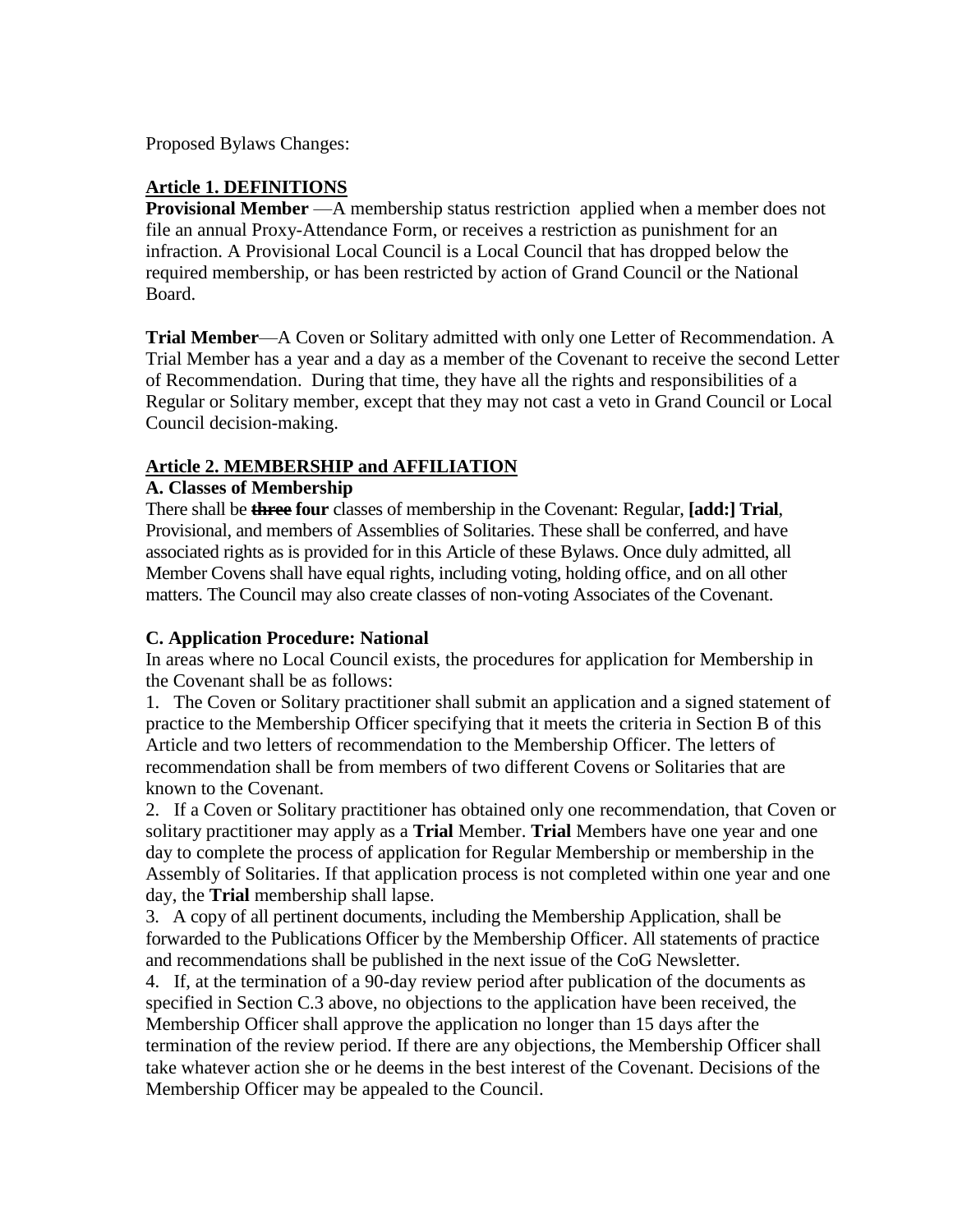5. Final action on the application shall be announced to the Covenant in the next issue of the CoG Newsletter.

### **D. Application Process: Local Council**

2. The Membership Officer or the Board of the Local Council shall act on each application for membership in the Covenant which is received. If the Membership Officer or the Board of the Local Council has doubts or reservations about the applicant they may recommend the applicant for **[add:] Trial Membership**, membership at the National Level, or take whatever action on the application they believe to be in the best interests of the Covenant and the Local Council.

### **Article 4: Meetings**

# **E. Requirement to Attend Meetings and Proxies**

b. A proxy for a Regular, **[add:] Trial**, or Provisional Member must be signed by that Coven's Contact. A proxy for a Solitary Caucus must be signed by all members of the Solitary Caucus. At least one member of the Solitary Caucus must be eligible for Elder (High Priest/ess) credentials.

# **H. Voting Rights and Voting Members**

Each Regular Member, **[add:] Trial Member**, Provisional Member, and Solitary Caucus shall have one vote at the Annual Meeting. Only Regular Members and Solitary Caucuses may cast a veto.

1. For the Annual Meeting, the term Voting Members is hereby defined as representatives of Regular Members, **[add:] Trial Members,** Provisional Members, or Solitary Caucuses of the Covenant who are physically present at a Council meeting.

2. For meetings of a Local Council, the term Voting Members is hereby defined as representatives of Regular Members, **[add:] Trial Members**, Provisional Members, or Assembly of Solitaries of the Covenant who are physically present at a Council meeting. 3. When a quorum (as defined in Article 4, Section D, of these bylaws) of the Council is present, Members of the Covenant who are represented by proxy shall also be Voting Members.

BPP3. (Gordon Stone) **Relevant to Article 5 Committees and Projects** 

COMMITTEES consisting of each National officer plus all the corresponding Local Council officers [for example, all the Covenant's Pursewardens] may meet periodically via Adobe Connect to coordinate the work of their offices as deemed necessary by the National officer for each respective office. (2015).

### **Relevant to Article 5**

### **Interfaith** *(also see the Interfaith Fund under Fundraising)*

INTERFAITH REPRESENTATIVES: The National Board may appoint one or more National Interfaith Representatives. Any such appointments must be renewed each year. The National Board shall oversee the activities and expenses of any National Interfaith Representatives. (2015)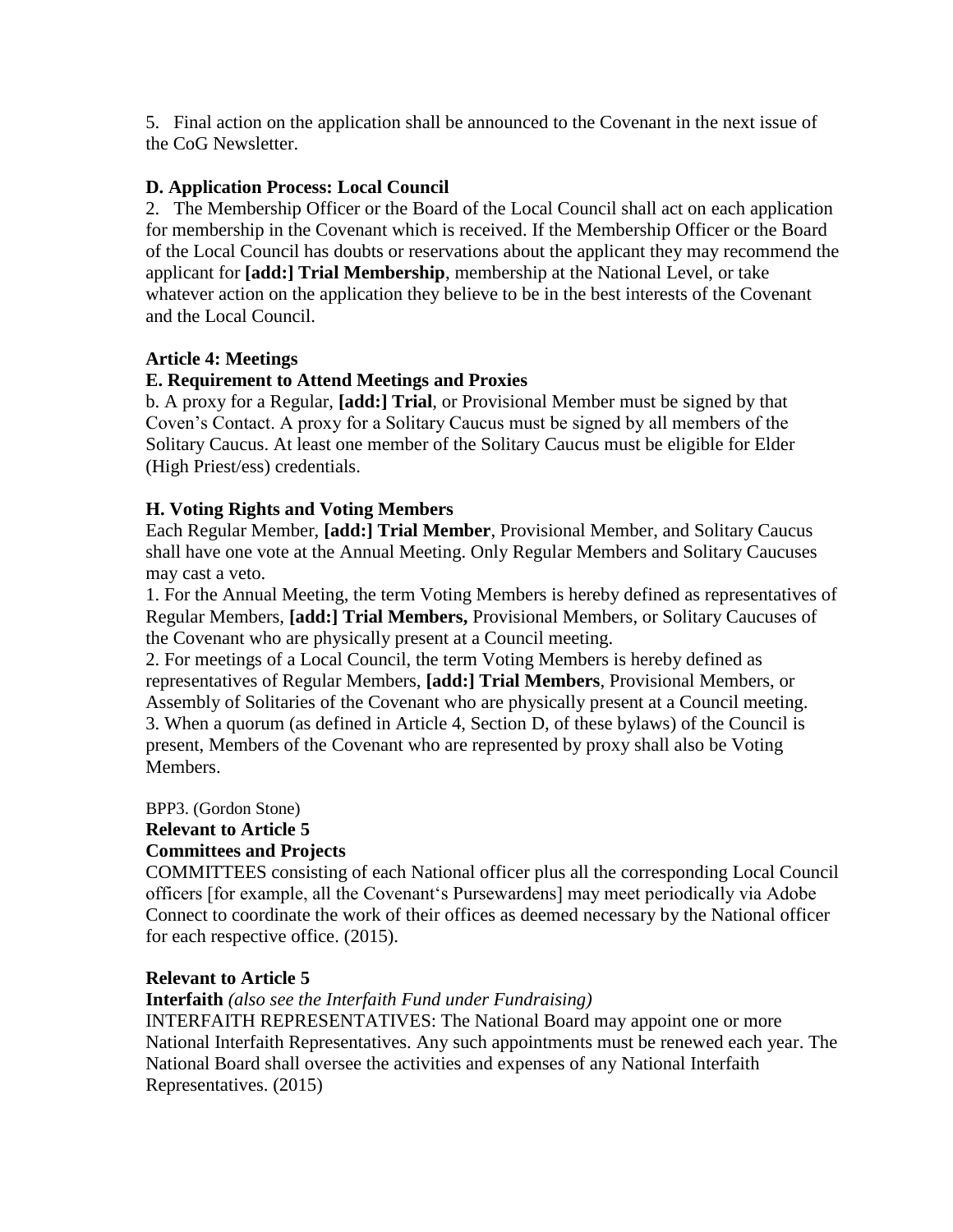BPP4. (Gordon Stone) From Article 3, Section A.2.e. of the National Bylaws, the duties for the NPIO are:

"The Public Information Officer shall develop and disseminate general information regarding the Covenant and Our Religion where appropriate, within the guidelines set by the Council and the Board. She or he shall work under the regular supervision of the First Officer, and shall coordinate her or his efforts with those performing the public information function in each Local Council."

This information is from the GC 2013 minutes, and is contained in the Policy Manual:

"Social Media Policy Update

Proposed by: Miraselena, NPIO and Priestess, Temple of the Rising Phoenix, Dogwood Local Council

Proposal to add the following to the Policy Manual under the PIO Section:

1. S/he shall build, maintain and manage the National Covenant of the Goddesses Social Media presence. All National Social Media is considered to be a part of the public face of the Covenant as such all postings and statements should be made with great care and in line with the Covenant's bylaws and policies.

"2. The NPIO can appoint a Social Media Assistant(s) to manage the various social media platforms used at the National Level.

"Action: Consensus Reached. Policy Approved."

#### **Be it proposed:**

The sections from the Policy Manual should be added to the duties as listed in the Bylaws so the entire description under Article 3, Section A.2.e of the National Bylaws reads as follows:

*The Public Information Officer (NPIO) shall develop and disseminate general information regarding the Covenant and Our Religion where appropriate, within the guidelines set by the Council and the Board. She or he shall work under the regular supervision of the First Officer, and shall coordinate her or his efforts with those performing the public information function in each Local Council. S/heShe or he shall build, maintain and manage the National Covenant of the Goddesses Goddess's Social Media presence. All National Social Media is considered to be a part of the public face of the Covenant as such all postings and statements should be made with great care and in line with the Covenant's bylaws and policies. The NPIO can appoint a Social Media Assistant(s) to manage the various social media platforms used at the National Level. Any Social Media Assistant(s) appointed shall act under the regular supervision of the NPIO.*

#### **Rationale:**

This places all pertinent information regarding duties and rights of the National Public Information Officer in the Bylaws, so all this information is in one location and easily accessible to the NPIO. It also clarifies the NPIO acronym and provides minor grammar and content corrections.

#### **BP4. CHANGE OF MEMBERSHIP STATUS PROPOSAL**

*Submitted by Anna Korn, Path to Membership Committee*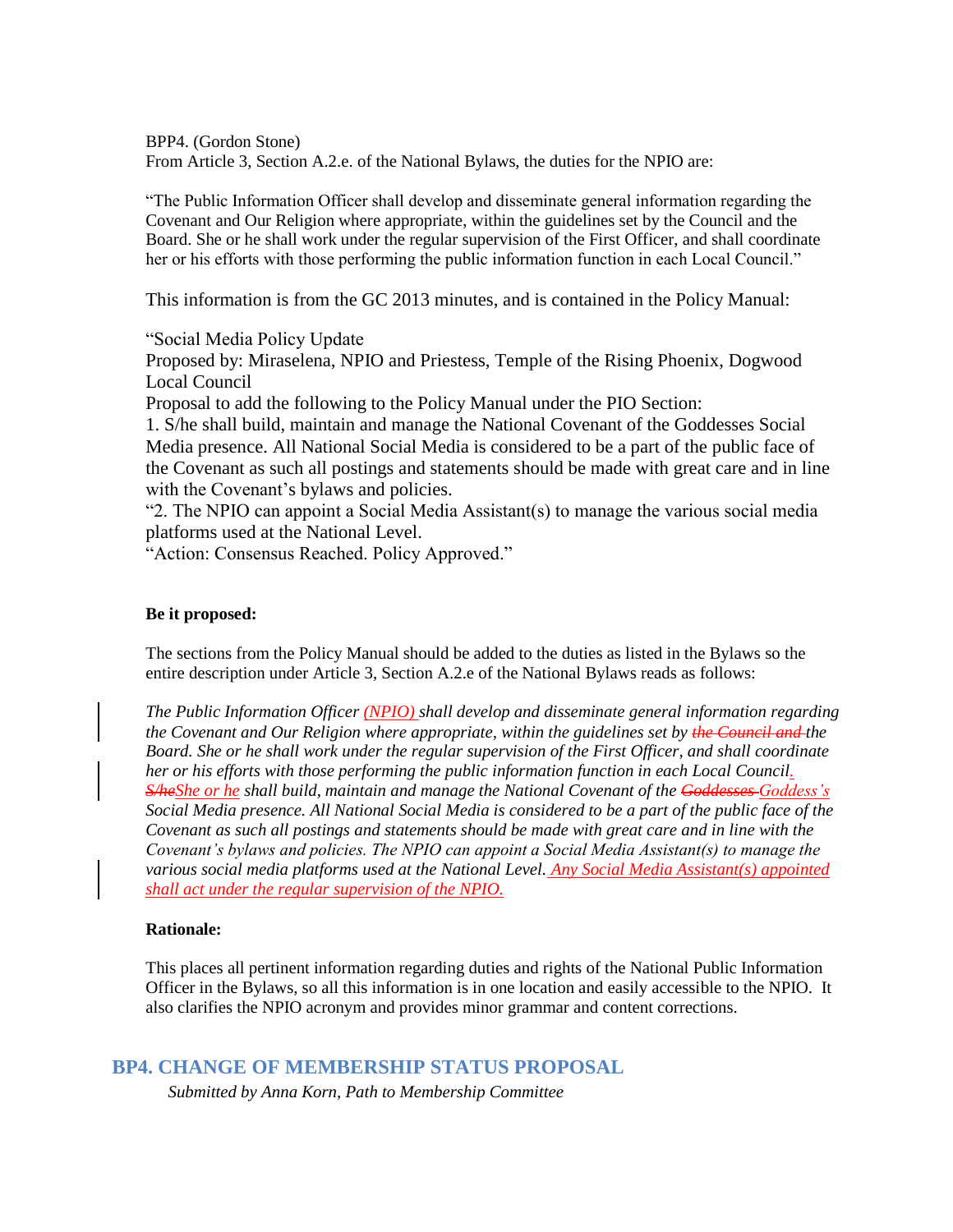#### *Change of Membership Status Proposal*

BACKGROUND: This is a proposed addition to the Bylaws. Its purpose is to allow people eligible or possessing Elder credentials to retain their membership in CoG after leaving their coven or after the coven disbands, without having to reapply for membership and go through the full reapplication process. People will only be able to use the streamlined procedure if they are eligible for Elder Credentials and no one objects to their joining an Assembly of Solitaries.

A person who has been a member of a CoG member coven during the current membership year and currently holds, or is eligible to hold, Elder Priest/ess Credentials, or has previously held Elder Priest/ess credentials which lapsed without being revoked, may apply to leave the member coven and join a Local or National Assembly of Solitaries in the following way:

1. The applicant will send a form or statement to the NMO declaring that s/he has been a member of a CoG coven during all or part of the current membership year, proof that s/he is eligible to hold Elder Credentials, or currently holds Elder Credentials, in accordance with the provisions of Article 7, Section B.2., Elder Priest/ess Credentials of these Bylaws, and wishes to join the National Assembly of Solitaries, or the AoS of the Local Council to which her or his coven belongs. The applicant will provide the National Membership Officer with contact information, coven name and charter number, Local Council, if appropriate, current credential number, if held, or other information to verify that the Elder credential was issued, or the applicant is eligible for Elder credentials. If the applicant is eligible to join either a local or national Assembly of Solitaries, s/he will state her or his preference.